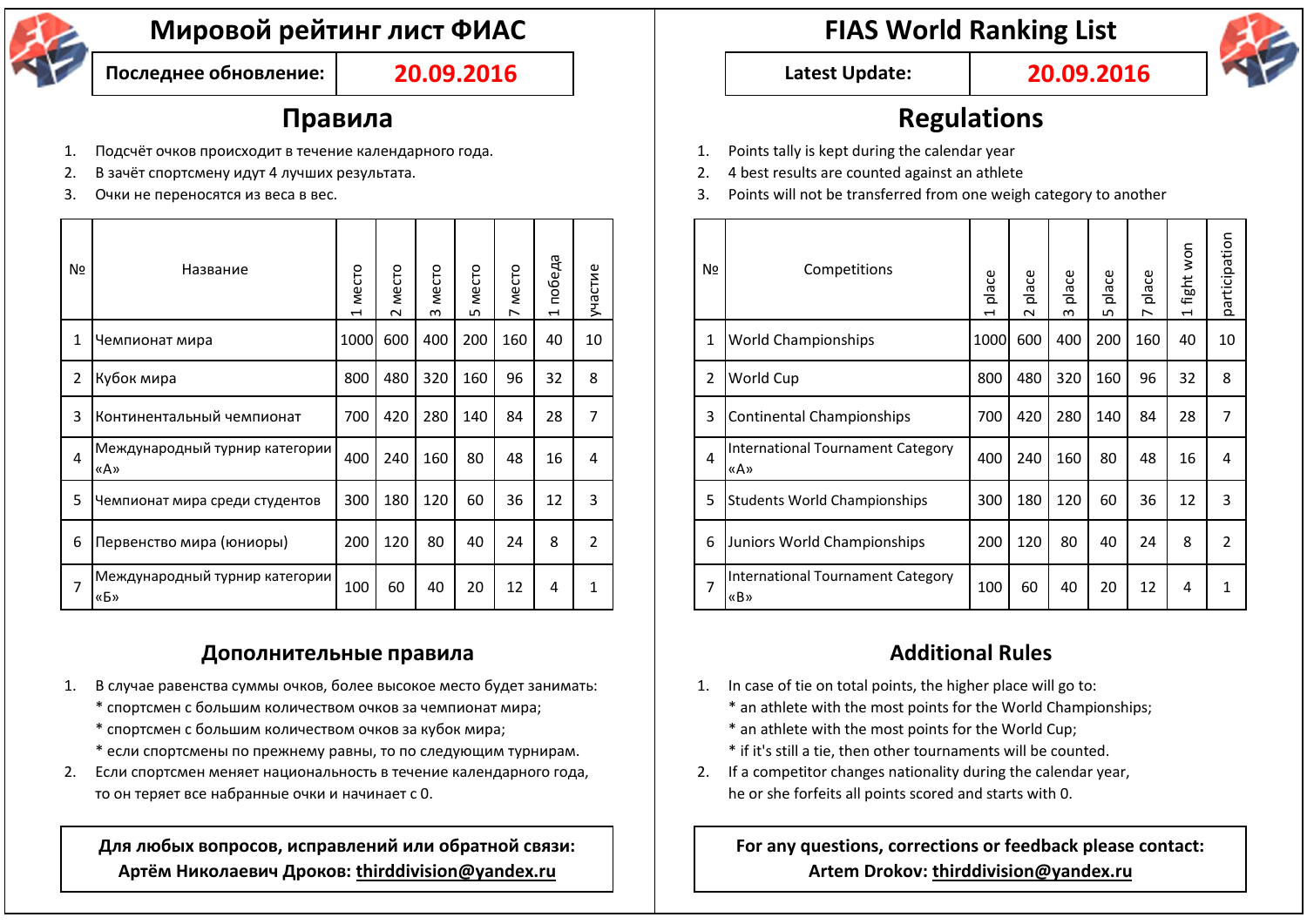|              |                                |            |              |                    |                                                                            | <b>Weight category 52 kg.</b>                                            |                                                                               |                           |                                           |                                                                             |                                                                                  |                |
|--------------|--------------------------------|------------|--------------|--------------------|----------------------------------------------------------------------------|--------------------------------------------------------------------------|-------------------------------------------------------------------------------|---------------------------|-------------------------------------------|-----------------------------------------------------------------------------|----------------------------------------------------------------------------------|----------------|
|              |                                |            |              |                    |                                                                            |                                                                          | <b>COMPETITION NAME</b>                                                       |                           |                                           |                                                                             |                                                                                  |                |
| PLACE        | <b>FAMILY AND GIVEN NAME</b>   | COUNTRY    | CONTINENT    | <b>TOTAL SCORE</b> | category « » Tbilisi, Georgia<br>International tournament<br>09-11.09.2016 | category « » Kstovo, Russia 19<br>International tournament<br>21.08.2016 | category « » Vladivostok,<br>International tournament<br>Russia 27-29.05.2016 | Continental Championships | Word cup Moscow, Russia 24-<br>27.03.2016 | » Minsk, Belarus 19<br>International tournament<br>21.02.2016<br>category « | Kyrgyzstan 10-12.02.2016<br>International tournament<br>» Bishkek,<br>category « | NUMBER         |
| 1            | <b>KIRAKOSYAN Tigran</b>       | <b>ARM</b> | <b>ESF</b>   | 1620               |                                                                            |                                                                          | 400                                                                           | 420                       | 800                                       |                                                                             |                                                                                  | 1              |
| $\mathbf{2}$ | <b>KLYUKIN Aleksei</b>         | <b>RUS</b> | <b>ESF</b>   | 720                |                                                                            |                                                                          |                                                                               |                           | 480                                       | 240                                                                         |                                                                                  | $\overline{2}$ |
| 3            | <b>SORONOKOV Valeriy</b>       | <b>RUS</b> | <b>ESF</b>   | 700                |                                                                            |                                                                          |                                                                               | 700                       |                                           |                                                                             |                                                                                  | 3              |
| 3            | <b>DIAS Rai</b>                | <b>BRA</b> | <b>FEPAS</b> | 700                |                                                                            |                                                                          |                                                                               | 700                       |                                           |                                                                             |                                                                                  | 4              |
| 3            | <b>BOUBAKARI Moustapha</b>     | <b>CMR</b> | <b>CAS</b>   | 700                |                                                                            |                                                                          |                                                                               | 700                       |                                           |                                                                             |                                                                                  | 5              |
| 3            | <b>ERGASHEV Sattor</b>         | <b>UZB</b> | <b>SUA</b>   | 700                |                                                                            |                                                                          |                                                                               | 700                       |                                           |                                                                             |                                                                                  | 6              |
| 7            | <b>NADARASHVILI Givi</b>       | <b>GEO</b> | <b>ESF</b>   | 440                |                                                                            |                                                                          |                                                                               | <b>280</b>                |                                           | <b>160</b>                                                                  |                                                                                  | 7              |
| 8            | <b>GRIFFITH Gershom</b>        | <b>TTO</b> | <b>FEPAS</b> | 420                |                                                                            |                                                                          |                                                                               | 420                       |                                           |                                                                             |                                                                                  | 8              |
| 8            | <b>MAHAMADOU Issoufou</b>      | <b>NIG</b> | <b>CAS</b>   | 420                |                                                                            |                                                                          |                                                                               | 420                       |                                           |                                                                             |                                                                                  | 9              |
| 8            | <b>AVLIYAKULIYEV Maksudjan</b> | <b>TKM</b> | <b>SUA</b>   | 420                |                                                                            |                                                                          |                                                                               | 420                       |                                           |                                                                             |                                                                                  | 10             |
|              | 11 MULLAGALIEV Ainur           | <b>RUS</b> | <b>ESF</b>   | 400                |                                                                            |                                                                          |                                                                               |                           |                                           | 400                                                                         |                                                                                  | 11             |
|              | 12 KANZHANOV Beimbet           | <b>KAZ</b> | <b>SUA</b>   | 380                |                                                                            | 60                                                                       |                                                                               |                           | 320                                       |                                                                             |                                                                                  | 12             |
|              | 13 OSIPIAN Grachik             | <b>UKR</b> | <b>ESF</b>   | 360                |                                                                            |                                                                          |                                                                               | 280                       |                                           | 80                                                                          |                                                                                  | 13             |
|              | 14 BERBERASHVILI Levani        | <b>GEO</b> | <b>ESF</b>   | 340                | 100                                                                        |                                                                          |                                                                               |                           | <b>160</b>                                | 80                                                                          |                                                                                  | 14             |
|              | 15 CASTELLANOS Mactheuicx      | <b>VEN</b> | <b>FEPAS</b> | <b>320</b>         |                                                                            |                                                                          |                                                                               |                           | <b>320</b>                                |                                                                             |                                                                                  | 15             |
|              | 15 AKMATOV Ermek               | <b>KGZ</b> | <b>SUA</b>   | <b>320</b>         |                                                                            |                                                                          |                                                                               | <b>280</b>                |                                           |                                                                             | 40                                                                               | 16             |
|              | 15 KUBARKOV Andrei             | <b>RUS</b> | <b>ESF</b>   | <b>320</b>         | 60                                                                         | 100                                                                      |                                                                               |                           |                                           | <b>160</b>                                                                  |                                                                                  | 17             |
|              | 18 CEA Herbeth                 | <b>ESA</b> | <b>FEPAS</b> | <b>280</b>         |                                                                            |                                                                          |                                                                               | <b>280</b>                |                                           |                                                                             |                                                                                  | 18             |
|              | 18 ABDOULAYE Issoufou          | <b>NIG</b> | <b>CAS</b>   | <b>280</b>         |                                                                            |                                                                          |                                                                               | <b>280</b>                |                                           |                                                                             |                                                                                  | 19             |
|              | 18 RAIYMKULOV Bolatbek         | <b>KAZ</b> | <b>SUA</b>   | <b>280</b>         |                                                                            |                                                                          |                                                                               | <b>280</b>                |                                           |                                                                             |                                                                                  | 20             |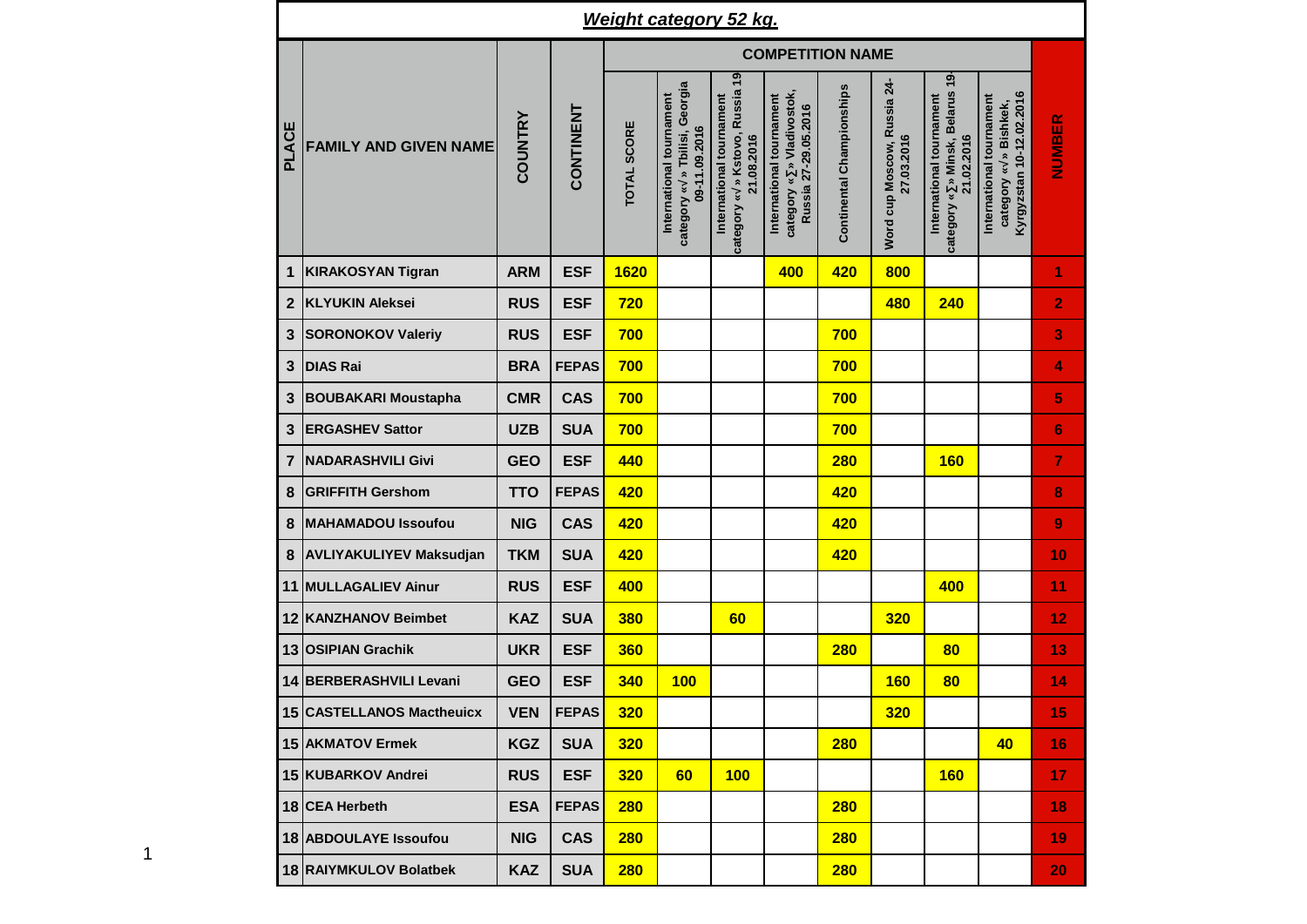| 21 ONDAR Artur            | <b>RUS</b> | <b>ESF</b> | 240                     |    |    | 240        |                |            |                         |            | 21 |
|---------------------------|------------|------------|-------------------------|----|----|------------|----------------|------------|-------------------------|------------|----|
| 22 ZHANYBEK Uulu Ruslan   | <b>KGZ</b> | <b>SUA</b> | <b>160</b>              |    |    |            |                | <b>160</b> |                         |            | 22 |
| 22 MELNIKOV Aleksandr     | <b>RUS</b> | <b>ESF</b> | <b>160</b>              |    |    | <b>160</b> |                |            |                         |            | 23 |
| 22 ERDENBAATAR Shaluu     | <b>MGL</b> | <b>SUA</b> | <b>160</b>              |    |    | <b>160</b> |                |            |                         |            | 24 |
| 25 AKHMADOV Dzhambulat    | <b>BLR</b> | <b>ESF</b> | <b>140</b>              |    |    |            | 140            |            |                         |            | 25 |
| 25 JAYASANKA Galliyadda   | <b>SRI</b> | <b>SUA</b> | 140                     |    |    |            | <b>140</b>     |            |                         |            | 26 |
| 27 BAKTYBEK Aybek         | <b>KGZ</b> | <b>SUA</b> | <b>100</b>              |    |    |            |                |            |                         | <b>100</b> | 27 |
| 28 BEDINADZE E Leri       | <b>GEO</b> | <b>ESF</b> | 88                      | 40 |    |            |                |            | 48                      |            | 28 |
| 29 AGAMIRYAN Sergey       | <b>RUS</b> | <b>ESF</b> | 80                      |    |    | 80         |                |            |                         |            | 29 |
| 30 TAZHIBAEV Iskak        | <b>KGZ</b> | <b>SUA</b> | 60                      |    |    |            |                |            |                         | 60         | 30 |
| <b>48 ANOHOV Vladimir</b> | <b>BLR</b> | <b>ESF</b> | 48                      |    |    |            |                |            | 48                      |            | 31 |
| 32 MIRUASHVILI Giorgi     | <b>GEO</b> | <b>ESF</b> | 40                      | 40 |    |            |                |            |                         |            | 32 |
| 32 YAVRUMYAN Rudolf       | <b>RUS</b> | <b>ESF</b> | 40                      |    | 40 |            |                |            |                         |            | 33 |
| 32 MURASHKIN Eduard       | <b>RUS</b> | <b>ESF</b> | 40                      |    | 40 |            |                |            |                         |            | 34 |
| 32 YULDASHEV Shakarim     | <b>KGZ</b> | <b>SUA</b> | 40                      |    |    |            |                |            |                         | 40         | 35 |
| 36 MULADZE Dimitri        | <b>GEO</b> | <b>ESF</b> | 24                      | 20 |    |            |                |            | $\overline{\mathbf{4}}$ |            | 36 |
| 37 ATAYAN Arman           | <b>ARM</b> | <b>ESF</b> | 20                      | 20 |    |            |                |            |                         |            | 37 |
| 37 BAYDANOV Amadu         | <b>RUS</b> | <b>ESF</b> | 20                      |    | 20 |            |                |            |                         |            | 38 |
| 37 ABU Amanzhan           | <b>KAZ</b> | <b>SUA</b> | 20                      |    | 20 |            |                |            |                         |            | 39 |
| 40 NOROK Aleksandr        | <b>MDA</b> | <b>ESF</b> | 16                      |    |    |            |                |            | 16                      |            | 40 |
| 41 JIKHVASHVILI Leri      | <b>GEO</b> | <b>ESF</b> | 12                      | 12 |    |            |                |            |                         |            | 41 |
| 41 BOBARYKIN Igor         | <b>RUS</b> | <b>ESF</b> | 12                      |    | 12 |            |                |            |                         |            | 42 |
| 41 LAMANOV Vladimir       | <b>RUS</b> | <b>ESF</b> | 12                      |    | 12 |            |                |            |                         |            | 43 |
| 44 SAMADOV Aghasif        | <b>AZE</b> | <b>ESF</b> | $\overline{7}$          |    |    |            | $\overline{7}$ |            |                         |            | 44 |
| 44 KATKUS Gintaras        | LTU        | <b>ESF</b> | $\overline{7}$          |    |    |            | $\overline{7}$ |            |                         |            | 45 |
| 46 SHIARMIAZKA Vitali     | <b>BLR</b> | <b>ESF</b> | $\overline{\mathbf{4}}$ |    |    |            |                |            | $\overline{\mathbf{4}}$ |            | 46 |
| 46 KARAS Anton            | <b>BLR</b> | <b>ESF</b> | $\overline{\mathbf{4}}$ |    |    |            |                |            | $\overline{\mathbf{4}}$ |            | 47 |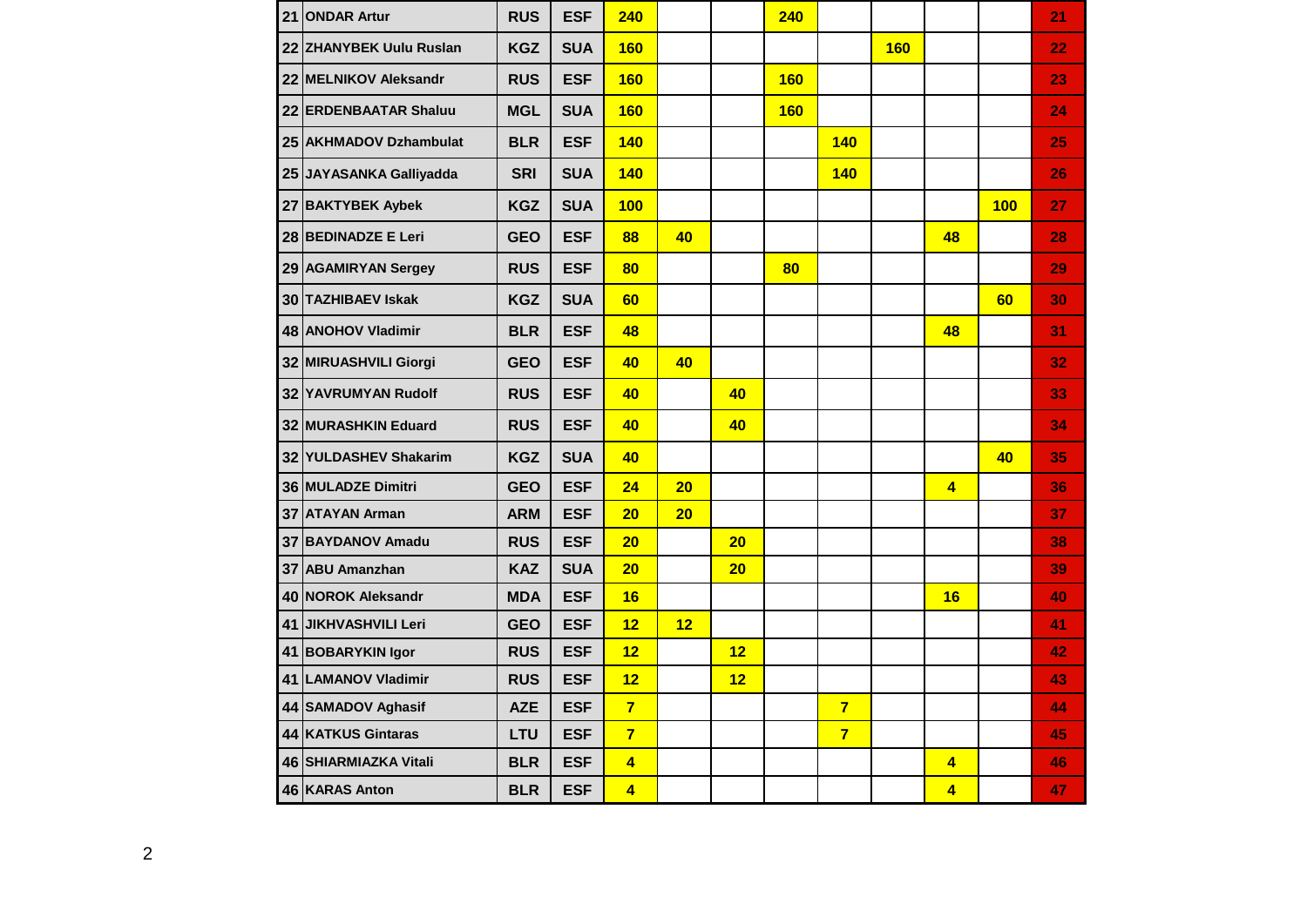|                  |                               |                |              |                    |                                                                            | Weight category 57 kg.                                                   |                                                                               |                           |                                           |                                                                           |                                                                                  |                         |
|------------------|-------------------------------|----------------|--------------|--------------------|----------------------------------------------------------------------------|--------------------------------------------------------------------------|-------------------------------------------------------------------------------|---------------------------|-------------------------------------------|---------------------------------------------------------------------------|----------------------------------------------------------------------------------|-------------------------|
|                  |                               |                |              |                    |                                                                            |                                                                          | <b>COMPETITION NAME</b>                                                       |                           |                                           |                                                                           |                                                                                  |                         |
| <b>PLACE</b>     | <b>FAMILY AND GIVEN NAME</b>  | <b>COUNTRY</b> | CONTINENT    | <b>TOTAL SCORE</b> | category « » Tbilisi, Georgia<br>International tournament<br>09-11.09.2016 | category « » Kstovo, Russia 19<br>International tournament<br>21.08.2016 | category « » Vladivostok,<br>International tournament<br>Russia 27-29.05.2016 | Continental Championships | Word cup Moscow, Russia 24-<br>27.03.2016 | category « » Minsk, Belarus 19-<br>International tournament<br>21.02.2016 | Kyrgyzstan 10-12.02.2016<br>International tournament<br>» Bishkek,<br>category « | NUMBER                  |
| 1                | <b>BEGLEROV Igor</b>          | <b>RUS</b>     | <b>ESF</b>   | 840                |                                                                            | 40                                                                       |                                                                               |                           | 800                                       |                                                                           |                                                                                  | 1                       |
| $\boldsymbol{2}$ | <b>CHIDRASHVILI Vakhtangi</b> | <b>GEO</b>     | <b>ESF</b>   | 800                | 100                                                                        |                                                                          |                                                                               | 700                       |                                           |                                                                           |                                                                                  | $\overline{\mathbf{2}}$ |
| 3                | <b>ALLANUROV Kerim</b>        | <b>TKM</b>     | <b>SUA</b>   | 716                |                                                                            |                                                                          |                                                                               | 700                       |                                           | 16                                                                        |                                                                                  | 3                       |
| 4                | <b>SEYNI Abdul Rachid</b>     | <b>NIG</b>     | <b>CAS</b>   | 700                |                                                                            |                                                                          |                                                                               | 700                       |                                           |                                                                           |                                                                                  | 4                       |
| 4                | <b>QUINTERO Mario</b>         | <b>NCA</b>     | <b>FEPAS</b> | 700                |                                                                            |                                                                          |                                                                               | 700                       |                                           |                                                                           |                                                                                  | 5                       |
| 6                | <b>BURDZ Uladzislau</b>       | <b>BLR</b>     | <b>ESF</b>   | 664                |                                                                            | 4                                                                        |                                                                               | 420                       |                                           | 240                                                                       |                                                                                  | 6                       |
| 7                | <b>DANIELYAN Mikhail</b>      | <b>RUS</b>     | <b>ESF</b>   | 520                | 20                                                                         | 20                                                                       | 400                                                                           |                           |                                           | 80                                                                        |                                                                                  | 7                       |
| 7                | <b>BAIBATYROV Erbolat</b>     | <b>KAZ</b>     | <b>SUA</b>   | 520                | 60                                                                         | 60                                                                       |                                                                               |                           |                                           | 400                                                                       |                                                                                  | 8                       |
| 9                | <b>BARAKANOV Belek</b>        | <b>KGZ</b>     | <b>SUA</b>   | 480                |                                                                            |                                                                          |                                                                               |                           | 480                                       |                                                                           |                                                                                  | 9                       |
| 10               | <b>SULEIMENOV Almas</b>       | <b>KAZ</b>     | <b>SUA</b>   | 444                | 4                                                                          | $\overline{\mathbf{4}}$                                                  |                                                                               | 420                       |                                           | 16                                                                        |                                                                                  | 10                      |
| 11               | <b>BAWE Bello</b>             | <b>CMR</b>     | <b>CAS</b>   | 420                |                                                                            |                                                                          |                                                                               | 420                       |                                           |                                                                           |                                                                                  | 11                      |
| 11               | <b>MUR Juan</b>               | <b>ARG</b>     | <b>FEPAS</b> | 420                |                                                                            |                                                                          |                                                                               | 420                       |                                           |                                                                           |                                                                                  | 12                      |
| 13               | <b>AKHMADOV Dzhambulat</b>    | <b>BLR</b>     | <b>ESF</b>   | 400                |                                                                            |                                                                          |                                                                               |                           | 320                                       | 80                                                                        |                                                                                  | 13                      |
|                  | 14 ZELMOUMI Mohammed          | <b>MAR</b>     | <b>CAS</b>   | 376                |                                                                            |                                                                          |                                                                               | <b>280</b>                | 96                                        |                                                                           |                                                                                  | 14                      |
|                  | 15 MARAZYKOV Davron           | <b>KGZ</b>     | <b>SUA</b>   | 340                |                                                                            |                                                                          |                                                                               | <b>280</b>                |                                           |                                                                           | 60                                                                               | 15                      |
|                  | <b>16 INAKAMURA Takahito</b>  | <b>JPN</b>     | <b>SUA</b>   | <b>320</b>         |                                                                            |                                                                          |                                                                               |                           | 320                                       |                                                                           |                                                                                  | 16                      |
|                  | 17 PEINADO Edison             | <b>BOL</b>     | <b>FEPAS</b> | <b>280</b>         |                                                                            |                                                                          |                                                                               | <b>280</b>                |                                           |                                                                           |                                                                                  | 17                      |
|                  | 17 ALCANTARA Ricardo          | <b>MEX</b>     | <b>FEPAS</b> | 280                |                                                                            |                                                                          |                                                                               | <b>280</b>                |                                           |                                                                           |                                                                                  | 18                      |
|                  | 17 ALIO Allo                  | <b>NIG</b>     | <b>CAS</b>   | 280                |                                                                            |                                                                          |                                                                               | 280                       |                                           |                                                                           |                                                                                  | 19                      |
|                  | <b>17 MANUKYAN Maksim</b>     | <b>ARM</b>     | <b>ESF</b>   | 280                |                                                                            |                                                                          |                                                                               | 280                       |                                           |                                                                           |                                                                                  | 20                      |
|                  | 17 PONOMARENKO Danil          | <b>RUS</b>     | <b>ESF</b>   | 280                |                                                                            |                                                                          |                                                                               | 280                       |                                           |                                                                           |                                                                                  | 21                      |
|                  | 17 FAYZULLOEV Azamat          | <b>UZB</b>     | <b>SUA</b>   | 280                |                                                                            |                                                                          |                                                                               | 280                       |                                           |                                                                           |                                                                                  | 22                      |
|                  | 23 MULLAGALIEV Ainur          | <b>RUS</b>     | <b>ESF</b>   | 240                |                                                                            |                                                                          | 240                                                                           |                           |                                           |                                                                           |                                                                                  | 23                      |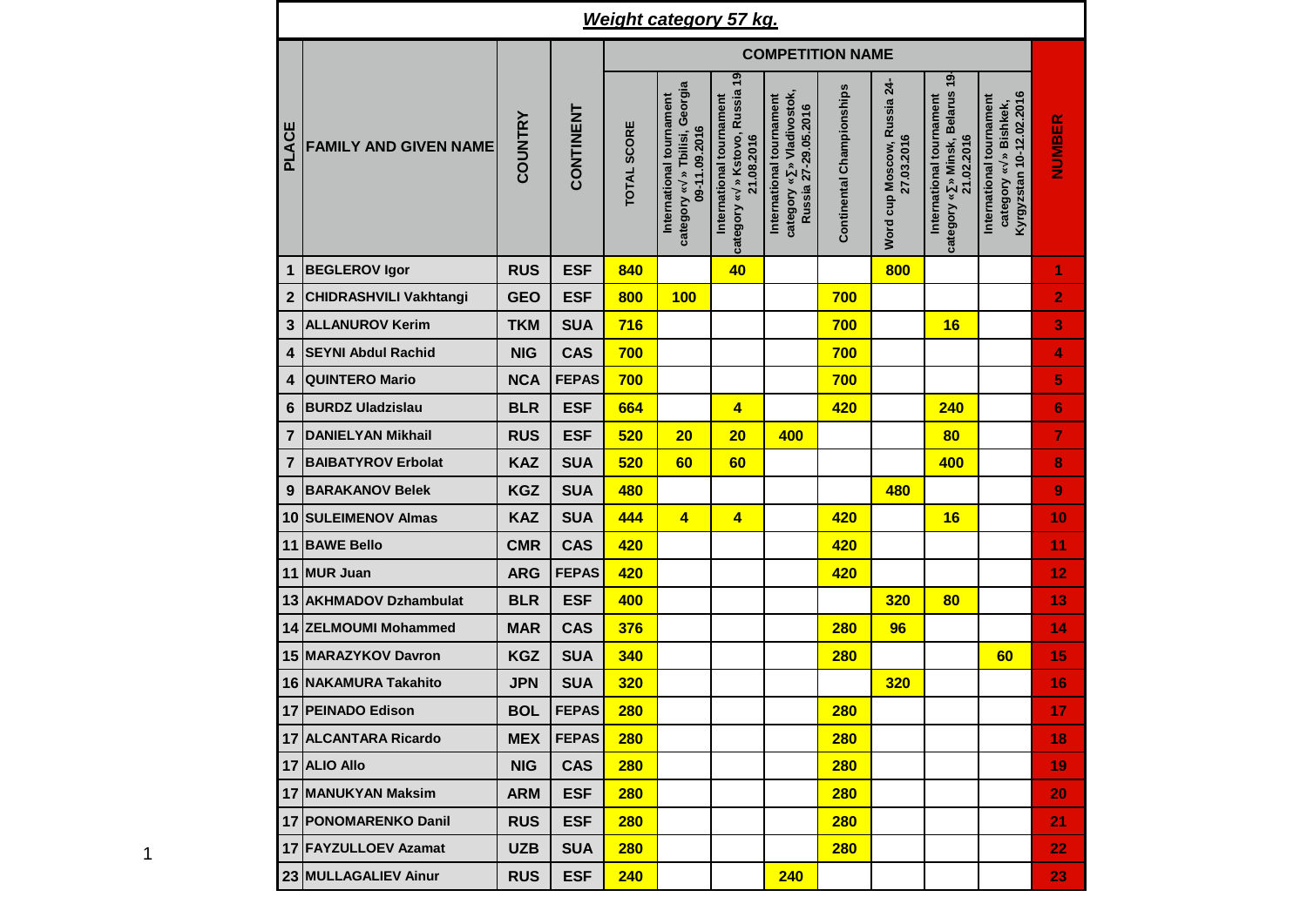|    | 24 KONDRASHKIN Aleksei       | <b>RUS</b> | <b>ESF</b>   | 176                     |    |                         | 16         |                |            | <b>160</b>              |     | 24 |
|----|------------------------------|------------|--------------|-------------------------|----|-------------------------|------------|----------------|------------|-------------------------|-----|----|
|    | 25 TANRIBERDIEV Yusup        | <b>TKM</b> | <b>SUA</b>   | 164                     |    |                         |            |                | <b>160</b> | $\overline{4}$          |     | 25 |
|    | 25 LAPSHIN Nikolay           | <b>RUS</b> | <b>ESF</b>   | 164                     |    | $\overline{4}$          | <b>160</b> |                |            |                         |     | 26 |
| 27 | <b>KARIMOV Akmaliddin</b>    | <b>TJK</b> | <b>SUA</b>   | <b>160</b>              |    |                         |            |                |            | <b>160</b>              |     | 27 |
| 27 | <b>BAYARSAIKHAN Munkhbat</b> | <b>MGL</b> | <b>SUA</b>   | <b>160</b>              |    |                         |            |                | <b>160</b> |                         |     | 28 |
|    | 27 MUNKHABAT Gankhuag        | <b>MGL</b> | <b>SUA</b>   | <b>160</b>              |    |                         | <b>160</b> |                |            |                         |     | 29 |
|    | 30 OUMOUNTOUMIDIS Nikolaos   | <b>GRE</b> | <b>ESF</b>   | 140                     |    |                         |            | <b>140</b>     |            |                         |     | 30 |
|    | 30 MARDAR Petr               | <b>MDA</b> | <b>ESF</b>   | <b>140</b>              |    |                         |            | <b>140</b>     |            |                         |     | 31 |
|    | 30 MORALES Juan              | <b>GUA</b> | <b>FEPAS</b> | 140                     |    |                         |            | <b>140</b>     |            |                         |     | 32 |
|    | 33 KAKENOV Daniyar           | <b>KAZ</b> | <b>SUA</b>   | 100                     |    |                         |            |                |            |                         | 100 | 33 |
| 33 | <b>SHCHERBAKOV Artem</b>     | <b>RUS</b> | <b>ESF</b>   | 100                     |    | 100                     |            |                |            |                         |     | 34 |
|    | 35 RAIYMKULOV Bolatbek       | <b>KAZ</b> | <b>SUA</b>   | 96                      |    |                         |            |                | 96         |                         |     | 35 |
|    | 36 BLIMAN Aleksandr          | <b>GER</b> | <b>ESF</b>   | 84                      |    |                         |            | 84             |            |                         |     | 36 |
|    | 37 SONG Sangsu               | <b>KOR</b> | <b>SUA</b>   | 80                      |    |                         | 80         |                |            |                         |     | 37 |
| 37 | <b>MONGUSH Olchey-ochur</b>  | <b>RUS</b> | <b>ESF</b>   | 80                      |    |                         | 80         |                |            |                         |     | 38 |
|    | 39 KHARIN Aleksey            | <b>RUS</b> | <b>ESF</b>   | 48                      |    |                         | 48         |                |            |                         |     | 39 |
|    | 39 PAK Denis                 | <b>RUS</b> | <b>ESF</b>   | 48                      |    |                         | 48         |                |            |                         |     | 40 |
|    | 39 KRASINSKI Maksim          | <b>BLR</b> | <b>ESF</b>   | 48                      |    |                         |            |                |            | 48                      |     | 41 |
|    | 39 OTARYAN Vage              | <b>ARM</b> | <b>ESF</b>   | 48                      |    |                         |            |                |            | 48                      |     | 42 |
|    | 43 MKHITARYAN Grigor         | <b>ARM</b> | <b>ESF</b>   | 40                      | 40 |                         |            |                |            |                         |     | 43 |
|    | 43 KANZHANOV Beimbet         | <b>KAZ</b> | <b>SUA</b>   | 40                      | 40 |                         |            |                |            |                         |     | 44 |
|    | 43 KOZLOV Roman              | <b>RUS</b> | <b>ESF</b>   | 40                      |    | 40                      |            |                |            |                         |     | 45 |
|    | 43 AMANKULOV Tilek           | <b>KGZ</b> | <b>SUA</b>   | 40                      |    |                         |            |                |            |                         | 40  | 46 |
|    | <b>43 ALDUKHAN Erbol</b>     | <b>KAZ</b> | <b>SUA</b>   | 40                      |    |                         |            |                |            |                         | 40  | 47 |
|    | <b>48 YANAKOV Borislav</b>   | <b>BUL</b> | <b>ESF</b>   | 28                      |    |                         |            | 28             |            |                         |     | 48 |
|    | 49 PAPINASHVILI Jaba         | <b>GEO</b> | <b>ESF</b>   | 20                      | 20 |                         |            |                |            |                         |     | 49 |
|    | 49 BEKETOV Tolobek           | <b>RUS</b> | <b>ESF</b>   | 20                      |    | 20                      |            |                |            |                         |     | 50 |
|    | 51 NASKIDASHVILI Giorgi      | <b>GEO</b> | <b>ESF</b>   | 12                      | 12 |                         |            |                |            |                         |     | 51 |
|    | 51 TURKADZE Romani           | <b>GEO</b> | <b>ESF</b>   | 12                      | 12 |                         |            |                |            |                         |     | 52 |
|    | 51 MNATSAKANYAN Vladimir     | <b>RUS</b> | <b>ESF</b>   | 12                      |    | 12                      |            |                |            |                         |     | 53 |
|    | 51 SORONOKOV Valeriy         | <b>RUS</b> | <b>ESF</b>   | 12                      |    | 12                      |            |                |            |                         |     | 54 |
|    | 55 POLTAVTSEV Aleksei        | <b>UKR</b> | <b>ESF</b>   | 11                      |    |                         |            | $\overline{7}$ |            | $\overline{\mathbf{4}}$ |     | 55 |
|    | 56 ROMANYUK Valeriy          | <b>RUS</b> | <b>ESF</b>   | $\overline{\mathbf{8}}$ |    | $\overline{\mathbf{8}}$ |            |                |            |                         |     | 56 |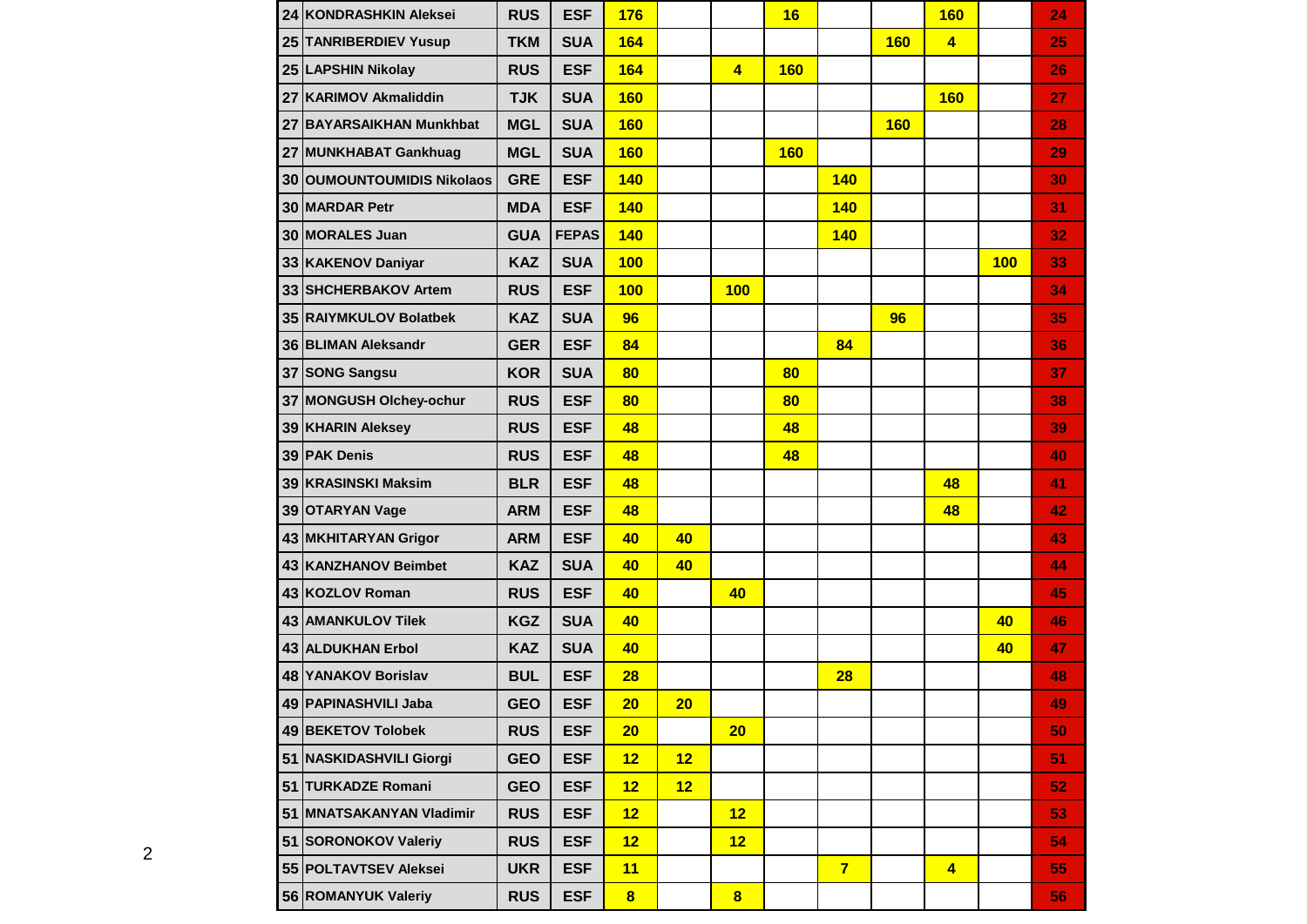| 57 KHALILOV Mehman        | <b>AZE</b> | <b>ESF</b> | 7                       |                         |                         |                | $\overline{7}$ |                | 57 |
|---------------------------|------------|------------|-------------------------|-------------------------|-------------------------|----------------|----------------|----------------|----|
| 58 METIVISHVILI Vakhtang  | <b>GEO</b> | <b>ESF</b> | $\overline{\mathbf{4}}$ | $\overline{\mathbf{4}}$ |                         |                |                |                | 58 |
| 58 PAZYUK Aleksei         | <b>RUS</b> | <b>ESF</b> | $\overline{4}$          |                         | $\overline{4}$          |                |                |                | 59 |
| 58 SARYCHEV Artem         | <b>RUS</b> | <b>ESF</b> | $\overline{4}$          |                         | $\overline{4}$          |                |                |                | 60 |
| 58 PISKUNOV Aleksey       | <b>RUS</b> | <b>ESF</b> | $\overline{4}$          |                         | $\overline{4}$          |                |                |                | 61 |
| 58 MEDVEDSKIY Yuriy       | <b>RUS</b> | <b>ESF</b> | $\overline{4}$          |                         |                         | $\overline{4}$ |                |                | 62 |
| 58 POLENOK Dmitriy        | <b>RUS</b> | <b>ESF</b> | $\overline{\mathbf{4}}$ |                         |                         | $\overline{4}$ |                |                | 63 |
| 58 ANKUD Ruslan           | <b>BLR</b> | <b>ESF</b> | $\overline{4}$          |                         |                         |                |                | $\overline{4}$ | 64 |
| 58 TOLAK Yury             | <b>BLR</b> | <b>ESF</b> | $\overline{4}$          |                         |                         |                |                | $\overline{4}$ | 65 |
| 66 TSERTSVADZE losebi     | <b>GEO</b> | <b>ESF</b> | $\overline{1}$          | $\overline{1}$          |                         |                |                |                | 66 |
| 66 TEDIASHVILI Solomoni   | <b>GEO</b> | <b>ESF</b> | $\overline{1}$          | $\overline{1}$          |                         |                |                |                | 67 |
| 66 GACHECHILADZE Ivane    | <b>GEO</b> | <b>ESF</b> | $\overline{1}$          | $\overline{1}$          |                         |                |                |                | 68 |
| 66 YAVRUMYAN Rudolf       | <b>RUS</b> | <b>ESF</b> | $\overline{1}$          | $\overline{1}$          |                         |                |                |                | 69 |
| 66 PETUKHOV Nikita        | <b>RUS</b> | <b>ESF</b> | $\overline{1}$          |                         | $\overline{\mathbf{1}}$ |                |                |                | 70 |
| 66 LITSOV Ivan            | <b>RUS</b> | <b>ESF</b> | $\overline{\mathbf{1}}$ |                         | $\overline{\mathbf{1}}$ |                |                |                | 71 |
| <b>66 KOCHERGIN Timur</b> | <b>RUS</b> | <b>ESF</b> | $\overline{1}$          |                         | $\overline{\mathbf{1}}$ |                |                |                | 72 |
| 66 GARANIN Evgeniy        | <b>RUS</b> | <b>ESF</b> | $\overline{1}$          |                         | $\overline{\mathbf{1}}$ |                |                |                | 73 |
| 66 KHOVALYG Aidyn         | <b>RUS</b> | <b>ESF</b> | $\overline{\mathbf{1}}$ |                         | $\overline{1}$          |                |                |                | 74 |
| 66 AYDYNBAY Kayyrberdi    | <b>KAZ</b> | <b>SUA</b> | $\overline{1}$          |                         | $\overline{\mathbf{1}}$ |                |                |                | 75 |
| 66 PANKRATOV Sergey       | <b>RUS</b> | <b>ESF</b> | $\overline{1}$          |                         | $\overline{1}$          |                |                |                | 76 |
| 66 MALOZEMOV Leonid       | <b>RUS</b> | <b>ESF</b> | $\overline{1}$          |                         | $\mathbf 1$             |                |                |                | 77 |
| 66 KOTOV Denis            | <b>RUS</b> | <b>ESF</b> | $\overline{1}$          |                         | $\overline{\mathbf{1}}$ |                |                |                | 78 |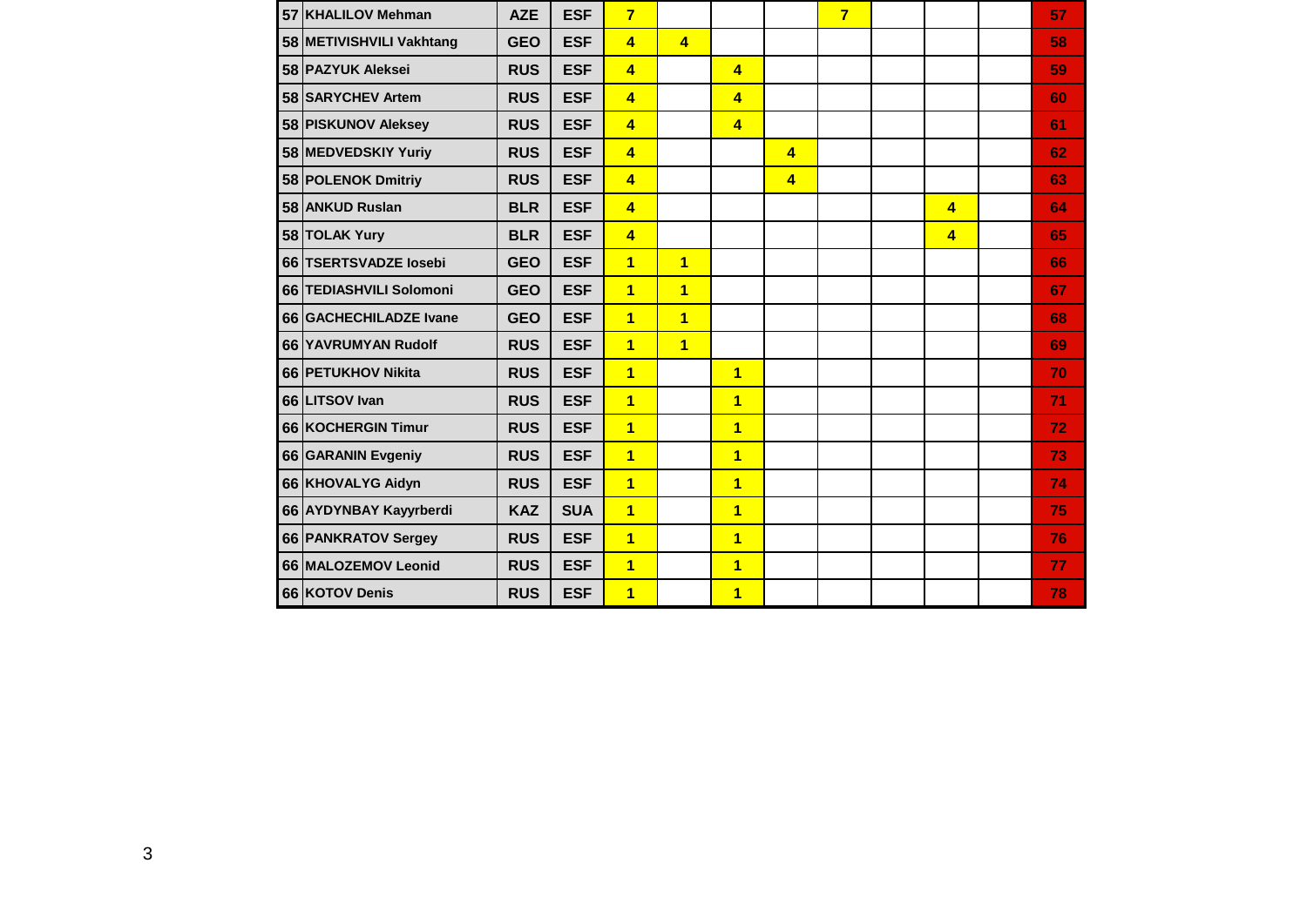|                  |                              |                |              |                    | <b>Weight category 62 kg.</b>                                              |                                                                          |                                                                               |                           |                                           |                                                                           |                                                                                  |                |
|------------------|------------------------------|----------------|--------------|--------------------|----------------------------------------------------------------------------|--------------------------------------------------------------------------|-------------------------------------------------------------------------------|---------------------------|-------------------------------------------|---------------------------------------------------------------------------|----------------------------------------------------------------------------------|----------------|
|                  |                              |                |              |                    |                                                                            |                                                                          | <b>COMPETITION NAME</b>                                                       |                           |                                           |                                                                           |                                                                                  |                |
| PLACE            | <b>FAMILY AND GIVEN NAME</b> | <b>COUNTRY</b> | CONTINENT    | <b>TOTAL SCORE</b> | category « » Tbilisi, Georgia<br>International tournament<br>09-11.09.2016 | category « » Kstovo, Russia 19<br>International tournament<br>21.08.2016 | category « » Vladivostok,<br>International tournament<br>Russia 27-29.05.2016 | Continental Championships | Word cup Moscow, Russia 24-<br>27.03.2016 | category « » Minsk, Belarus 19-<br>International tournament<br>21.02.2016 | Kyrgyzstan 10-12.02.2016<br>International tournament<br>» Bishkek,<br>category « | <b>NUMBER</b>  |
| $\mathbf{1}$     | <b>TUTKHALIAN Vae</b>        | <b>BLR</b>     | <b>ESF</b>   | 920                |                                                                            | 40                                                                       |                                                                               |                           | 480                                       | 400                                                                       |                                                                                  | 1              |
| $\overline{2}$   | <b>KUANOV Yesset</b>         | <b>KAZ</b>     | <b>SUA</b>   | 800                |                                                                            |                                                                          |                                                                               |                           | 800                                       |                                                                           |                                                                                  | 2              |
| $\boldsymbol{2}$ | <b>BAGDASARIAN Ruslan</b>    | <b>RUS</b>     | <b>ESF</b>   | 800                |                                                                            | 100                                                                      |                                                                               | 700                       |                                           |                                                                           |                                                                                  | 3              |
| 4                | <b>HOUMMANI Abderrahmane</b> | <b>MAR</b>     | <b>CAS</b>   | 700                |                                                                            |                                                                          |                                                                               | 700                       |                                           |                                                                           |                                                                                  | 4              |
| 4                | <b>MERETGELDIYEV Begli</b>   | <b>TKM</b>     | <b>SUA</b>   | 700                |                                                                            |                                                                          |                                                                               | 700                       |                                           |                                                                           |                                                                                  | 5              |
| $\boldsymbol{4}$ | <b>BORREGALES Lucas</b>      | <b>VEN</b>     | <b>FEPAS</b> | 700                |                                                                            |                                                                          |                                                                               | 700                       |                                           |                                                                           |                                                                                  | 6              |
| $\overline{7}$   | <b>EVDOSHENKO Dmitro</b>     | <b>UKR</b>     | <b>ESF</b>   | 580                |                                                                            |                                                                          |                                                                               | 420                       |                                           | <b>160</b>                                                                |                                                                                  | $\overline{7}$ |
| $\bf 8$          | <b>CHIRGADZE Genadi</b>      | <b>GEO</b>     | <b>ESF</b>   | 440                | 40                                                                         |                                                                          |                                                                               |                           | 320                                       | 80                                                                        |                                                                                  | 8              |
| 9                | <b>SADFI Tarek</b>           | <b>TUN</b>     | <b>CAS</b>   | 420                |                                                                            |                                                                          |                                                                               | 420                       |                                           |                                                                           |                                                                                  | 9              |
| 9                | <b>BARAKANOV Belek</b>       | <b>KGZ</b>     | <b>SUA</b>   | 420                |                                                                            |                                                                          |                                                                               | 420                       |                                           |                                                                           |                                                                                  | 10             |
| $\boldsymbol{9}$ | <b>BOURNE Keron</b>          | <b>TTO</b>     | <b>FEPAS</b> | 420                |                                                                            |                                                                          |                                                                               | 420                       |                                           |                                                                           |                                                                                  | 11             |
|                  | 12 KOVTUN Nikolay            | <b>RUS</b>     | <b>ESF</b>   | 400                |                                                                            |                                                                          | 400                                                                           |                           |                                           |                                                                           |                                                                                  | 12             |
|                  | 13 KHUSRAVOV Khushqadam      | <b>TJK</b>     | <b>SUA</b>   | 320                |                                                                            |                                                                          |                                                                               |                           | 320                                       |                                                                           |                                                                                  | 13             |
|                  | 14 MARIE Jean                | <b>BEN</b>     | <b>CAS</b>   | <b>280</b>         |                                                                            |                                                                          |                                                                               | <b>280</b>                |                                           |                                                                           |                                                                                  | 14             |
|                  | 14 HUYNH Nhat Thong          | <b>VIE</b>     | <b>SUA</b>   | <b>280</b>         |                                                                            |                                                                          |                                                                               | <b>280</b>                |                                           |                                                                           |                                                                                  | 15             |
|                  | 14 GARAYEV Cavidan           | <b>AZE</b>     | <b>ESF</b>   | <b>280</b>         |                                                                            |                                                                          |                                                                               | <b>280</b>                |                                           |                                                                           |                                                                                  | 16             |
|                  | 14 FOMIN Vadim               | <b>EST</b>     | <b>ESF</b>   | <b>280</b>         |                                                                            |                                                                          |                                                                               | <b>280</b>                |                                           |                                                                           |                                                                                  | 17             |
|                  | 14 ANWARI Faridon            | <b>AFG</b>     | <b>SUA</b>   | <b>280</b>         |                                                                            |                                                                          |                                                                               | 280                       |                                           |                                                                           |                                                                                  | 18             |
|                  | 14 ABDOULAYE Garba           | <b>NIG</b>     | <b>CAS</b>   | <b>280</b>         |                                                                            |                                                                          |                                                                               | 280                       |                                           |                                                                           |                                                                                  | 19             |
|                  | 14 GUZMAN Jack               | <b>PER</b>     | <b>FEPAS</b> | 280                |                                                                            |                                                                          |                                                                               | 280                       |                                           |                                                                           |                                                                                  | 20             |
|                  | 14 TAPIA Oscar               | <b>CRC</b>     | <b>FEPAS</b> | <b>280</b>         |                                                                            |                                                                          |                                                                               | <b>280</b>                |                                           |                                                                           |                                                                                  | 21             |
|                  | 22 ANISKEVICH Ivan           | <b>BLR</b>     | <b>ESF</b>   | 267                |                                                                            | 20                                                                       |                                                                               | $\overline{7}$            |                                           | 240                                                                       |                                                                                  | 22             |
|                  | 22 ODOSHASHVILI Zviyad       | <b>GEO</b>     | <b>ESF</b>   | 267                | 100                                                                        |                                                                          |                                                                               | $\overline{7}$            |                                           | <b>160</b>                                                                |                                                                                  | 23             |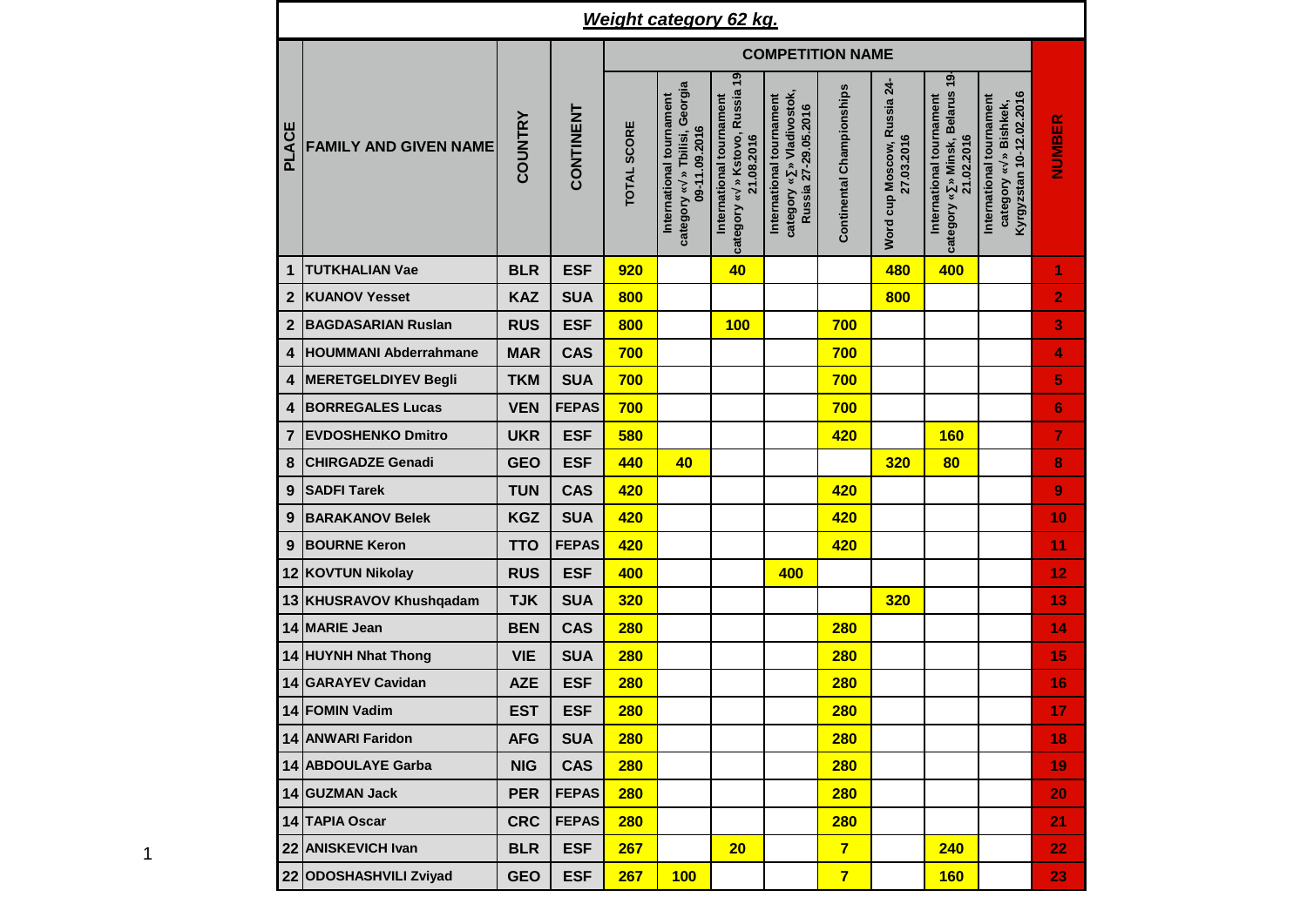|    | 24 BOKIEV Bakhodir       | <b>RUS</b> | <b>ESF</b>   | 240        |    |                | 240        |            |                         |                         |            | 24 |
|----|--------------------------|------------|--------------|------------|----|----------------|------------|------------|-------------------------|-------------------------|------------|----|
|    | 25 MAGDICH Evgeniy       | <b>RUS</b> | <b>ESF</b>   | <b>220</b> |    | 60             |            |            | <b>160</b>              |                         |            | 25 |
|    | 26 SONG Khaseong         | <b>KOR</b> | <b>SUA</b>   | <b>160</b> |    |                | <b>160</b> |            |                         |                         |            | 26 |
|    | 26 RAKHANZHAV Tseden-ish | <b>MGL</b> | <b>SUA</b>   | <b>160</b> |    |                | <b>160</b> |            |                         |                         |            | 27 |
|    | 26 AKTOMOV Gofur         | <b>UZB</b> | <b>SUA</b>   | <b>160</b> |    |                |            |            | <b>160</b>              |                         |            | 28 |
|    | 29 RASO Michael          | <b>ITA</b> | <b>ESF</b>   | 148        |    |                |            | <b>140</b> | $\overline{\mathbf{8}}$ |                         |            | 29 |
|    | 30 CHERAGHI Alireza      | <b>IRI</b> | <b>SUA</b>   | 140        |    |                |            | 140        |                         |                         |            | 30 |
|    | 30 FRANCOU Rodolfo       | <b>ARG</b> | <b>FEPAS</b> | <b>140</b> |    |                |            | <b>140</b> |                         |                         |            | 31 |
|    | 30 MORA Jose             | <b>COL</b> | <b>FEPAS</b> | <b>140</b> |    |                |            | <b>140</b> |                         |                         |            | 32 |
|    | 30 ALEKSANYAN Hovhannes  | <b>ARM</b> | <b>ESF</b>   | <b>140</b> |    |                |            | <b>140</b> |                         |                         |            | 33 |
|    | 34 KASYMBEKOV Eleman     | <b>KGZ</b> | <b>SUA</b>   | 100        |    |                |            |            |                         |                         | <b>100</b> | 34 |
|    | 35 SHANGIN Aleksandr     | <b>RUS</b> | <b>ESF</b>   | 80         |    |                | 80         |            |                         |                         |            | 35 |
|    | 35 KHASANOV Shynbolat    | <b>KAZ</b> | <b>SUA</b>   | 80         |    |                |            |            |                         | 80                      |            | 36 |
|    | 35 APRUNTS Arutyun       | <b>RUS</b> | <b>ESF</b>   | 80         |    |                | 80         |            |                         |                         |            | 37 |
|    | 38 SOROCHENKOV Artem     | <b>RUS</b> | <b>ESF</b>   | 60         | 60 |                |            |            |                         |                         |            | 38 |
|    | 38 SADYRKULOV Doolot     | <b>KGZ</b> | <b>SUA</b>   | 60         |    |                |            |            |                         |                         | 60         | 39 |
|    | 40 DIYANOV Mikhail       | <b>RUS</b> | <b>ESF</b>   | 52         |    | $\overline{4}$ |            |            |                         | 48                      |            | 40 |
| 41 | <b>KOVTUN Vasiliy</b>    | <b>RUS</b> | <b>ESF</b>   | 48         |    |                | 48         |            |                         |                         |            | 41 |
| 41 | <b>KHOMENKO Ilya</b>     | <b>RUS</b> | <b>ESF</b>   | 48         |    |                | 48         |            |                         |                         |            | 42 |
| 41 | <b>DUGIEV Mikhail</b>    | <b>RUS</b> | <b>ESF</b>   | 48         |    |                |            |            |                         | 48                      |            | 43 |
|    | 44 NABIYEV Yusif         | <b>AZE</b> | <b>ESF</b>   | 40         | 40 |                |            |            |                         |                         |            | 44 |
|    | 44 FEDOROV Aleksandr     | <b>RUS</b> | <b>ESF</b>   | 40         |    | 40             |            |            |                         |                         |            | 45 |
|    | 44 OSKENBAEV Amankhan    | <b>KAZ</b> | <b>SUA</b>   | 40         |    |                |            |            |                         |                         | 40         | 46 |
|    | 44 MUKHTAROV Aydin       | <b>KGZ</b> | <b>SUA</b>   | 40         |    |                |            |            |                         |                         | 40         | 47 |
|    | 48 SANAM OOL Suren       | <b>RUS</b> | <b>ESF</b>   | 32         |    |                | 32         |            |                         |                         |            | 48 |
|    | 48 GORBATENKO Arkadiy    | <b>RUS</b> | <b>ESF</b>   | 32         |    |                | 32         |            |                         |                         |            | 49 |
|    | 50 GLADKI Pavel          | <b>BLR</b> | <b>ESF</b>   | 28         |    | 12             |            |            |                         | 16                      |            | 50 |
|    | 51 TUKHFATULLIN Ilya     | <b>RUS</b> | <b>ESF</b>   | 24         |    | 20             |            |            |                         | $\overline{\mathbf{4}}$ |            | 51 |
|    | 52 PARASKEBASHVILI Lasha | <b>GEO</b> | <b>ESF</b>   | 20         | 20 |                |            |            |                         |                         |            | 52 |
|    | 52 GUGULASHVILI Ramazi   | <b>GEO</b> | <b>ESF</b>   | 20         | 20 |                |            |            |                         |                         |            | 53 |
|    | 54 VIKTOROV Roman        | <b>RUS</b> | <b>ESF</b>   | 16         |    |                |            |            |                         | 16                      |            | 54 |
|    | 54 REDZHEPGULYEV Kadyr   | <b>TKM</b> | <b>SUA</b>   | 16         |    |                |            |            |                         | 16                      |            | 55 |
|    | 56 KHERGIANI Irakli      | <b>GEO</b> | <b>ESF</b>   | 12         | 12 |                |            |            |                         |                         |            | 56 |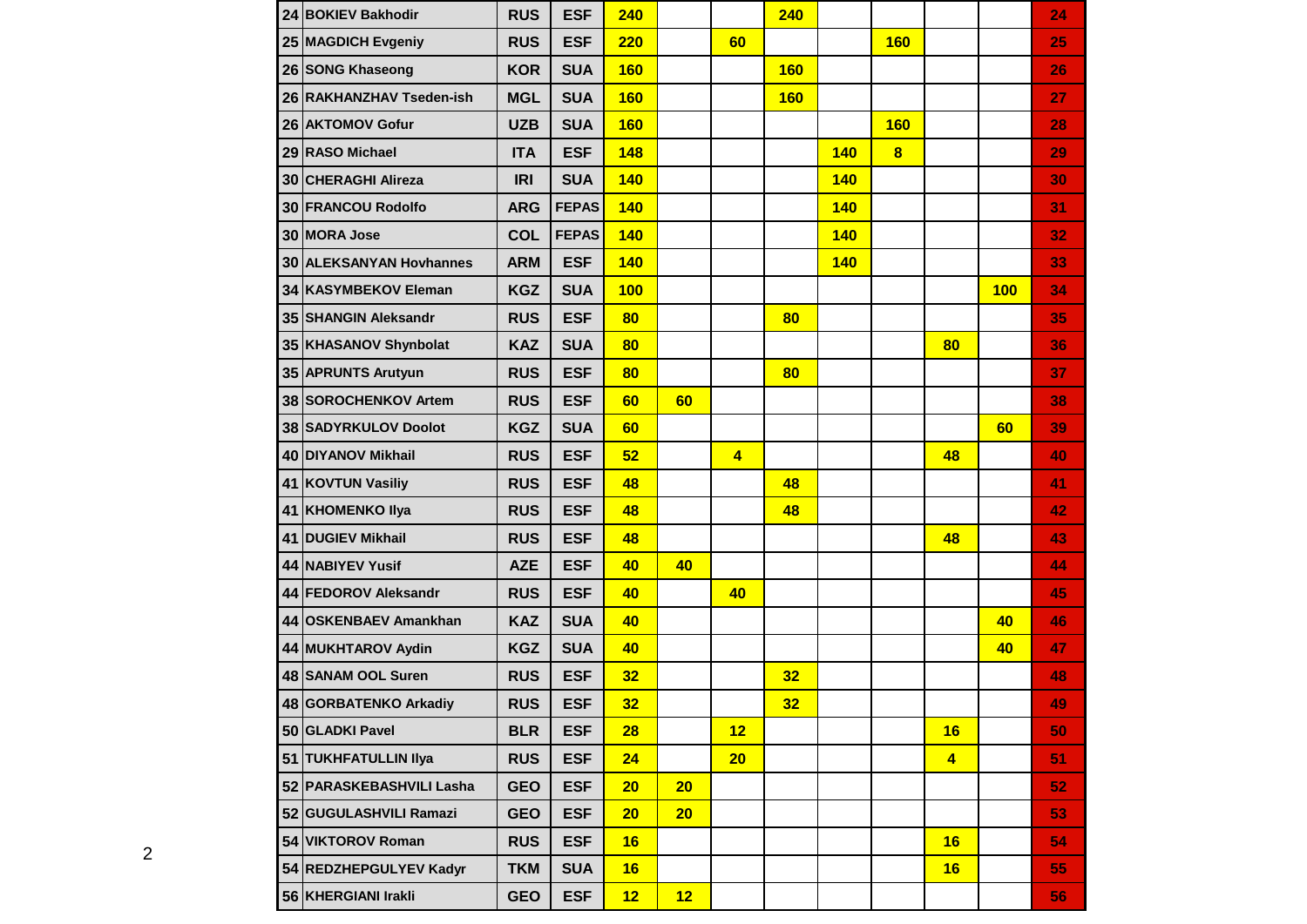|    | 56 CHADUNELI Lasha       | <b>GEO</b> | <b>ESF</b> | 12                      | 12                      |                |                         |                |                         |                         | 57 |
|----|--------------------------|------------|------------|-------------------------|-------------------------|----------------|-------------------------|----------------|-------------------------|-------------------------|----|
|    | 56 FOGOLEV Aleksandr     | <b>RUS</b> | <b>ESF</b> | 12                      |                         | 12             |                         |                |                         |                         | 58 |
|    | 59 ZHUMABEK Uulu Kairbek | <b>KGZ</b> | <b>SUA</b> | $\overline{\mathbf{8}}$ |                         |                |                         |                | $\bf{8}$                |                         | 59 |
|    | 59 KOSSEKOV Muhammet     | <b>TKM</b> | <b>SUA</b> | $\overline{\mathbf{8}}$ |                         |                |                         |                | $\overline{\mathbf{8}}$ |                         | 60 |
|    | 61 VOLFOVSKI Albert      | <b>ISR</b> | <b>ESF</b> | $\overline{7}$          |                         |                |                         | $\overline{7}$ |                         |                         | 61 |
| 61 | KARAGULLEOGLU Ozan       | <b>TUR</b> | <b>ESF</b> | $\overline{7}$          |                         |                |                         | $\overline{7}$ |                         |                         | 62 |
|    | 63 SHUBITIDZE IIia       | <b>GEO</b> | <b>ESF</b> | $\overline{\mathbf{4}}$ | $\overline{4}$          |                |                         |                |                         |                         | 63 |
|    | 63 SHALIKASHVILI Varlami | <b>GEO</b> | <b>ESF</b> | $\overline{\mathbf{4}}$ | $\overline{\mathbf{4}}$ |                |                         |                |                         |                         | 64 |
|    | 63 ZHUMABAY Parasat      | <b>KAZ</b> | <b>SUA</b> | $\overline{\mathbf{4}}$ |                         | $\overline{4}$ |                         |                |                         |                         | 65 |
|    | 63 YAROSINSKI Karol      | <b>POL</b> | <b>ESF</b> | $\overline{\mathbf{4}}$ |                         |                |                         |                |                         | $\overline{\mathbf{4}}$ | 66 |
|    | 63 SUPAGALIEV Kazbek     | <b>KAZ</b> | <b>SUA</b> | $\overline{\mathbf{4}}$ |                         |                |                         |                |                         | $\overline{4}$          | 67 |
|    | 63 STEPANOV Danil        | <b>RUS</b> | <b>ESF</b> | $\overline{\mathbf{4}}$ |                         |                | $\overline{4}$          |                |                         |                         | 68 |
|    | 63 SHUTIKOV Vladimir     | <b>RUS</b> | <b>ESF</b> | $\overline{\mathbf{4}}$ |                         |                | 4                       |                |                         |                         | 69 |
|    | 63 RABIEV Azizbek        | <b>UZB</b> | <b>SUA</b> | $\overline{4}$          |                         |                | $\overline{\mathbf{4}}$ |                |                         |                         | 70 |
|    | 63 OLONTSEV Aleksey      | <b>RUS</b> | <b>ESF</b> | $\overline{4}$          |                         |                | $\overline{\mathbf{4}}$ |                |                         |                         | 71 |
|    | 63 NASYROV Desyar        | <b>RUS</b> | <b>ESF</b> | $\overline{4}$          |                         |                | $\overline{\mathbf{4}}$ |                |                         |                         | 72 |
|    | 63 NAKU Oktavian         | <b>MDA</b> | <b>ESF</b> | $\overline{4}$          |                         |                |                         |                |                         | $\overline{4}$          | 73 |
|    | 63 MIKHNO Yauhen         | <b>BLR</b> | <b>ESF</b> | $\overline{4}$          |                         |                |                         |                |                         | $\overline{4}$          | 74 |
|    | 63 LUFERCHIK Artem       | <b>BLR</b> | <b>ESF</b> | $\overline{4}$          |                         |                |                         |                |                         | $\overline{4}$          | 75 |
|    | 63 LEDOVSKIKH Andrey     | <b>RUS</b> | <b>ESF</b> | $\overline{4}$          |                         |                | $\overline{\mathbf{4}}$ |                |                         |                         | 76 |
|    | 63 KOVTUN Viktor         | <b>RUS</b> | <b>ESF</b> | $\overline{4}$          |                         |                | $\overline{4}$          |                |                         |                         | 77 |
|    | 63 KOCHKIN Nikita        | <b>RUS</b> | <b>ESF</b> | $\overline{4}$          |                         |                | $\overline{4}$          |                |                         |                         | 78 |
|    | 63 FEDOROVICH Marati     | <b>RUS</b> | <b>ESF</b> | $\overline{4}$          |                         |                |                         |                |                         | $\overline{4}$          | 79 |
|    | 63 DZHUMABAI Parasat     | <b>KAZ</b> | <b>SUA</b> | $\overline{4}$          |                         |                |                         |                |                         | $\overline{4}$          | 80 |
|    | 63 DEDIK Denis           | <b>RUS</b> | <b>ESF</b> | $\overline{\mathbf{4}}$ |                         |                | $\overline{4}$          |                |                         |                         | 81 |
|    | 63 DAVYDOV Timur         | <b>RUS</b> | <b>ESF</b> | $\overline{\mathbf{4}}$ |                         |                | $\overline{\mathbf{4}}$ |                |                         |                         | 82 |
|    | 63 BONDARENKO Vladislav  | <b>RUS</b> | <b>ESF</b> | $\overline{\mathbf{4}}$ |                         |                | $\overline{4}$          |                |                         |                         | 83 |
|    | 63 AZARAU Aliaksandr     | <b>BLR</b> | <b>ESF</b> | $\overline{\mathbf{4}}$ |                         |                |                         |                |                         | $\overline{4}$          | 84 |
|    | 85 PONOMARENKO Danil     | <b>RUS</b> | <b>ESF</b> | $\overline{2}$          | $\mathbf{1}$            | $\mathbf{1}$   |                         |                |                         |                         | 85 |
|    | 85 MAMMADOV Vugar        | <b>AZE</b> | <b>ESF</b> | $\overline{1}$          | $\overline{1}$          |                |                         |                |                         |                         | 86 |
|    | 85 ZASIMOV Aleksandr     | <b>RUS</b> | <b>ESF</b> | $\overline{1}$          | $\mathbf{1}$            |                |                         |                |                         |                         | 87 |
|    | 85 PETROSYAN Samvel      | <b>RUS</b> | <b>ESF</b> | 1                       | $\overline{1}$          |                |                         |                |                         |                         | 88 |
|    | 85 SKOTNIKOV Maksim      | <b>RUS</b> | <b>ESF</b> | $\overline{1}$          |                         | $\mathbf{1}$   |                         |                |                         |                         | 89 |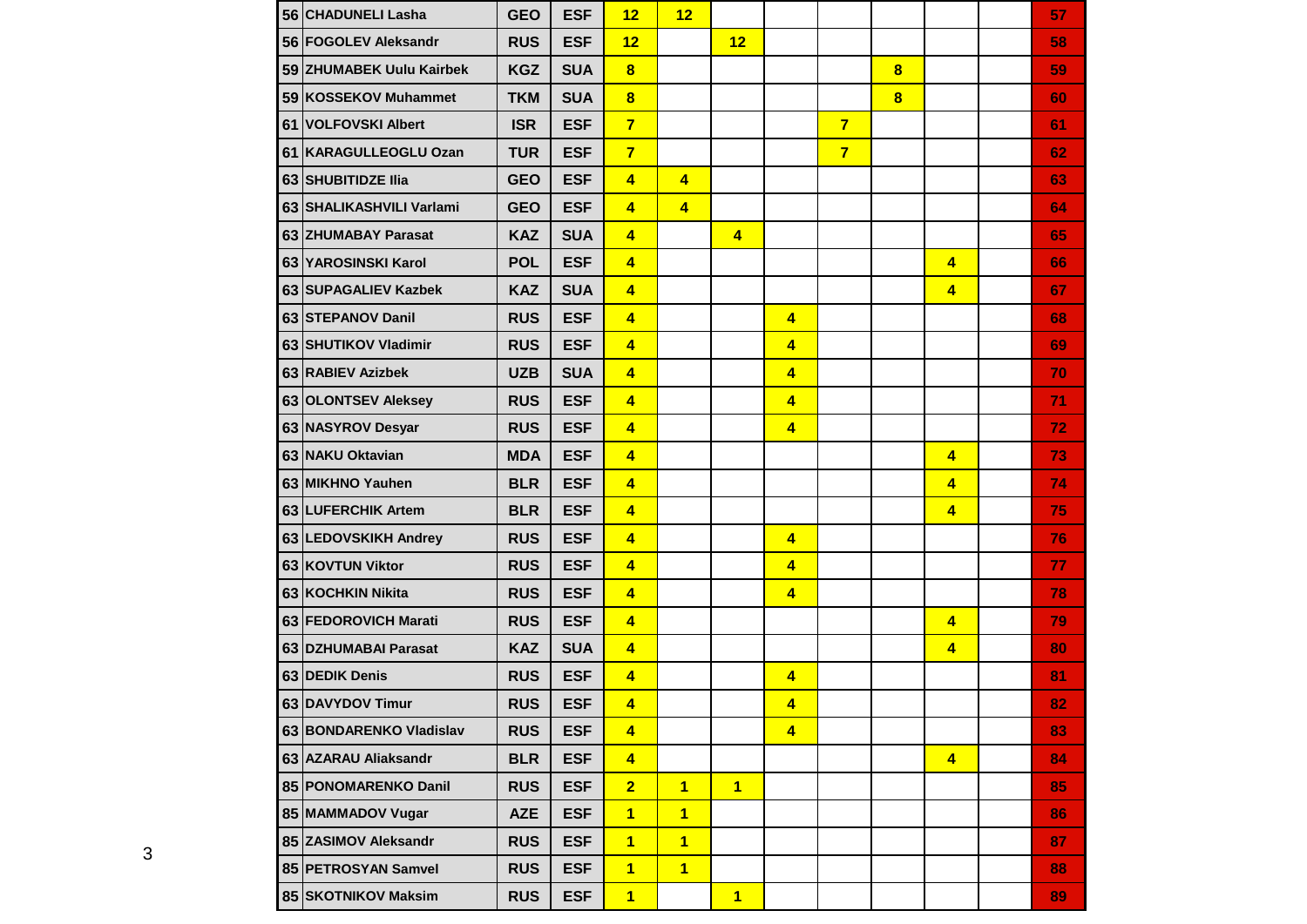| 85 RADZHABOV Kurban   | <b>RUS</b> | <b>ESF</b> | 1 |  |  |  | 190            |
|-----------------------|------------|------------|---|--|--|--|----------------|
| 85 CHEBOTAR Aleksandr | <b>RUS</b> | <b>ESF</b> | и |  |  |  | 9 <sub>1</sub> |
| 85 SAVIKHIN Vladislav | <b>RUS</b> | <b>ESF</b> |   |  |  |  | 92             |
| 85 PSEUNOK Amir       | <b>RUS</b> | <b>ESF</b> |   |  |  |  | 93             |
| 85 GURBANOV Sabukhi   | <b>RUS</b> | <b>ESF</b> |   |  |  |  | 94             |
| 85 PERETRUKHIN Nikita | <b>RUS</b> | <b>ESF</b> |   |  |  |  | 95             |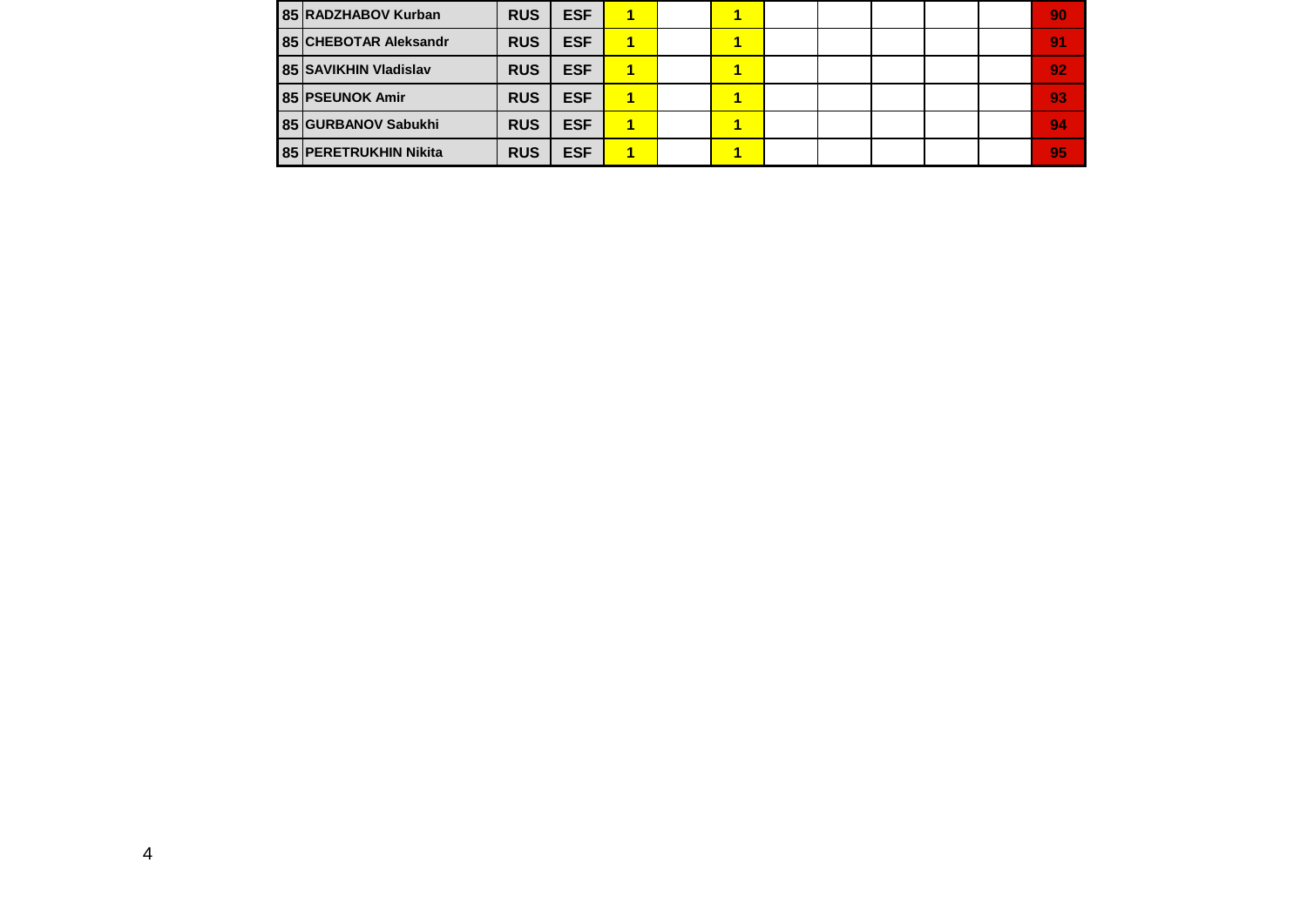|                |                              |                |              |             | <b>Weight category 68 kg.</b>                                                 |                                                                          |                                                                               |                           |                                           |                                                                           |                                                                                  |                |
|----------------|------------------------------|----------------|--------------|-------------|-------------------------------------------------------------------------------|--------------------------------------------------------------------------|-------------------------------------------------------------------------------|---------------------------|-------------------------------------------|---------------------------------------------------------------------------|----------------------------------------------------------------------------------|----------------|
|                |                              |                |              |             |                                                                               |                                                                          | <b>COMPETITION NAME</b>                                                       |                           |                                           |                                                                           |                                                                                  |                |
| <b>PLACE</b>   | <b>FAMILY AND GIVEN NAME</b> | <b>COUNTRY</b> | CONTINENT    | TOTAL SCORE | » Tbilisi, Georgia<br>International tournament<br>09-11.09.2016<br>category « | category « » Kstovo, Russia 19<br>International tournament<br>21.08.2016 | category « » Vladivostok,<br>International tournament<br>Russia 27-29.05.2016 | Continental Championships | Word cup Moscow, Russia 24-<br>27.03.2016 | category « » Minsk, Belarus 19-<br>International tournament<br>21.02.2016 | Kyrgyzstan 10-12.02.2016<br>International tournament<br>» Bishkek,<br>category « | NUMBER         |
| 1              | <b>LILUASHVILI Mindia</b>    | <b>GEO</b>     | <b>ESF</b>   | <b>1180</b> | 40                                                                            |                                                                          |                                                                               | 420                       | 320                                       | 400                                                                       |                                                                                  | 1              |
| $\overline{2}$ | <b>ERNAZAROV Sarbon</b>      | <b>UZB</b>     | <b>SUA</b>   | 800         |                                                                               |                                                                          |                                                                               |                           | 800                                       |                                                                           |                                                                                  | $\overline{2}$ |
| 3              | <b>MAYLASHEV Nauryzbek</b>   | <b>KAZ</b>     | <b>SUA</b>   | 724         |                                                                               | 20                                                                       |                                                                               | 700                       |                                           | $\overline{\mathbf{4}}$                                                   |                                                                                  | 3              |
| 4              | <b>EL KARS Abderrahim</b>    | <b>MAR</b>     | <b>CAS</b>   | 708         |                                                                               |                                                                          |                                                                               | 700                       | $\overline{\mathbf{8}}$                   |                                                                           |                                                                                  | 4              |
| 5              | <b>DAVYDOV Denis</b>         | <b>RUS</b>     | <b>ESF</b>   | 700         |                                                                               |                                                                          |                                                                               | 700                       |                                           |                                                                           |                                                                                  | 5              |
| 5              | <b>BODYCOMB Reilly</b>       | <b>USA</b>     | <b>FEPAS</b> | 700         |                                                                               |                                                                          |                                                                               | 700                       |                                           |                                                                           |                                                                                  | $6\phantom{1}$ |
| $\overline{7}$ | <b>KOKSHA Aliaksandr</b>     | <b>BLR</b>     | <b>ESF</b>   | 520         |                                                                               |                                                                          |                                                                               | <b>280</b>                |                                           | 240                                                                       |                                                                                  | 7              |
| 7              | <b>SHEMAZASHVILI Georgiy</b> | <b>RUS</b>     | <b>ESF</b>   | 520         | 40                                                                            |                                                                          |                                                                               |                           | 480                                       |                                                                           |                                                                                  | 8              |
| 9              | <b>BONDAREV Aleksandr</b>    | <b>RUS</b>     | <b>ESF</b>   | 440         |                                                                               | 40                                                                       | 400                                                                           |                           |                                           |                                                                           |                                                                                  | 9              |
| 10             | <b>NDJOCK Bata</b>           | <b>CMR</b>     | <b>CAS</b>   | 420         |                                                                               |                                                                          |                                                                               | 420                       |                                           |                                                                           |                                                                                  | 10             |
| 10             | <b>KHAYRULLAEV Askarbek</b>  | <b>UZB</b>     | <b>SUA</b>   | 420         |                                                                               |                                                                          |                                                                               | 420                       |                                           |                                                                           |                                                                                  | 11             |
| 10             | <b>IGLESIAS Arley</b>        | <b>COL</b>     | <b>FEPAS</b> | 420         |                                                                               |                                                                          |                                                                               | 420                       |                                           |                                                                           |                                                                                  | 12             |
| 13             | <b>SAYAPIN Vladislav</b>     | <b>BLR</b>     | <b>ESF</b>   | 404         |                                                                               | $\overline{\mathbf{4}}$                                                  |                                                                               |                           | 320                                       | 80                                                                        |                                                                                  | 13             |
|                | 14 ZAKARI Amadou             | <b>NIG</b>     | <b>CAS</b>   | <b>280</b>  |                                                                               |                                                                          |                                                                               | 280                       |                                           |                                                                           |                                                                                  | 14             |
| 14             | <b>KARIMOU Awali</b>         | <b>BEN</b>     | <b>CAS</b>   | <b>280</b>  |                                                                               |                                                                          |                                                                               | <b>280</b>                |                                           |                                                                           |                                                                                  | 15             |
|                | <b>14 HASANOV Emil</b>       | <b>AZE</b>     | <b>ESF</b>   | <b>280</b>  |                                                                               |                                                                          |                                                                               | <b>280</b>                |                                           |                                                                           |                                                                                  | 16             |
|                | 14 BARBOZA Roberto           | <b>CRC</b>     | <b>FEPAS</b> | <b>280</b>  |                                                                               |                                                                          |                                                                               | <b>280</b>                |                                           |                                                                           |                                                                                  | 17             |
|                | 14 CRUZ Cristobal            | <b>CHI</b>     | <b>FEPAS</b> | 280         |                                                                               |                                                                          |                                                                               | <b>280</b>                |                                           |                                                                           |                                                                                  | 18             |
|                | 14 SHAHMURADOV Niyazmurad    | <b>TKM</b>     | <b>SUA</b>   | 280         |                                                                               |                                                                          |                                                                               | <b>280</b>                |                                           |                                                                           |                                                                                  | 19             |
|                | 14 TAJBIK Mansoorbik         | <b>AFG</b>     | <b>SUA</b>   | <b>280</b>  |                                                                               |                                                                          |                                                                               | <b>280</b>                |                                           |                                                                           |                                                                                  | 20             |
|                | 21 LAGAZAURI Shmadzhi        | <b>GEO</b>     | <b>ESF</b>   | <b>260</b>  | 100                                                                           |                                                                          |                                                                               |                           |                                           | <b>160</b>                                                                |                                                                                  | 21             |
|                | 22 YANCHUK Maksim            | <b>RUS</b>     | <b>ESF</b>   | 240         |                                                                               |                                                                          | 240                                                                           |                           |                                           |                                                                           |                                                                                  | 22             |
|                | 23 TOKTORBAEV Ruslan         | KGZ            | <b>SUA</b>   | 200         |                                                                               |                                                                          |                                                                               | 140                       |                                           |                                                                           | 60                                                                               | 23             |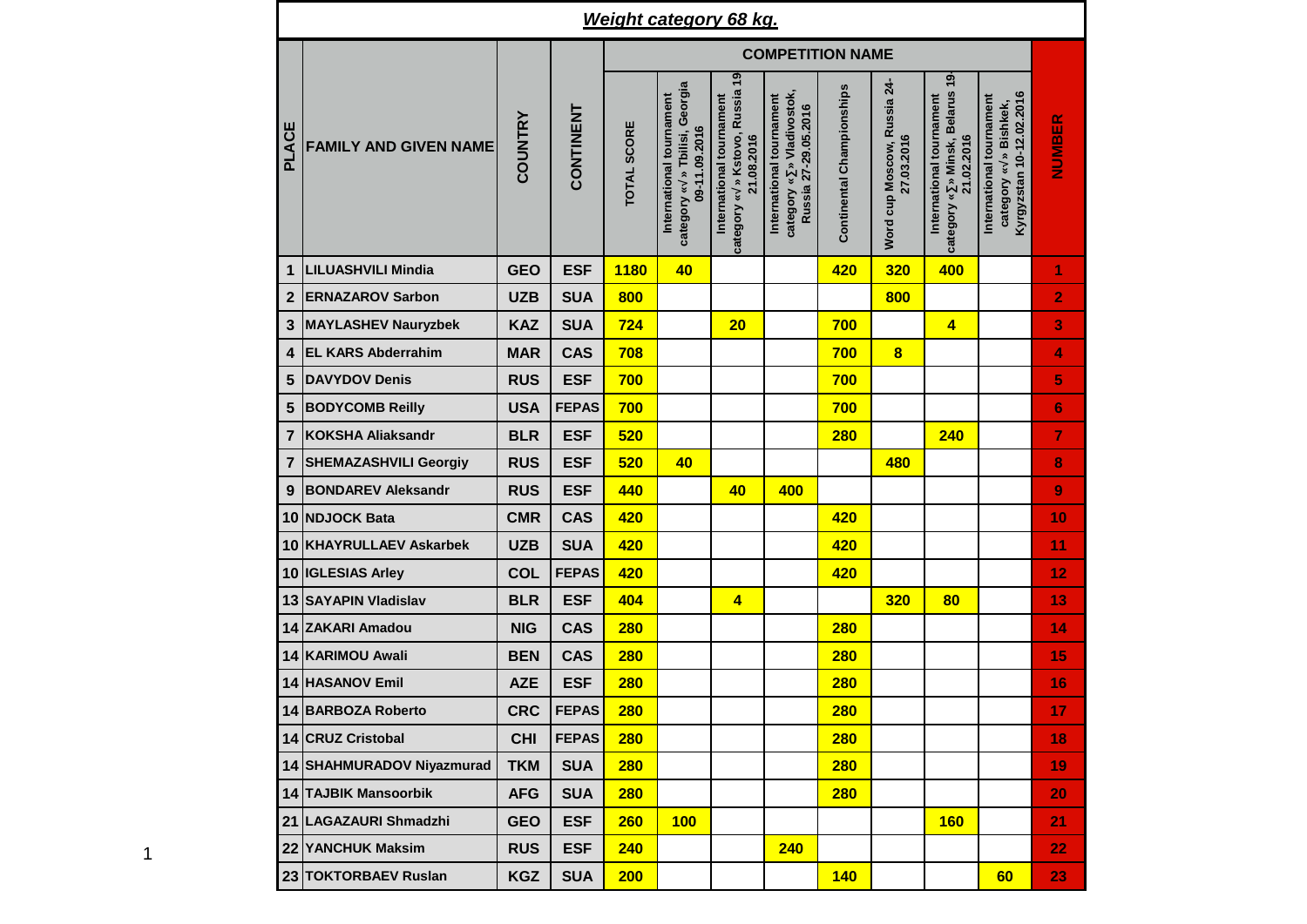|    | 23 SERIKOV Nurbol         | <b>KAZ</b> | <b>SUA</b>   | 200        |    | 40             |            |                |            | <b>160</b>     |     | 24 |
|----|---------------------------|------------|--------------|------------|----|----------------|------------|----------------|------------|----------------|-----|----|
|    | 25 MOMUNOV Ilyas          | <b>TKM</b> | <b>SUA</b>   | <b>192</b> |    |                |            |                | <b>160</b> | 32             |     | 25 |
|    | 26 MURAVSKY Valerii       | <b>MDA</b> | <b>ESF</b>   | 164        |    | $\overline{4}$ |            |                | <b>160</b> |                |     | 26 |
| 27 | <b>BAGILA Denis</b>       | <b>RUS</b> | <b>ESF</b>   | <b>160</b> |    |                | <b>160</b> |                |            |                |     | 27 |
|    | 27 KHYRKOV Ivan           | <b>BUL</b> | <b>ESF</b>   | 160        |    |                | <b>160</b> |                |            |                |     | 28 |
|    | 29 TUKACHAUSKAS Eimontas  | <b>LTU</b> | <b>ESF</b>   | 156        |    |                |            | <b>140</b>     |            | 16             |     | 29 |
|    | 30 OCAMPO Luis            | <b>MEX</b> | <b>FEPAS</b> | <b>140</b> |    |                |            | <b>140</b>     |            |                |     | 30 |
|    | 30 SZOKE Laszlo           | <b>ROU</b> | <b>ESF</b>   | 140        |    |                |            | 140            |            |                |     | 31 |
|    | 32 RYSMAMBETOV Bektur     | <b>KGZ</b> | <b>SUA</b>   | 100        |    |                |            |                |            |                | 100 | 32 |
|    | 32 KLETSKOV Nikita        | <b>RUS</b> | <b>ESF</b>   | 100        |    | 100            |            |                |            |                |     | 33 |
| 34 | <b>IMANUKYAN Rafik</b>    | <b>ARM</b> | <b>ESF</b>   | 84         |    |                |            | 84             |            |                |     | 34 |
|    | 34 SATS Mikhail           | <b>UKR</b> | <b>ESF</b>   | 84         |    |                |            | 84             |            |                |     | 35 |
|    | 36 BADRITDINOV Ruslan     | <b>UZB</b> | <b>SUA</b>   | 80         |    |                | 80         |                |            |                |     | 36 |
|    | 36 BORTNIKOV Sergey       | <b>RUS</b> | <b>ESF</b>   | 80         |    |                | 80         |                |            |                |     | 37 |
|    | 36 USHYVETS Siarhei       | <b>BLR</b> | <b>ESF</b>   | 80         |    |                |            |                |            | 80             |     | 38 |
|    | 39 PSEUNOK Amir           | <b>RUS</b> | <b>ESF</b>   | 60         | 60 |                |            |                |            |                |     | 39 |
|    | 39 MEZHLUMYAN Gayk        | <b>RUS</b> | <b>ESF</b>   | 60         |    | 60             |            |                |            |                |     | 40 |
| 41 | <b>DRANEUSKI Dzmitry</b>  | <b>BLR</b> | <b>ESF</b>   | 48         |    |                |            |                |            | 48             |     | 41 |
|    | 41 KIZHAPKIN Matvey       | <b>RUS</b> | <b>ESF</b>   | 48         |    |                | 48         |                |            |                |     | 42 |
|    | 41 KUZANASHVILI Ushangi   | <b>GEO</b> | <b>ESF</b>   | 48         |    |                |            |                |            | 48             |     | 43 |
|    | 41 PAVLOV Andrey          | <b>RUS</b> | <b>ESF</b>   | 48         |    |                | 48         |                |            |                |     | 44 |
|    | 45 JASHI Luka             | <b>GEO</b> | <b>ESF</b>   | 44         | 12 |                |            |                |            | 32             |     | 45 |
|    | 46 SATIKEEV Zhoodarbek    | <b>KGZ</b> | <b>SUA</b>   | 40         |    |                |            |                |            |                | 40  | 46 |
|    | 46 ABDUKHALIKOV Nursultan | <b>KGZ</b> | <b>SUA</b>   | 40         |    |                |            |                |            |                | 40  | 47 |
|    | 48 SHAOV Asker            | <b>GEO</b> | <b>ESF</b>   | 20         | 20 |                |            |                |            |                |     | 48 |
|    | 48 BERIASHVILI Giga       | <b>GEO</b> | <b>ESF</b>   | 20         | 20 |                |            |                |            |                |     | 49 |
|    | 48 TARASOV Evgeniy        | <b>RUS</b> | <b>ESF</b>   | 20         |    | 20             |            |                |            |                |     | 50 |
|    | 51 RUSTAMOV Nurlan        | <b>RUS</b> | <b>ESF</b>   | 16         |    |                | 16         |                |            |                |     | 51 |
|    | 51 VU Minkho              | <b>KOR</b> | <b>SUA</b>   | 16         |    |                | 16         |                |            |                |     | 52 |
|    | 51 ZHARYLGASOV Bagdat     | <b>KAZ</b> | <b>SUA</b>   | 16         |    | 12             |            |                |            | $\overline{4}$ |     | 53 |
|    | 54 GALBIATI Mattia        | <b>ITA</b> | <b>ESF</b>   | 15         |    |                |            | $\overline{7}$ | 8          |                |     | 54 |
|    | 55 GULIYEV Elton          | <b>AZE</b> | <b>ESF</b>   | 12         | 12 |                |            |                |            |                |     | 55 |
|    | 55 KUANOV Yesset          | <b>KAZ</b> | <b>SUA</b>   | 12         |    | 12             |            |                |            |                |     | 56 |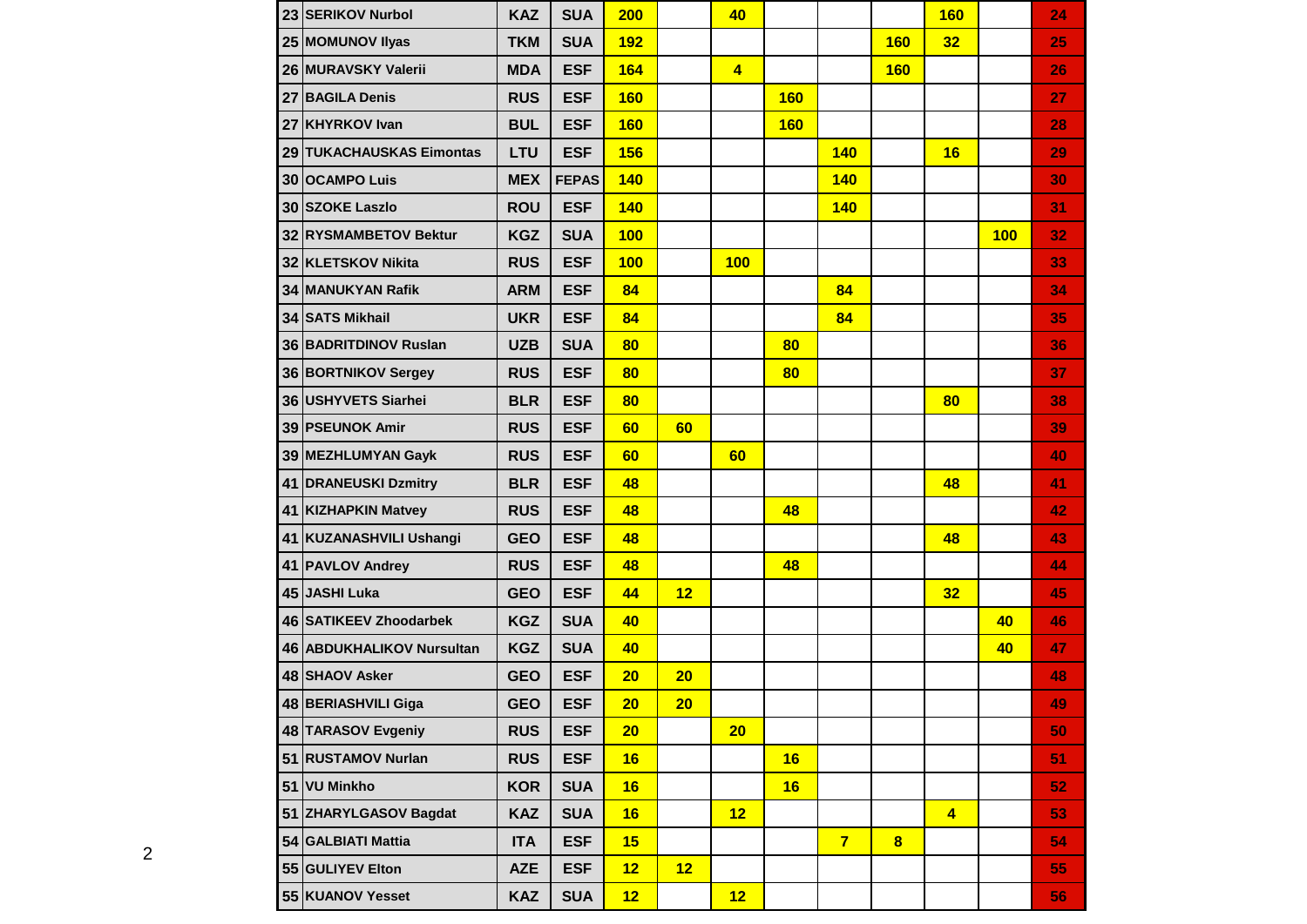|    | 57 NURALIEV Maksat          | <b>KAZ</b> | <b>SUA</b> | 9                       | $\overline{1}$          | 8                       |                         |                |          |                | 57 |
|----|-----------------------------|------------|------------|-------------------------|-------------------------|-------------------------|-------------------------|----------------|----------|----------------|----|
|    | 58 PROKOPEV Dmitriy         | <b>RUS</b> | <b>ESF</b> | $\overline{\mathbf{8}}$ |                         | $\overline{\mathbf{8}}$ |                         |                |          |                | 58 |
|    | 58 YAMAGAMI Sho             | <b>JPN</b> | <b>SUA</b> | $\overline{\mathbf{8}}$ |                         |                         |                         |                | $\bf{8}$ |                | 59 |
|    | 60 ANGELOV Angel            | <b>BUL</b> | <b>ESF</b> | $\overline{7}$          |                         |                         |                         | $\overline{7}$ |          |                | 60 |
|    | 60 BOPAVITA Gedara          | <b>SRI</b> | <b>SUA</b> | $\overline{7}$          |                         |                         |                         | $\overline{7}$ |          |                | 61 |
|    | 60 GE Xiaolong              | <b>CHN</b> | <b>SUA</b> | $\overline{7}$          |                         |                         |                         | $\overline{7}$ |          |                | 62 |
|    | 60 ITAY Dabah               | <b>ISR</b> | <b>ESF</b> | $\overline{7}$          |                         |                         |                         | $\overline{7}$ |          |                | 63 |
|    | 60 KARAGULLEOGLU Egemen     | <b>TUR</b> | <b>ESF</b> | $\overline{7}$          |                         |                         |                         | $\overline{7}$ |          |                | 64 |
|    | 60 LOCARINI Gianni          | <b>FRA</b> | <b>ESF</b> | $\overline{7}$          |                         |                         |                         | $\overline{7}$ |          |                | 65 |
|    | 60 POPOV Svyatoslav         | <b>GER</b> | <b>ESF</b> | $\overline{7}$          |                         |                         |                         | $\overline{7}$ |          |                | 66 |
| 67 | <b>CHUBINIDZE Levani</b>    | <b>GEO</b> | <b>ESF</b> | $\overline{4}$          | 4                       |                         |                         |                |          |                | 67 |
| 67 | <b>KIRKITASHVILI Levani</b> | <b>GEO</b> | <b>ESF</b> | $\overline{4}$          | 4                       |                         |                         |                |          |                | 68 |
| 67 | <b>ANISKEVICH Ivan</b>      | <b>BLR</b> | <b>ESF</b> | $\overline{4}$          | $\overline{\mathbf{4}}$ |                         |                         |                |          |                | 69 |
|    | 67 GONGALO Vitaliy          | <b>UKR</b> | <b>ESF</b> | $\overline{4}$          |                         | $\overline{4}$          |                         |                |          |                | 70 |
|    | 67 PUCHKOV Svyatoslav       | <b>RUS</b> | <b>ESF</b> | $\overline{4}$          |                         | $\overline{\mathbf{4}}$ |                         |                |          |                | 71 |
|    | 67 MAGGERAMOV Rakhman       | <b>RUS</b> | <b>ESF</b> | $\overline{4}$          |                         | $\overline{4}$          |                         |                |          |                | 72 |
|    | 67 TEREKHOV Pavel           | <b>RUS</b> | <b>ESF</b> | $\overline{4}$          |                         | $\overline{\mathbf{4}}$ |                         |                |          |                | 73 |
|    | 67 BALAKIN Aleksey          | <b>RUS</b> | <b>ESF</b> | $\overline{4}$          |                         | $\overline{\mathbf{4}}$ |                         |                |          |                | 74 |
|    | 67 KONDRATEV Dmitriy        | <b>BLR</b> | <b>ESF</b> | $\overline{4}$          |                         | $\overline{\mathbf{4}}$ |                         |                |          |                | 75 |
|    | 67 BUTOV Ruslan             | <b>RUS</b> | <b>ESF</b> | $\overline{4}$          |                         | $\overline{4}$          |                         |                |          |                | 76 |
|    | 67 ARSENYEU HIeb            | <b>BLR</b> | <b>ESF</b> | $\overline{4}$          |                         |                         |                         |                |          | $\overline{4}$ | 77 |
|    | 67 BARYSEVICH Mikita        | <b>BLR</b> | <b>ESF</b> | $\overline{\mathbf{4}}$ |                         |                         |                         |                |          | $\overline{4}$ | 78 |
|    | 67 BAUBEKOV Murat           | <b>KAZ</b> | <b>SUA</b> | 4                       |                         |                         |                         |                |          | $\overline{4}$ | 79 |
|    | 67 BOIKO Roman              | <b>RUS</b> | <b>ESF</b> | 4                       |                         |                         | $\overline{\mathbf{4}}$ |                |          |                | 80 |
|    | 67 BURYI Igor               | <b>UKR</b> | <b>ESF</b> | $\overline{4}$          |                         |                         |                         |                |          | $\overline{4}$ | 81 |
|    | 67 CHYNYBEK Uulu Amantur    | <b>KGZ</b> | <b>SUA</b> | $\overline{\mathbf{4}}$ |                         |                         | $\overline{4}$          |                |          |                | 82 |
|    | 67 DOUHER Aliaksei          | <b>BLR</b> | <b>ESF</b> | $\overline{4}$          |                         |                         |                         |                |          | $\overline{4}$ | 83 |
|    | 67 GURBANOV Davlet          | <b>BLR</b> | <b>ESF</b> | $\overline{4}$          |                         |                         |                         |                |          | $\overline{4}$ | 84 |
|    | 67 HORBEL Vladimir          | <b>BLR</b> | <b>ESF</b> | $\overline{\mathbf{4}}$ |                         |                         |                         |                |          | $\overline{4}$ | 85 |
|    | 67 KHAMEDOV Mirobidzhon     | <b>RUS</b> | <b>ESF</b> | $\overline{\mathbf{4}}$ |                         |                         | $\overline{4}$          |                |          |                | 86 |
|    | 67 KOLIVASHKO Vladislav     | <b>RUS</b> | <b>ESF</b> | $\overline{\mathbf{4}}$ |                         |                         | $\overline{4}$          |                |          |                | 87 |
|    | 67 MIKULSKI Vadzim          | <b>BLR</b> | <b>ESF</b> | $\overline{\mathbf{4}}$ |                         |                         |                         |                |          | $\overline{4}$ | 88 |
|    | 67 NADARYAN Arman           | <b>RUS</b> | <b>ESF</b> | $\overline{4}$          |                         |                         | $\overline{4}$          |                |          |                | 89 |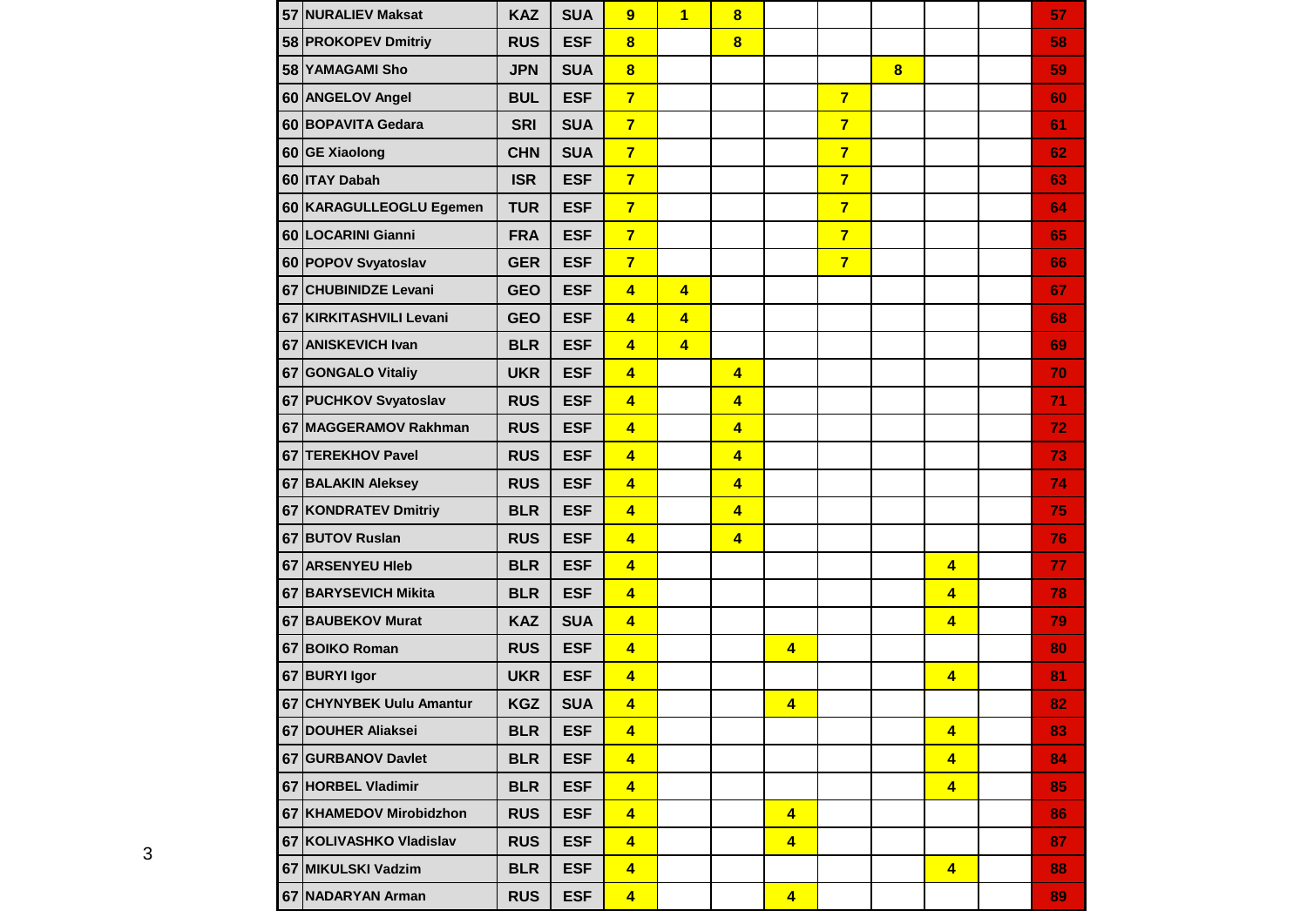| 67 NAHORNY Aleh           | <b>BLR</b> | <b>ESF</b> | 4                       |                |                         |                         |  | $\overline{4}$ | 90  |
|---------------------------|------------|------------|-------------------------|----------------|-------------------------|-------------------------|--|----------------|-----|
| 67 PAK Kuyungsin          | <b>KOR</b> | <b>SUA</b> | $\overline{\mathbf{4}}$ |                |                         | $\overline{\mathbf{4}}$ |  |                | 91  |
| 67 ROZAU Andrei           | <b>BLR</b> | <b>ESF</b> | $\overline{\mathbf{4}}$ |                |                         |                         |  | $\overline{4}$ | 92  |
| 67 TOLESHOV Ernat         | <b>KAZ</b> | <b>SUA</b> | $\overline{4}$          |                |                         |                         |  | $\overline{4}$ | 93  |
| 67 VOITEKHOVICH Vasili    | <b>BLR</b> | <b>ESF</b> | $\overline{4}$          |                |                         |                         |  | $\overline{4}$ | 94  |
| 95 DIKHAMINJIA lakobi     | <b>GEO</b> | <b>ESF</b> | $\overline{1}$          | $\overline{1}$ |                         |                         |  |                | 95  |
| 95 MAMISASHVILI Vano      | <b>GEO</b> | <b>ESF</b> | $\overline{1}$          | $\overline{1}$ |                         |                         |  |                | 96  |
| 95 PAPANDOPOULOS losif    | <b>GEO</b> | <b>ESF</b> | $\overline{1}$          | $\overline{1}$ |                         |                         |  |                | 97  |
| 95 GIUNASHVILI Lasha      | <b>GEO</b> | <b>ESF</b> | $\overline{1}$          | $\overline{1}$ |                         |                         |  |                | 98  |
| 95 GESHEV Dzambulat       | <b>RUS</b> | <b>ESF</b> | $\overline{1}$          | $\overline{1}$ |                         |                         |  |                | 99  |
| 95 TCHOVELIDZE Tornike    | <b>GEO</b> | <b>ESF</b> | $\overline{1}$          | $\overline{1}$ |                         |                         |  |                | 100 |
| 95 FILIPPOV Aleksandr     | <b>RUS</b> | <b>ESF</b> | $\overline{1}$          |                | $\overline{1}$          |                         |  |                | 101 |
| 95 KLINOV Anton           | <b>RUS</b> | <b>ESF</b> | $\overline{1}$          |                | $\overline{\mathbf{1}}$ |                         |  |                | 102 |
| 95 KVASOV Kirill          | <b>RUS</b> | <b>ESF</b> | $\overline{1}$          |                | $\overline{1}$          |                         |  |                | 103 |
| 95 KUIZ Beslan            | <b>RUS</b> | <b>ESF</b> | $\overline{\mathbf{1}}$ |                | $\overline{1}$          |                         |  |                | 104 |
| 95 KHOLTOBIN Ruslan       | <b>RUS</b> | <b>ESF</b> | $\overline{\mathbf{1}}$ |                | $\overline{\mathbf{1}}$ |                         |  |                | 105 |
| 95 BOEV Timur             | <b>RUS</b> | <b>ESF</b> | $\overline{\mathbf{1}}$ |                | $\overline{\mathbf{1}}$ |                         |  |                | 106 |
| 95 SANGIRIEV Turpal       | <b>RUS</b> | <b>ESF</b> | $\overline{1}$          |                | $\overline{1}$          |                         |  |                | 107 |
| 95   IVANOV Dmitriy       | <b>RUS</b> | <b>ESF</b> | $\overline{1}$          |                | $\overline{1}$          |                         |  |                | 108 |
| 95 ANANEV Nikolay         | <b>RUS</b> | <b>ESF</b> | $\overline{1}$          |                | $\overline{1}$          |                         |  |                | 109 |
| 95 LUFANOV Aleksandr      | <b>RUS</b> | <b>ESF</b> | $\overline{1}$          |                | $\overline{\mathbf{1}}$ |                         |  |                | 110 |
| 95  IMANBAEV Zhandos      | <b>KAZ</b> | <b>SUA</b> | $\overline{1}$          |                | $\overline{\mathbf{1}}$ |                         |  |                | 111 |
| 95 MALTSEV Dmitriy        | <b>RUS</b> | <b>ESF</b> | $\overline{1}$          |                | $\overline{1}$          |                         |  |                | 112 |
| 95 NASIRUKHANOV Islombek  | <b>RUS</b> | <b>ESF</b> | $\overline{1}$          |                | $\overline{\mathbf{1}}$ |                         |  |                | 113 |
| 95 KULIKOVSKIKH Aleksandr | <b>RUS</b> | <b>ESF</b> | $\overline{1}$          |                | $\overline{\mathbf{1}}$ |                         |  |                | 114 |
| 95 GONGALO Vladimir       | <b>UKR</b> | <b>ESF</b> | $\overline{1}$          |                | $\overline{\mathbf{1}}$ |                         |  |                | 115 |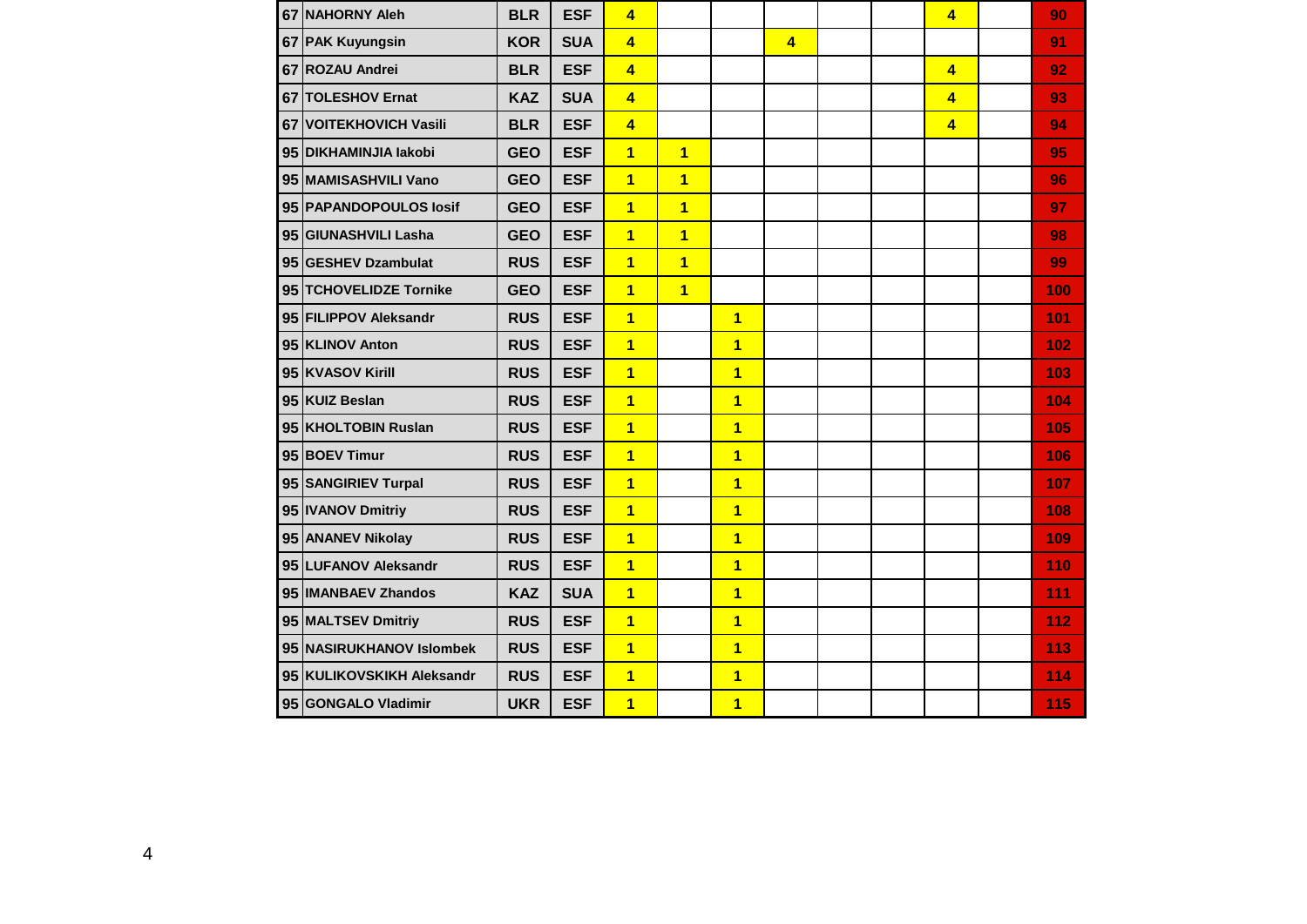|                         |                                  |                |              |                    | <b>Weight category 74 kg.</b>                                              |                                                                          |                                                                               |                           |                                           |                                                                           |                                                                                  |                |
|-------------------------|----------------------------------|----------------|--------------|--------------------|----------------------------------------------------------------------------|--------------------------------------------------------------------------|-------------------------------------------------------------------------------|---------------------------|-------------------------------------------|---------------------------------------------------------------------------|----------------------------------------------------------------------------------|----------------|
|                         |                                  |                |              |                    |                                                                            |                                                                          | <b>COMPETITION NAME</b>                                                       |                           |                                           |                                                                           |                                                                                  |                |
| PLACE                   | <b>FAMILY AND GIVEN NAME</b>     | <b>COUNTRY</b> | CONTINENT    | <b>TOTAL SCORE</b> | category « » Tbilisi, Georgia<br>International tournament<br>09-11.09.2016 | category « » Kstovo, Russia 19<br>International tournament<br>21.08.2016 | category « » Vladivostok,<br>International tournament<br>Russia 27-29.05.2016 | Continental Championships | Word cup Moscow, Russia 24-<br>27.03.2016 | category « » Minsk, Belarus 19-<br>International tournament<br>21.02.2016 | Kyrgyzstan 10-12.02.2016<br>International tournament<br>» Bishkek,<br>category « | NUMBER         |
| $\mathbf{1}$            | <b>BABGOEV Oleg</b>              | <b>RUS</b>     | <b>ESF</b>   | 800                |                                                                            |                                                                          |                                                                               |                           | 800                                       |                                                                           |                                                                                  | 1              |
| $\overline{\mathbf{2}}$ | <b>GASIMOV Amil</b>              | <b>AZE</b>     | <b>ESF</b>   | 700                |                                                                            |                                                                          |                                                                               | 700                       |                                           |                                                                           |                                                                                  | 2              |
| $\mathbf{2}$            | <b>HAJJAJ Noureddine</b>         | <b>MAR</b>     | <b>CAS</b>   | 700                |                                                                            |                                                                          |                                                                               | 700                       |                                           |                                                                           |                                                                                  | 3              |
| $\overline{2}$          | <b>RAJABOV Khamroz</b>           | <b>TJK</b>     | <b>SUA</b>   | 700                |                                                                            |                                                                          |                                                                               | 700                       |                                           |                                                                           |                                                                                  | 4              |
| $\overline{2}$          | <b>FRIAS Edwin</b>               | <b>DOM</b>     | <b>FEPAS</b> | 700                |                                                                            |                                                                          |                                                                               | 700                       |                                           |                                                                           |                                                                                  | 5              |
| 6                       | <b>MAMBETZHAN Uulu Urmat</b>     | <b>KGZ</b>     | <b>SUA</b>   | 580                |                                                                            |                                                                          |                                                                               | 420                       | <b>160</b>                                |                                                                           |                                                                                  | $6\phantom{1}$ |
| $\overline{7}$          | <b>LEE Jinwoo</b>                | <b>KOR</b>     | <b>SUA</b>   | 480                |                                                                            |                                                                          |                                                                               |                           | 480                                       |                                                                           |                                                                                  | $\overline{7}$ |
| 8                       | <b>PAPOU Stsiapan</b>            | <b>BLR</b>     | <b>ESF</b>   | 440                |                                                                            | 40                                                                       |                                                                               |                           |                                           | 400                                                                       |                                                                                  | 8              |
| $9$                     | <b>SARKISYAN Artur</b>           | <b>UKR</b>     | <b>ESF</b>   | 424                |                                                                            |                                                                          |                                                                               | 420                       |                                           | $\overline{\mathbf{4}}$                                                   |                                                                                  | 9              |
| 10                      | <b>BOUREIMA Moctar</b>           | <b>NIG</b>     | <b>CAS</b>   | 420                |                                                                            |                                                                          |                                                                               | 420                       |                                           |                                                                           |                                                                                  | 10             |
| 10                      | <b>MONTOYA Juan</b>              | COL            | <b>FEPAS</b> | 420                |                                                                            |                                                                          |                                                                               | 420                       |                                           |                                                                           |                                                                                  | 11             |
| 12                      | <b>AKOPYAN Artur</b>             | <b>RUS</b>     | <b>ESF</b>   | 404                |                                                                            |                                                                          | 400                                                                           |                           |                                           | 4                                                                         |                                                                                  | 12             |
|                         | 13 DARTAEV Aydyn                 | <b>KAZ</b>     | <b>SUA</b>   | 320                |                                                                            |                                                                          |                                                                               |                           | 320                                       |                                                                           |                                                                                  | 13             |
|                         | 13 MIKULSKI Vadzim               | <b>BLR</b>     | <b>ESF</b>   | 320                |                                                                            |                                                                          |                                                                               |                           | <b>320</b>                                |                                                                           |                                                                                  | 14             |
|                         | 15 NAKHUTSRISHVILI Levan         | <b>GEO</b>     | <b>ESF</b>   | 300                | 60                                                                         |                                                                          | 80                                                                            |                           |                                           | <b>160</b>                                                                |                                                                                  | 15             |
|                         | 16 SMOLIN Dzmitry                | <b>BLR</b>     | <b>ESF</b>   | 293                | $\overline{\mathbf{1}}$                                                    | 12                                                                       |                                                                               | <b>280</b>                |                                           |                                                                           |                                                                                  | 16             |
|                         | 17 DARLING Maathew               | <b>USA</b>     | <b>FEPAS</b> | <b>280</b>         |                                                                            |                                                                          |                                                                               | 280                       |                                           |                                                                           |                                                                                  | 17             |
|                         | 17 SASANUMA Eichi                | <b>PAR</b>     | <b>FEPAS</b> | <b>280</b>         |                                                                            |                                                                          |                                                                               | 280                       |                                           |                                                                           |                                                                                  | 18             |
|                         | 17 NNOUKA MEZEPO Yannick         | <b>CMR</b>     | <b>CAS</b>   | 280                |                                                                            |                                                                          |                                                                               | 280                       |                                           |                                                                           |                                                                                  | 19             |
|                         | 17 KOROMBIZE Tahirou             | <b>NIG</b>     | <b>CAS</b>   | 280                |                                                                            |                                                                          |                                                                               | 280                       |                                           |                                                                           |                                                                                  | 20             |
|                         | 17 BYASHIMOV Rahat               | <b>TKM</b>     | <b>SUA</b>   | 280                |                                                                            |                                                                          |                                                                               | 280                       |                                           |                                                                           |                                                                                  | 21             |
|                         | 17 GHAZARYAN Arsen               | <b>ARM</b>     | <b>ESF</b>   | <b>280</b>         |                                                                            |                                                                          |                                                                               | 280                       |                                           |                                                                           |                                                                                  | 22             |
|                         | 17 WEERAHENNADIGE Thusitha ranga | <b>SRI</b>     | <b>SUA</b>   | <b>280</b>         |                                                                            |                                                                          |                                                                               | 280                       |                                           |                                                                           |                                                                                  | 23             |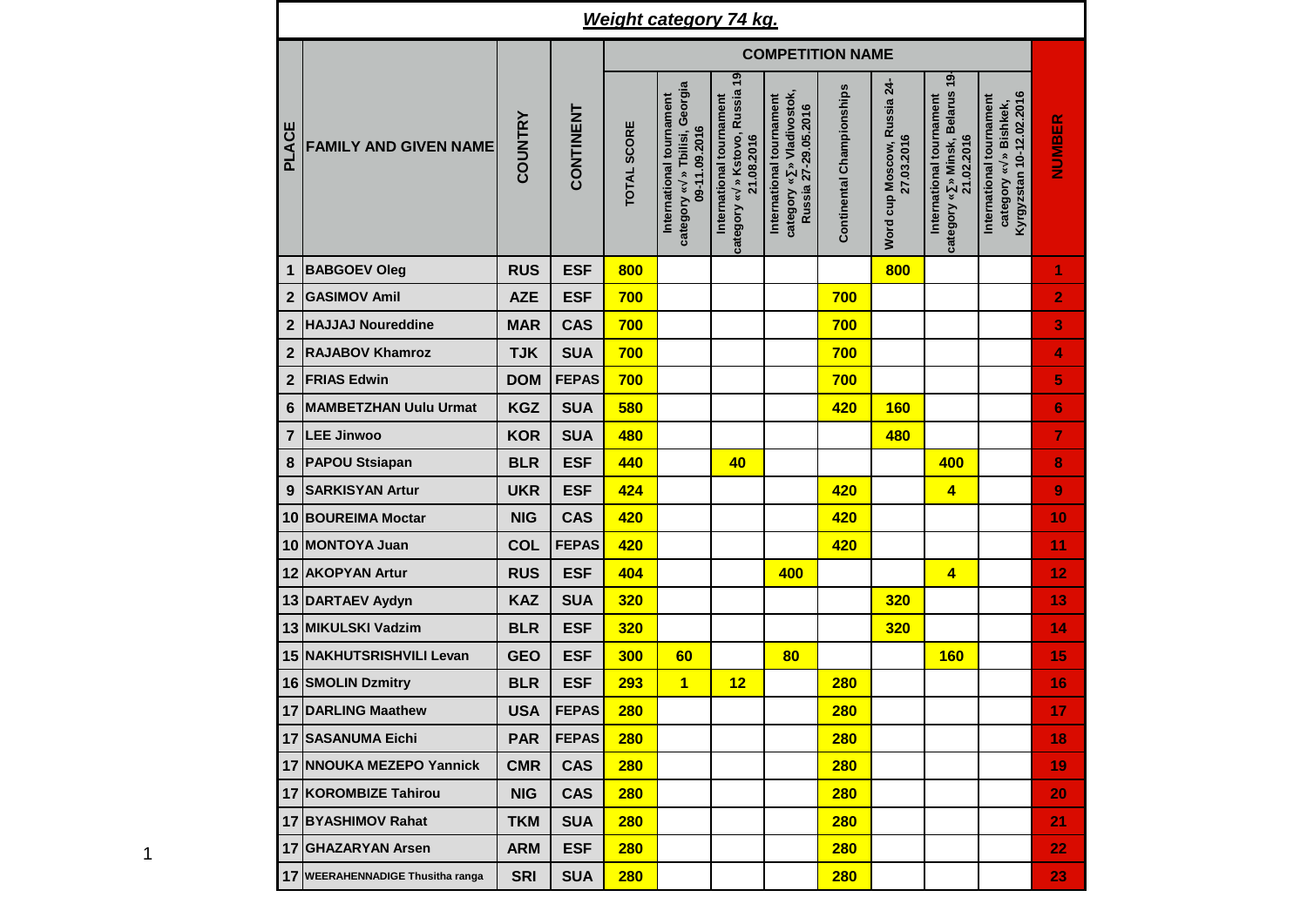| 24 MAMULASHVILI Kakha       | <b>GEO</b> | <b>ESF</b>   | 267             | 100            |                |            | $\overline{7}$ |            | <b>160</b>              |     | 24 |
|-----------------------------|------------|--------------|-----------------|----------------|----------------|------------|----------------|------------|-------------------------|-----|----|
| 25 TUGUSHI Beka             | <b>GEO</b> | <b>ESF</b>   | 241             | $\overline{1}$ |                |            |                |            | 240                     |     | 25 |
| 26 DANKO Aleksandr          | <b>RUS</b> | <b>ESF</b>   | 240             |                |                | 240        |                |            |                         |     | 26 |
| 27 KHASHIEV Islam           | <b>RUS</b> | <b>ESF</b>   | 172             |                | 12             | <b>160</b> |                |            |                         |     | 27 |
| 28 TEDZHENOV Davletgeldi    | <b>TKM</b> | <b>SUA</b>   | 164             |                |                |            |                | <b>160</b> | $\overline{4}$          |     | 28 |
| 29 GABAIDZE David           | <b>RUS</b> | <b>ESF</b>   | <b>160</b>      |                |                | <b>160</b> |                |            |                         |     | 29 |
| 30 AKRAM Muhammadadnan      | <b>PAK</b> | <b>SUA</b>   | <b>140</b>      |                |                |            | <b>140</b>     |            |                         |     | 30 |
| 30 ALI Islam                | <b>TUR</b> | <b>ESF</b>   | <b>140</b>      |                |                |            | <b>140</b>     |            |                         |     | 31 |
| 30 ROJAS Juan Pablo         | <b>CHI</b> | <b>FEPAS</b> | <b>140</b>      |                |                |            | <b>140</b>     |            |                         |     | 32 |
| 30 DA SILVA Valmir          | <b>BRA</b> | <b>FEPAS</b> | <b>140</b>      |                |                |            | <b>140</b>     |            |                         |     | 33 |
| <b>30 MARTIROSYAN Ashot</b> | <b>BUL</b> | <b>ESF</b>   | <b>140</b>      |                |                |            | <b>140</b>     |            |                         |     | 34 |
| 35 IVANOV Maksim            | <b>RUS</b> | <b>ESF</b>   | 100             |                | <b>100</b>     |            |                |            |                         |     | 35 |
| 35 ZHANYBEK Uulu Ruslan     | <b>KGZ</b> | <b>SUA</b>   | 100             |                |                |            |                |            |                         | 100 | 36 |
| <b>37 BIRKOVSKI Boris</b>   | <b>POL</b> | <b>ESF</b>   | 88              |                |                |            | 84             |            | $\overline{\mathbf{4}}$ |     | 37 |
| 38 CAVALLERA Ludovic        | <b>FRA</b> | <b>ESF</b>   | 84              |                |                |            | 84             |            |                         |     | 38 |
| 38 KOROBKIN Sergei          | <b>RUS</b> | <b>ESF</b>   | 84              |                | $\overline{4}$ |            |                |            | 80                      |     | 39 |
| 40 VADOVSKI Mikhail         | <b>RUS</b> | <b>ESF</b>   | 80              |                |                |            |                |            | 80                      |     | 40 |
| 40 VIGOVSKIY Dmitriy        | <b>RUS</b> | <b>ESF</b>   | 80              |                |                | 80         |                |            |                         |     | 41 |
| 42 NADYUKOV Bislan          | <b>RUS</b> | <b>ESF</b>   | 64              |                | 20             |            | 28             |            | 16                      |     | 42 |
| 43 ODINTSOV Grigoriy        | <b>RUS</b> | <b>ESF</b>   | 60              |                | 60             |            |                |            |                         |     | 43 |
| 43 KUBANYCHBEK Uulu Aziz    | <b>KGZ</b> | <b>SUA</b>   | 60              |                |                |            |                |            |                         | 60  | 44 |
| 43 KAZARYAN Samvel          | <b>RUS</b> | <b>ESF</b>   | 60              |                | 12             | 48         |                |            |                         |     | 45 |
| 46 KASHETA Albertas         | LTU        | <b>ESF</b>   | 48              |                |                |            |                |            | 48                      |     | 46 |
| 46 PETROV Dmitriy           | <b>RUS</b> | <b>ESF</b>   | 48              |                |                | 48         |                |            |                         |     | 47 |
| 46 SATS Mikhail             | <b>UKR</b> | <b>ESF</b>   | 48              |                |                |            |                |            | 48                      |     | 48 |
| 49 KOKSHA Aliaksandr        | <b>BLR</b> | <b>ESF</b>   | 40              | 40             |                |            |                |            |                         |     | 49 |
| 49 MANUKYAN Rafik           | <b>ARM</b> | <b>ESF</b>   | 40              | 40             |                |            |                |            |                         |     | 50 |
| 49 GANIEV Adilet            | <b>KGZ</b> | <b>SUA</b>   | 40              |                |                |            |                |            |                         | 40  | 51 |
| 49 OTOGONOV Asanbay         | <b>KGZ</b> | <b>SUA</b>   | 40              |                |                |            |                |            |                         | 40  | 52 |
| 53 ABMAEV Anton             | <b>RUS</b> | <b>ESF</b>   | 32 <sub>2</sub> |                |                | 32         |                |            |                         |     | 53 |
| 53 BABIJCHUK Dmitro         | <b>UKR</b> | <b>ESF</b>   | 32 <sub>2</sub> |                |                |            |                |            | 32                      |     | 54 |
| 53 SARSENBIN Arman          | <b>KAZ</b> | <b>SUA</b>   | 32 <sub>2</sub> |                |                |            |                |            | 32                      |     | 55 |
| 56 PLAMADEALA Veaceslav     | <b>MDA</b> | <b>ESF</b>   | 28              |                |                |            | 28             |            |                         |     | 56 |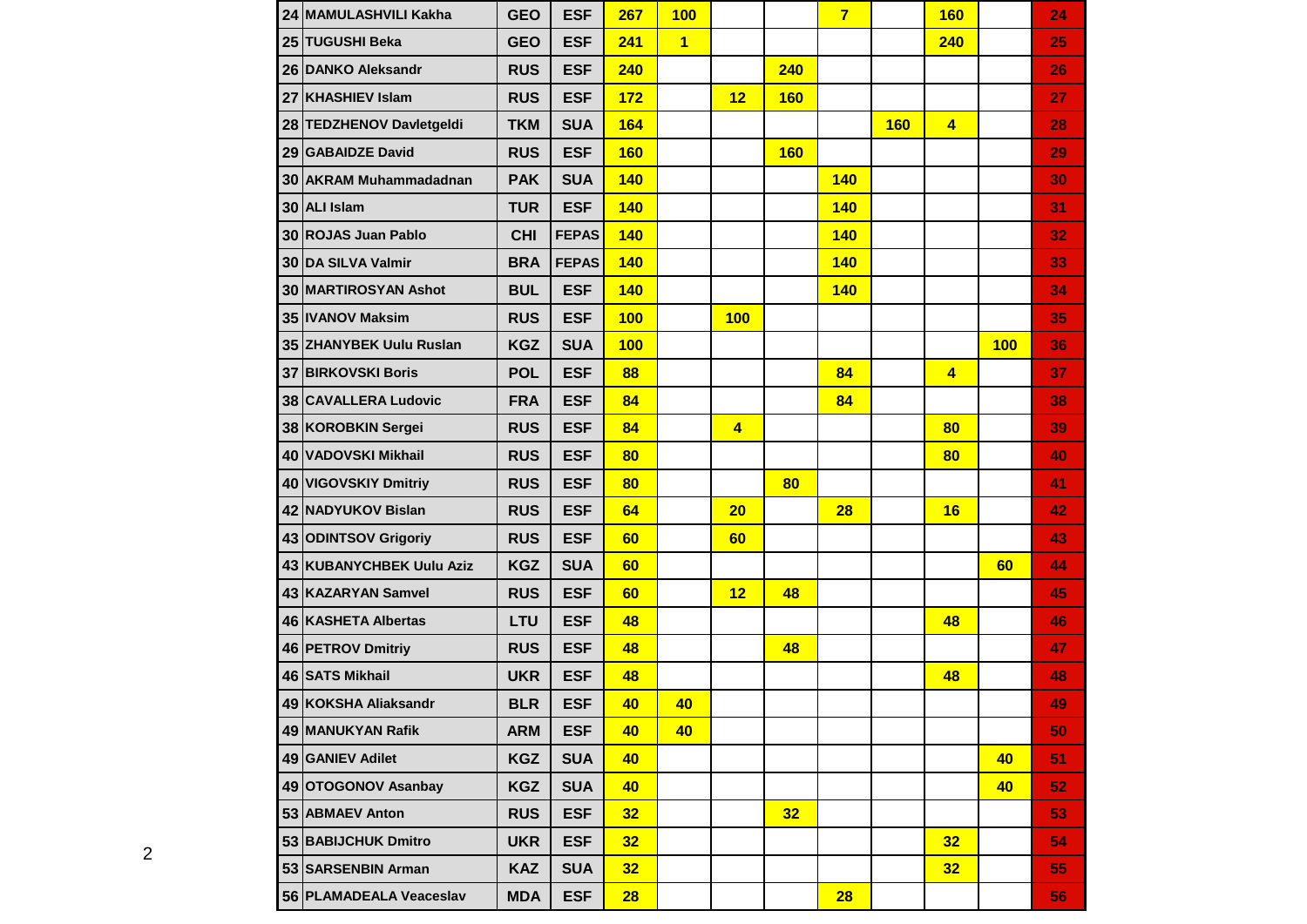| 57 KAPANADZE Zviyad            | <b>GEO</b> | <b>ESF</b> | 24                      | 20                      |                         |                         |                |                         | $\overline{4}$ | 57 |
|--------------------------------|------------|------------|-------------------------|-------------------------|-------------------------|-------------------------|----------------|-------------------------|----------------|----|
| 58 KOPADZE Davit               | <b>GEO</b> | <b>ESF</b> | 20                      | 20                      |                         |                         |                |                         |                | 58 |
| 58 GERBEKOV Askerbiy           | <b>RUS</b> | <b>ESF</b> | 20                      |                         | 20                      |                         |                |                         |                | 59 |
| 60 SHABUROV Aleksandr          | <b>RUS</b> | <b>ESF</b> | 16                      |                         |                         | 16                      |                |                         |                | 60 |
| 60 VOLOKZHANIN Vadim           | <b>RUS</b> | <b>ESF</b> | 16                      |                         |                         | 16                      |                |                         |                | 61 |
| 60 ZAMOROTSKIY Vladislav       | <b>RUS</b> | <b>ESF</b> | 16                      |                         |                         | 16                      |                |                         |                | 62 |
| 63 MURUGOV Vladimir            | <b>RUS</b> | <b>ESF</b> | 13                      | 12                      | $\overline{1}$          |                         |                |                         |                | 63 |
| 64 MATIASHVILI Giorgi          | <b>GEO</b> | <b>ESF</b> | 12                      | 12                      |                         |                         |                |                         |                | 64 |
| 65 SMYSHLYAEV Maksim           | <b>RUS</b> | <b>ESF</b> | $\bf{8}$                |                         | $\bf{8}$                |                         |                |                         |                | 65 |
| 65 ZHELTIKOV Oleg              | <b>RUS</b> | <b>ESF</b> | $\bf{8}$                |                         | $\bf{8}$                |                         |                |                         |                | 66 |
| 65 YUDIN Maksim                | <b>RUS</b> | <b>ESF</b> | $\bf{8}$                |                         | $\bf{8}$                |                         |                |                         |                | 67 |
| 65 TABURCHENKO Pavel           | <b>RUS</b> | <b>ESF</b> | $\bf{8}$                |                         | $\bf{8}$                |                         |                |                         |                | 68 |
| 65 AMINE Fejr                  | <b>JPN</b> | <b>SUA</b> | $\overline{\mathbf{8}}$ |                         |                         |                         |                | $\bf{8}$                |                | 69 |
| 65 MARTENS Willi               | <b>GER</b> | <b>ESF</b> | $\overline{\mathbf{8}}$ |                         |                         |                         |                | $\overline{\mathbf{8}}$ |                | 70 |
| 65 TILLOVOLDIEV Nuriddin       | <b>UZB</b> | <b>SUA</b> | $\overline{\mathbf{8}}$ |                         |                         |                         |                | $\overline{\mathbf{8}}$ |                | 71 |
| 72 FASIE Dan                   | <b>ROU</b> | <b>ESF</b> | $\overline{7}$          |                         |                         |                         | $\overline{7}$ |                         |                | 72 |
| 72 GERVE Sarunas               | LTU        | <b>ESF</b> | $\overline{7}$          |                         |                         |                         | $\overline{7}$ |                         |                | 73 |
| 72 MENENDEZ Luis               | <b>ESP</b> | <b>ESF</b> | $\overline{7}$          |                         |                         |                         | $\overline{7}$ |                         |                | 74 |
| <b>72 PAPUNASHVILI Mikheil</b> | <b>AUT</b> | <b>ESF</b> | $\overline{7}$          |                         |                         |                         | $\overline{7}$ |                         |                | 75 |
| 72 RIATSCH Nicola              | <b>SUI</b> | <b>ESF</b> | $\overline{7}$          |                         |                         |                         | $\overline{7}$ |                         |                | 76 |
| 72 SUMPOR Dino                 | <b>CRO</b> | <b>ESF</b> | $\overline{7}$          |                         |                         |                         | $\overline{7}$ |                         |                | 77 |
| 78 CHOKHELI Mikheili           | <b>GEO</b> | <b>ESF</b> | $\overline{4}$          | $\overline{\mathbf{4}}$ |                         |                         |                |                         |                | 78 |
| 78 KVAVILASHVILI Tarieli       | <b>GEO</b> | <b>ESF</b> | $\overline{4}$          | $\overline{\mathbf{4}}$ |                         |                         |                |                         |                | 79 |
| 78 KALDANI Giorgi              | <b>GEO</b> | <b>ESF</b> | $\overline{\mathbf{4}}$ | $\overline{\mathbf{4}}$ |                         |                         |                |                         |                | 80 |
| 78 BOLATBEKULY Dauren          | <b>KAZ</b> | <b>SUA</b> | $\overline{4}$          |                         | $\blacktriangleleft$    |                         |                |                         |                | 81 |
| 78 SOMOV Ilya                  | <b>RUS</b> | <b>ESF</b> | $\overline{\mathbf{4}}$ |                         | $\overline{\mathbf{4}}$ |                         |                |                         |                | 82 |
| 78 KOROLEV Denis               | <b>RUS</b> | <b>ESF</b> | $\overline{\mathbf{4}}$ |                         | $\overline{\mathbf{4}}$ |                         |                |                         |                | 83 |
| 78 SAYFUTDINOV Yuriy           | <b>RUS</b> | <b>ESF</b> | $\overline{\mathbf{4}}$ |                         | $\overline{\mathbf{4}}$ |                         |                |                         |                | 84 |
| 78 MIKHAYLOV Dmitriy           | <b>RUS</b> | <b>ESF</b> | $\overline{4}$          |                         | $\overline{\mathbf{4}}$ |                         |                |                         |                | 85 |
| 78 TUYAKKALIEV Amanturly       | <b>KAZ</b> | <b>SUA</b> | $\overline{\mathbf{4}}$ |                         | $\overline{\mathbf{4}}$ |                         |                |                         |                | 86 |
| 78 SOSNOVSKIKH Aleksandr       | <b>RUS</b> | <b>ESF</b> | $\overline{\mathbf{4}}$ |                         | $\overline{\mathbf{4}}$ |                         |                |                         |                | 87 |
| 78 MAMEDOV Amrakh              | <b>RUS</b> | <b>ESF</b> | $\overline{\mathbf{4}}$ |                         | $\overline{\mathbf{4}}$ |                         |                |                         |                | 88 |
| 78 ADZHEMYAN Manuk             | <b>RUS</b> | <b>ESF</b> | $\overline{\mathbf{4}}$ |                         |                         | $\overline{\mathbf{4}}$ |                |                         |                | 89 |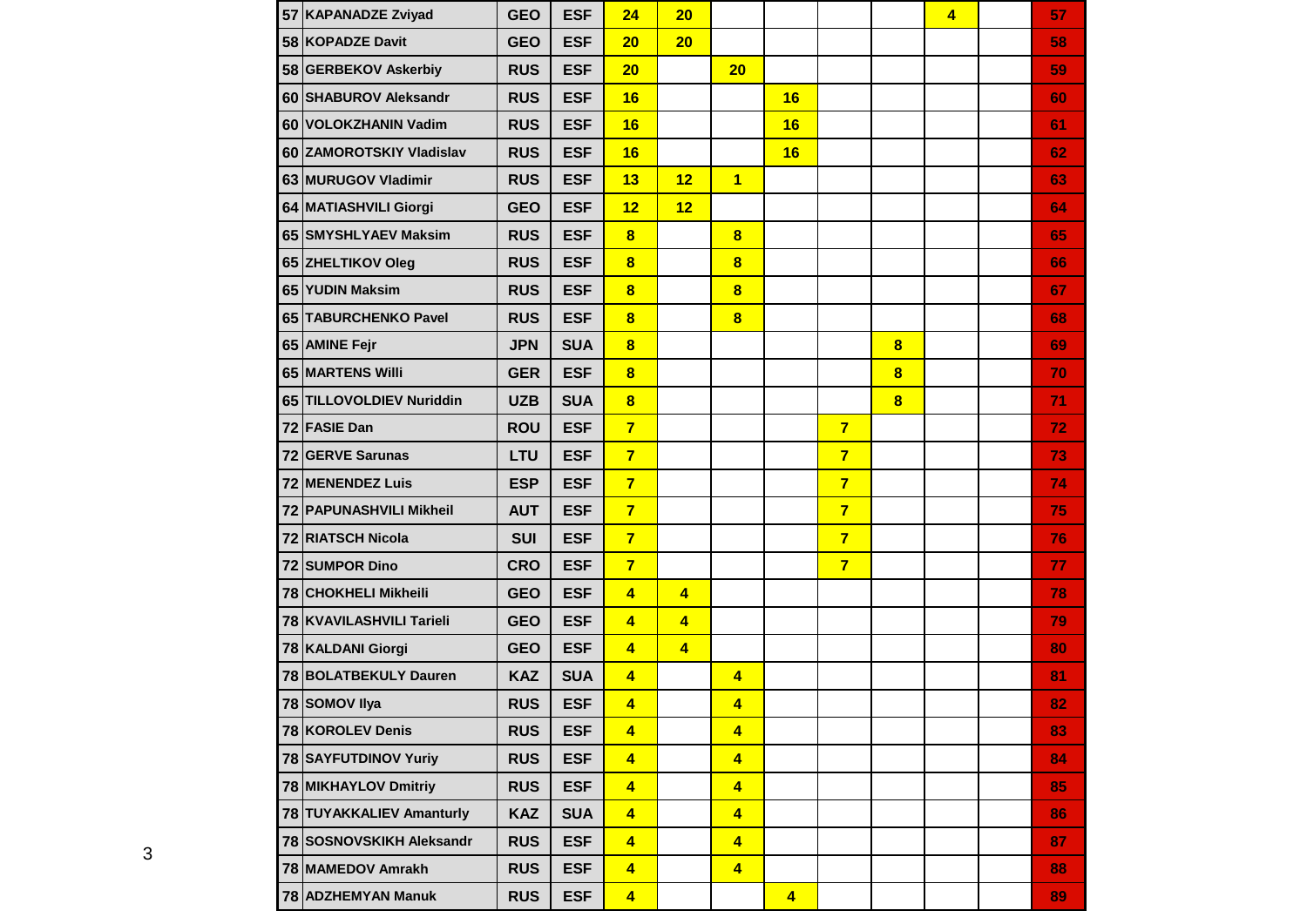| 78 BUDARNOV Pavel           | <b>RUS</b> | <b>ESF</b> | 4                       |                |                         | $\overline{\mathbf{4}}$ |  |                         | 90               |
|-----------------------------|------------|------------|-------------------------|----------------|-------------------------|-------------------------|--|-------------------------|------------------|
| 78 DAVYDAU Aliaksei         | <b>BLR</b> | <b>ESF</b> | $\overline{\mathbf{4}}$ |                |                         |                         |  | $\overline{4}$          | 91               |
| 78 DORBAEV Aidyn            | <b>KAZ</b> | <b>SUA</b> | $\overline{\mathbf{4}}$ |                |                         |                         |  | $\overline{4}$          | 92               |
| 78 <b>IBRAGIMOV</b> Aleksey | <b>RUS</b> | <b>ESF</b> | $\overline{\mathbf{4}}$ |                |                         | $\overline{4}$          |  |                         | 93               |
| 78 KARAMIAN Eryk            | <b>BLR</b> | <b>ESF</b> | $\overline{\mathbf{4}}$ |                |                         |                         |  | $\overline{4}$          | 94               |
| 78 KISTERNIJ Aleksandr      | <b>BLR</b> | <b>ESF</b> | $\overline{\mathbf{4}}$ |                |                         |                         |  | $\overline{\mathbf{4}}$ | 95               |
| <b>78 LANULAUTIS Tomas</b>  | LTU        | <b>ESF</b> | $\overline{4}$          |                |                         |                         |  | $\overline{\mathbf{4}}$ | 96               |
| 78 LAVRINENKO Denis         | <b>RUS</b> | <b>ESF</b> | $\overline{\mathbf{4}}$ |                |                         | $\overline{4}$          |  |                         | 97               |
| 78 MOGILNIK Boris           | <b>RUS</b> | <b>ESF</b> | $\overline{\mathbf{4}}$ |                |                         | $\overline{4}$          |  |                         | 98               |
| 78 POZOYAN Lernik           | <b>RUS</b> | <b>ESF</b> | $\overline{\mathbf{4}}$ |                |                         | $\overline{\mathbf{4}}$ |  |                         | 99               |
| 78 RADZHABOV Shudzho        | <b>TJK</b> | <b>SUA</b> | $\overline{\mathbf{4}}$ |                |                         | $\overline{\mathbf{4}}$ |  |                         | 100              |
| 78 SARAIKIN Aleksandr       | <b>RUS</b> | <b>ESF</b> | $\overline{\mathbf{4}}$ |                |                         |                         |  | $\overline{4}$          | 101              |
| 78 STASHEVSKI Roman         | <b>BLR</b> | <b>ESF</b> | $\overline{4}$          |                |                         |                         |  | $\overline{4}$          | 102              |
| 78 TSISHKAVETS Ivan         | <b>BLR</b> | <b>ESF</b> | $\overline{4}$          |                |                         |                         |  | $\overline{4}$          | 103              |
| 78 VELIKHANOV Mergen        | <b>TKM</b> | <b>SUA</b> | $\overline{\mathbf{4}}$ |                |                         |                         |  | $\overline{4}$          | 104              |
| 78 VINOGRADOV Eduard        | <b>RUS</b> | <b>ESF</b> | $\overline{4}$          |                |                         | $\overline{4}$          |  |                         | 105              |
| 78 ZAKARYAN Razmik          | <b>RUS</b> | <b>ESF</b> | $\overline{4}$          |                |                         | $\overline{4}$          |  |                         | 106              |
| 107 ALIYEV Bayram           | <b>AZE</b> | <b>ESF</b> | $\overline{1}$          | $\overline{1}$ |                         |                         |  |                         | 107              |
| 107 MEZHLUMYAN Gayk         | <b>RUS</b> | <b>ESF</b> | $\overline{1}$          | $\overline{1}$ |                         |                         |  |                         | 108              |
| 107 KANKAVA Giorgi          | <b>GEO</b> | <b>ESF</b> | $\overline{1}$          | $\overline{1}$ |                         |                         |  |                         | 109              |
| 107 KULIAN Grigor           | <b>RUS</b> | <b>ESF</b> | $\overline{1}$          | $\overline{1}$ |                         |                         |  |                         | 110              |
| 107 TETENKIN Aleksandr      | <b>RUS</b> | <b>ESF</b> | $\overline{1}$          |                | $\overline{1}$          |                         |  |                         | 111              |
| 107 NIKOLAEV Vladimir       | <b>RUS</b> | <b>ESF</b> | $\overline{1}$          |                | $\overline{\mathbf{1}}$ |                         |  |                         | 112              |
| 107 MARYCHEV Aleksey        | <b>RUS</b> | <b>ESF</b> | $\overline{1}$          |                | $\overline{\mathbf{1}}$ |                         |  |                         | 113              |
| 107 KUKUSHKIN Fedor         | <b>RUS</b> | <b>ESF</b> | $\overline{1}$          |                | $\overline{\mathbf{1}}$ |                         |  |                         | 114              |
| 107 KISELEV Andrey          | <b>RUS</b> | <b>ESF</b> | $\overline{\mathbf{1}}$ |                | $\overline{\mathbf{1}}$ |                         |  |                         | 115              |
| 107 SAMARKIN Sergey         | <b>RUS</b> | <b>ESF</b> | $\mathbf{1}$            |                | $\overline{1}$          |                         |  |                         | 116              |
| 107 SAFRONOV Vladimir       | <b>RUS</b> | <b>ESF</b> | $\overline{1}$          |                | $\overline{1}$          |                         |  |                         | 117 <sub>1</sub> |
| 107 BALIEVSKIY Artem        | <b>RUS</b> | <b>ESF</b> | $\overline{1}$          |                | $\overline{1}$          |                         |  |                         | 118              |
| 107 OSHKHUNOV Arambiy       | <b>RUS</b> | <b>ESF</b> | $\overline{1}$          |                | $\overline{1}$          |                         |  |                         | 119              |
| 107 KOSTROV Danila          | <b>RUS</b> | <b>ESF</b> | $\overline{1}$          |                | $\overline{1}$          |                         |  |                         | 120 <sub>1</sub> |
| 107 KULYAN Grigor           | <b>RUS</b> | <b>ESF</b> | $\overline{1}$          |                | $\overline{1}$          |                         |  |                         | 121              |
| 107 ALESHEV Sergey          | <b>RUS</b> | <b>ESF</b> | $\overline{1}$          |                | $\overline{1}$          |                         |  |                         | $122 -$          |

┱

 $\blacksquare$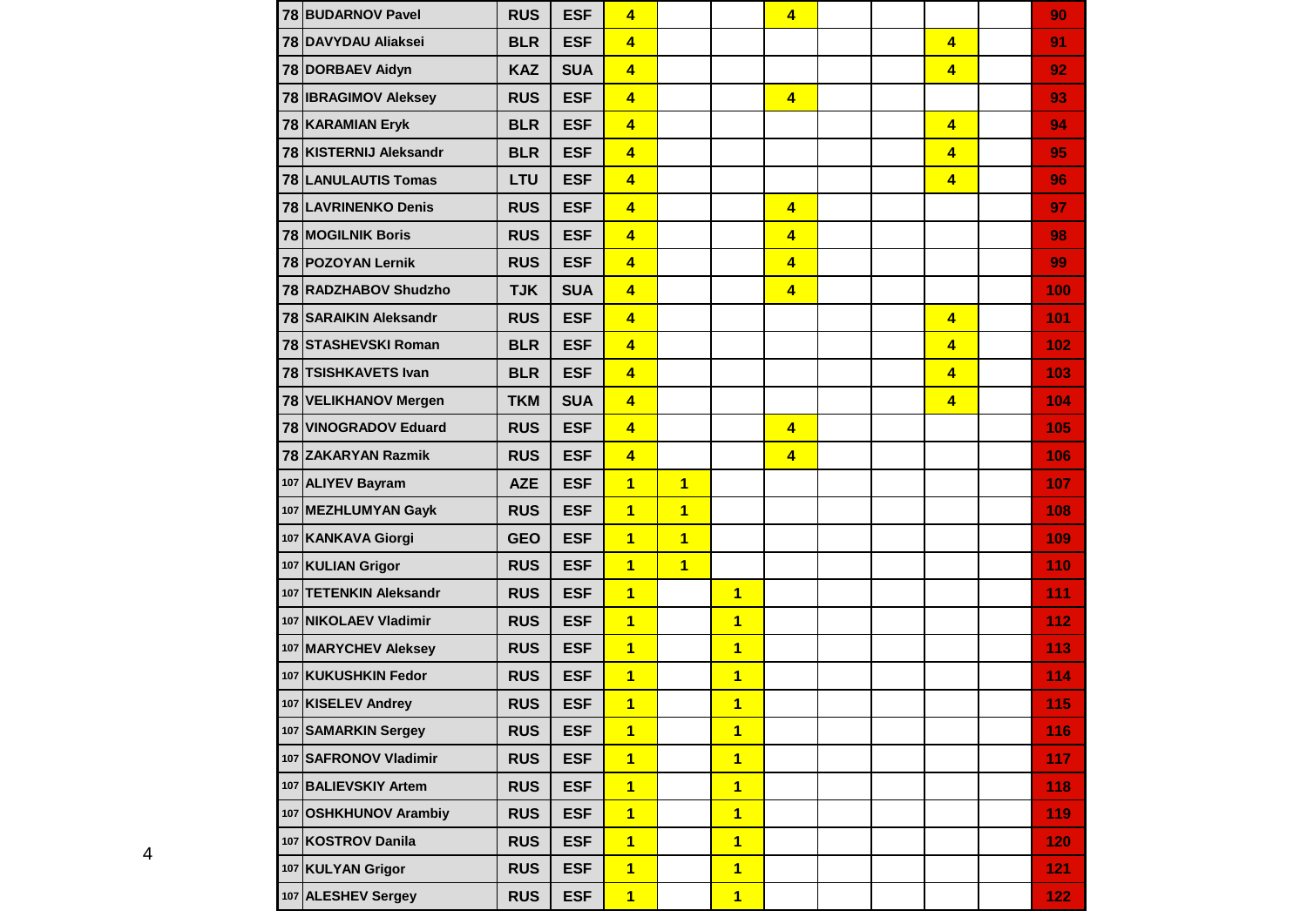| 107 PARNYUK Stepan | <b>RUS</b> | <b>ESF</b> |  |  |  |  | 4.00<br><b>COMPANY</b>     |
|--------------------|------------|------------|--|--|--|--|----------------------------|
| 107 MARCHENKO Ivan | <b>RUS</b> | <b>ESF</b> |  |  |  |  | $\sim$<br>$\sim$<br>$\sim$ |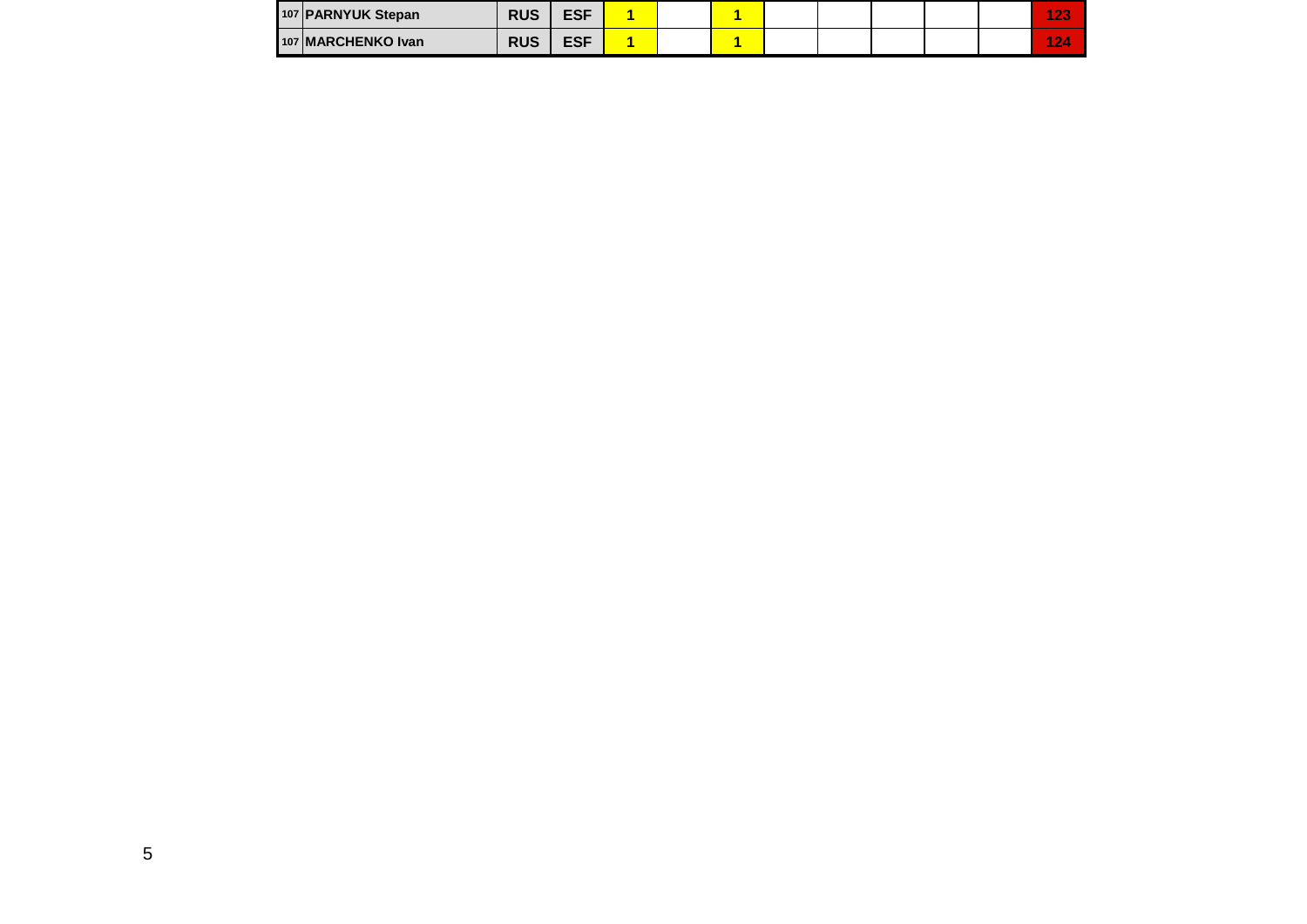|                |                              |                |              |                    | <b>Weight category 82 kg.</b>                                              |                                                                          |                                                                               |                           |                                           |                                                                             |                                                                                  |                |
|----------------|------------------------------|----------------|--------------|--------------------|----------------------------------------------------------------------------|--------------------------------------------------------------------------|-------------------------------------------------------------------------------|---------------------------|-------------------------------------------|-----------------------------------------------------------------------------|----------------------------------------------------------------------------------|----------------|
|                |                              |                |              |                    |                                                                            |                                                                          | <b>COMPETITION NAME</b>                                                       |                           |                                           |                                                                             |                                                                                  |                |
| PLACE          | <b>FAMILY AND GIVEN NAME</b> | <b>COUNTRY</b> | CONTINENT    | <b>TOTAL SCORE</b> | category « » Tbilisi, Georgia<br>International tournament<br>09-11.09.2016 | category « » Kstovo, Russia 19<br>International tournament<br>21.08.2016 | category « » Vladivostok,<br>International tournament<br>Russia 27-29.05.2016 | Continental Championships | Word cup Moscow, Russia 24-<br>27.03.2016 | » Minsk, Belarus 19<br>International tournament<br>21.02.2016<br>category « | Kyrgyzstan 10-12.02.2016<br>International tournament<br>» Bishkek,<br>category « | NUMBER         |
| $\mathbf{1}$   | <b>KUTSIYA Niko</b>          | <b>GEO</b>     | <b>ESF</b>   | <b>1200</b>        | 100                                                                        |                                                                          |                                                                               | 700                       | 320                                       | 80                                                                          |                                                                                  | 1              |
| $\mathbf{2}$   | <b>OULHAJ Marouan</b>        | <b>MAR</b>     | <b>CAS</b>   | 860                |                                                                            |                                                                          |                                                                               | 700                       | <b>160</b>                                |                                                                             |                                                                                  | 2              |
| $\mathbf{3}$   | YEMELYANAU Tsimafei          | <b>BLR</b>     | <b>ESF</b>   | 812                |                                                                            | 4                                                                        | 48                                                                            | <b>280</b>                | 480                                       |                                                                             |                                                                                  | 3              |
| 4              | <b>PEREPELYUK Andrey</b>     | <b>RUS</b>     | <b>ESF</b>   | 800                |                                                                            |                                                                          |                                                                               |                           | 800                                       |                                                                             |                                                                                  | 4              |
| 5              | <b>TEJENOV Tejen</b>         | <b>TKM</b>     | <b>SUA</b>   | 748                |                                                                            |                                                                          |                                                                               | 700                       |                                           | 48                                                                          |                                                                                  | 5              |
| 6              | <b>HIGASHI Shintaro</b>      | <b>USA</b>     | <b>FEPAS</b> | 700                |                                                                            |                                                                          |                                                                               | 700                       |                                           |                                                                             |                                                                                  | $6\phantom{1}$ |
| $\overline{7}$ | <b>ULYAKHOV Aleksandr</b>    | <b>RUS</b>     | <b>ESF</b>   | 500                |                                                                            | 100                                                                      | 400                                                                           |                           |                                           |                                                                             |                                                                                  | $\overline{7}$ |
| $\bf 8$        | <b>JUMAEV Farrukh</b>        | <b>UZB</b>     | <b>SUA</b>   | 420                |                                                                            |                                                                          |                                                                               | 420                       |                                           |                                                                             |                                                                                  | 8              |
| $\bf 8$        | <b>MESSI Louis Francois</b>  | <b>CMR</b>     | <b>CAS</b>   | 420                |                                                                            |                                                                          |                                                                               | 420                       |                                           |                                                                             |                                                                                  | 9              |
| 8              | <b>MAXIMOV Evgeniy</b>       | <b>RUS</b>     | <b>ESF</b>   | 420                |                                                                            |                                                                          |                                                                               | 420                       |                                           |                                                                             |                                                                                  | 10             |
| $\bf 8$        | <b>LUIS Medrano</b>          | <b>DOM</b>     | <b>FEPAS</b> | 420                |                                                                            |                                                                          |                                                                               | 420                       |                                           |                                                                             |                                                                                  | 11             |
| 12             | <b>BABGOEV Oleg</b>          | <b>RUS</b>     | <b>ESF</b>   | 408                |                                                                            | 8                                                                        |                                                                               |                           |                                           | 400                                                                         |                                                                                  | 12             |
| 13             | <b>NIKULIN Ivan</b>          | <b>RUS</b>     | <b>ESF</b>   | 400                |                                                                            |                                                                          | 240                                                                           |                           |                                           | <b>160</b>                                                                  |                                                                                  | 13             |
| 14             | <b>GONCHAROV Pavel</b>       | <b>KGZ</b>     | <b>SUA</b>   | 340                |                                                                            |                                                                          |                                                                               | <b>280</b>                |                                           |                                                                             | 60                                                                               | 14             |
| 15             | <b>JUKOVS Germans</b>        | <b>LAT</b>     | <b>ESF</b>   | 331                |                                                                            |                                                                          |                                                                               | $\overline{7}$            | <b>320</b>                                | 4                                                                           |                                                                                  | 15             |
|                | 16 GRIGORYAN David           | <b>ARM</b>     | <b>ESF</b>   | 312                |                                                                            |                                                                          | <b>160</b>                                                                    | <b>140</b>                | 8                                         | 4                                                                           |                                                                                  | 16             |
|                | 17 KOISHYBAYEV Elaman        | <b>KAZ</b>     | <b>SUA</b>   | 288                |                                                                            |                                                                          |                                                                               | <b>280</b>                | 8                                         |                                                                             |                                                                                  | 17             |
|                | 18 NIZHENKO Oleksii          | <b>UKR</b>     | <b>ESF</b>   | 284                |                                                                            |                                                                          |                                                                               | <b>280</b>                |                                           | $\overline{4}$                                                              |                                                                                  | 18             |
|                | 19 ANCASI Cesar              | <b>ARG</b>     | <b>FEPAS</b> | 280                |                                                                            |                                                                          |                                                                               | 280                       |                                           |                                                                             |                                                                                  | 19             |
|                | 19 CARNEIRO Rafael           | <b>BRA</b>     | <b>FEPAS</b> | 280                |                                                                            |                                                                          |                                                                               | 280                       |                                           |                                                                             |                                                                                  | 20             |
|                | 19 MOUHAMADOU Hassane        | <b>NIG</b>     | <b>CAS</b>   | <b>280</b>         |                                                                            |                                                                          |                                                                               | 280                       |                                           |                                                                             |                                                                                  | 21             |
|                | 19 OCTAVE Regis Gambi        | <b>COD</b>     | <b>CAS</b>   | 280                |                                                                            |                                                                          |                                                                               | <b>280</b>                |                                           |                                                                             |                                                                                  | 22             |
|                | 23 MOSHENKO Nikita           | <b>RUS</b>     | <b>ESF</b>   | 240                |                                                                            |                                                                          |                                                                               |                           |                                           | 240                                                                         |                                                                                  | 23             |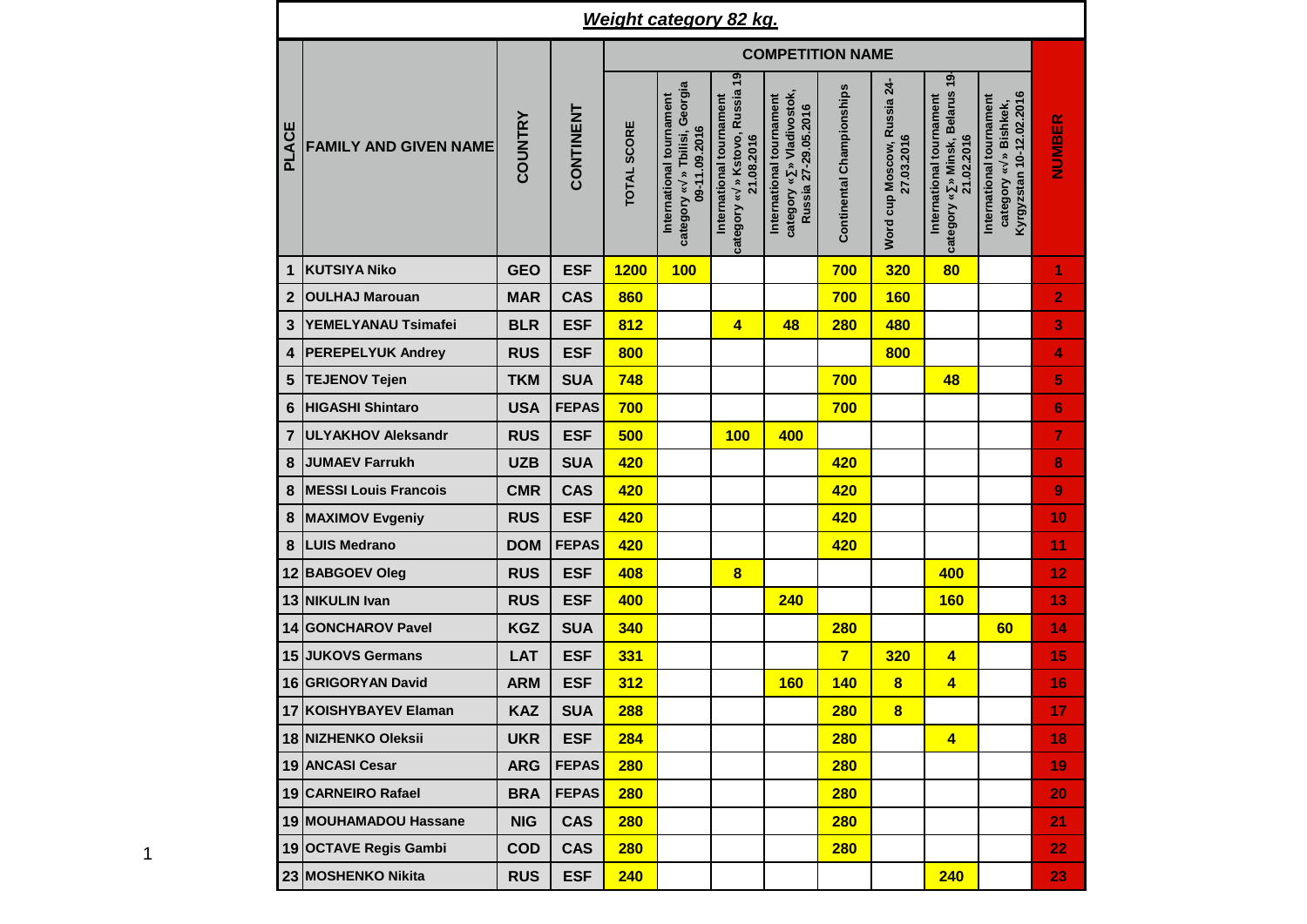|    | 24 BERULAVA Besarion         | <b>GEO</b> | <b>ESF</b>   | 240        | 60 | 20             |                 |            |            | <b>160</b> |            | 24              |
|----|------------------------------|------------|--------------|------------|----|----------------|-----------------|------------|------------|------------|------------|-----------------|
|    | 25 DEMIN Anton               | <b>RUS</b> | <b>ESF</b>   | <b>192</b> |    |                | <b>160</b>      |            |            | 32         |            | 25              |
|    | 26 ASYLBEK Uulu Zhamalbek    | <b>KGZ</b> | <b>SUA</b>   | <b>160</b> |    |                |                 |            | <b>160</b> |            |            | 26              |
|    | 27 HAGHBIN Falakdehi adel    | <b>IRI</b> | <b>SUA</b>   | 140        |    |                |                 | <b>140</b> |            |            |            | 27              |
|    | 27 UGARTE Matias             | <b>CHI</b> | <b>FEPAS</b> | 140        |    |                |                 | <b>140</b> |            |            |            | 28              |
| 27 | <b>MARTINEZ Carlos</b>       | <b>PAR</b> | <b>FEPAS</b> | 140        |    |                |                 | <b>140</b> |            |            |            | 29              |
|    | 27 NEMAT Sadiquilah          | <b>AFG</b> | <b>SUA</b>   | 140        |    |                |                 | <b>140</b> |            |            |            | 30              |
|    | 27 NTANATSIDIS Alexios       | <b>GRE</b> | <b>ESF</b>   | 140        |    |                |                 | <b>140</b> |            |            |            | 31              |
| 32 | <b>MAMBETZHAN Uulu Urmat</b> | <b>KGZ</b> | <b>SUA</b>   | 100        |    |                |                 |            |            |            | <b>100</b> | 32              |
|    | 33 KANAPECKAS Valdas         | LTU        | <b>ESF</b>   | 84         |    |                |                 | 84         |            |            |            | 33              |
|    | 33 KUCLU Sitki               | <b>TUR</b> | <b>ESF</b>   | 84         |    |                |                 | 84         |            |            |            | 34              |
|    | 33 TROTMAN Earskine          | <b>GUY</b> | <b>FEPAS</b> | 84         |    |                |                 | 84         |            |            |            | 35              |
|    | 33 SIRIMANNA Hetti asanka    | <b>SRI</b> | <b>SUA</b>   | 84         |    |                |                 | 84         |            |            |            | 36              |
|    | 37 KRUHLIK Aliaksandr        | <b>BLR</b> | <b>ESF</b>   | 80         |    |                |                 |            |            | 80         |            | 37              |
|    | <b>37 OPRYA Pavel</b>        | <b>RUS</b> | <b>ESF</b>   | 80         |    |                | 80              |            |            |            |            | 38              |
|    | 37 ZINOVEV Stanislav         | <b>RUS</b> | <b>ESF</b>   | 80         |    |                | 80              |            |            |            |            | 39              |
|    | 40 GLADYSHEV Petr            | <b>RUS</b> | <b>ESF</b>   | 60         |    | 60             |                 |            |            |            |            | 40              |
|    | 41 KARYKAU Nikita            | <b>BLR</b> | <b>ESF</b>   | 48         |    |                |                 |            |            | 48         |            | 41              |
| 41 | <b>LEONOV Nikita</b>         | <b>RUS</b> | <b>ESF</b>   | 48         |    |                | 48              |            |            |            |            | 42              |
|    | 43 MATEVOSYAN Levon          | <b>RUS</b> | <b>ESF</b>   | 41         | 40 | $\overline{1}$ |                 |            |            |            |            | 43              |
|    | 44 SAYFUTDINOV Yuriy         | <b>RUS</b> | <b>ESF</b>   | 40         | 40 |                |                 |            |            |            |            | 44              |
|    | 44 VODOVSKOV Mikhail         | <b>RUS</b> | <b>ESF</b>   | 40         |    | 40             |                 |            |            |            |            | 45              |
|    | 44 MANUKYAN Arutyun          | <b>RUS</b> | <b>ESF</b>   | 40         |    | 40             |                 |            |            |            |            | 46              |
|    | 44 AYDARBEK Zhenibek         | <b>KAZ</b> | <b>SUA</b>   | 40         |    |                |                 |            |            |            | 40         | 47              |
|    | 44 MANUILOV Maksim           | <b>KGZ</b> | <b>SUA</b>   | 40         |    |                |                 |            |            |            | 40         | 48              |
|    | 49 BORISOV Denis             | <b>GER</b> | <b>ESF</b>   | 32         |    |                | $\overline{4}$  | 28         |            |            |            | 49              |
|    | 49 SPASENNIKOV Pavel         | <b>RUS</b> | <b>ESF</b>   | 32         |    |                | 32 <sub>2</sub> |            |            |            |            | 50              |
|    | 51 HUSEYNOV Jeyhun           | <b>AZE</b> | <b>ESF</b>   | 20         | 20 |                |                 |            |            |            |            | 51              |
|    | 51 GAGNIDZE Zaur             | <b>GEO</b> | <b>ESF</b>   | 20         | 20 |                |                 |            |            |            |            | 52              |
|    | 51 PETROV Dmitriy            | <b>RUS</b> | <b>ESF</b>   | 20         |    | 20             |                 |            |            |            |            | 53              |
|    | 54 ASKERAU Elnur             | <b>BLR</b> | <b>ESF</b>   | 16         |    |                |                 |            |            | 16         |            | 54              |
|    | 54 BAIHERYIEU Ramazan        | <b>BLR</b> | <b>ESF</b>   | 16         |    |                |                 |            |            | 16         |            | 55 <sub>1</sub> |
|    | 54 EREMEEV Anton             | <b>RUS</b> | <b>ESF</b>   | 16         |    |                | 16              |            |            |            |            | 56              |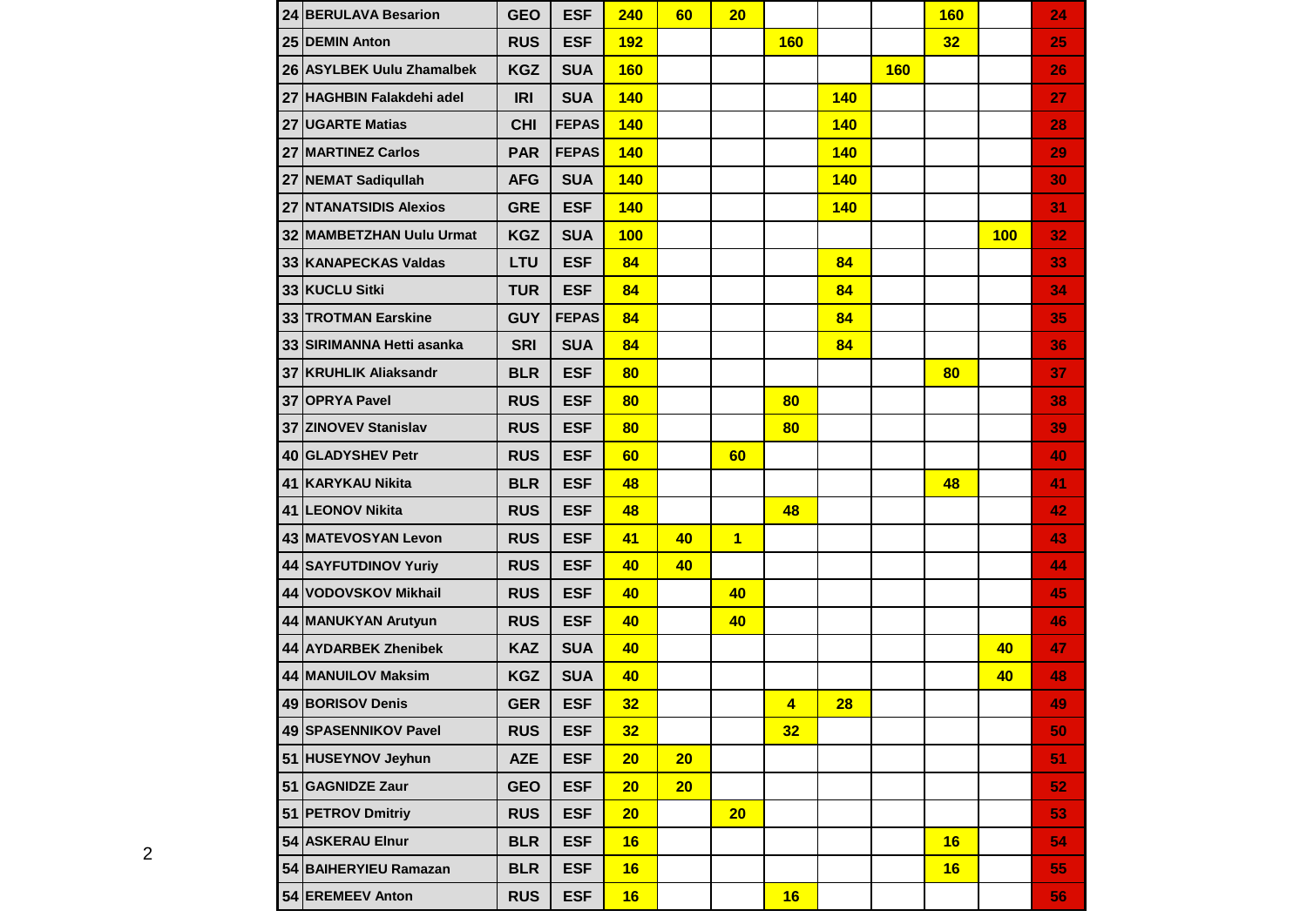|    | 54 SHEVTSOV Andrey       | <b>RUS</b> | <b>ESF</b> | 16                      |                         |                         | 16                      |                |   |                         | 57 |
|----|--------------------------|------------|------------|-------------------------|-------------------------|-------------------------|-------------------------|----------------|---|-------------------------|----|
|    | 58 MICELI Alessio        | <b>ITA</b> | <b>ESF</b> | 15                      |                         |                         |                         | $\overline{7}$ | 8 |                         | 58 |
|    | 59 DIKHAMINJIA Levani    | <b>GEO</b> | <b>ESF</b> | 12                      | 12                      |                         |                         |                |   |                         | 59 |
|    | 59 AZHDOV Nikolay        | <b>RUS</b> | <b>ESF</b> | 12                      |                         | 12                      |                         |                |   |                         | 60 |
|    | 59 ABDULMEDZHIDOV Ruslan | <b>RUS</b> | <b>ESF</b> | 12                      |                         | 12                      |                         |                |   |                         | 61 |
|    | 62 MINAGAWA Takatoshi    | <b>JPN</b> | <b>SUA</b> | $\overline{\mathbf{8}}$ |                         |                         |                         |                | 8 |                         | 62 |
|    | 62 OLIMSHOEV Zafar       | <b>TJK</b> | <b>SUA</b> | $\overline{\mathbf{8}}$ |                         |                         |                         |                | 8 |                         | 63 |
|    | 64 ADAMOU Adamos         | <b>CYP</b> | <b>ESF</b> | $\overline{7}$          |                         |                         |                         | $\overline{7}$ |   |                         | 64 |
|    | 64 KOVACEVIC Vukasin     | <b>SRB</b> | <b>ESF</b> | $\overline{7}$          |                         |                         |                         | $\overline{7}$ |   |                         | 65 |
|    | 64 OSLOBANU Sergiu       | <b>MDA</b> | <b>ESF</b> | $\overline{7}$          |                         |                         |                         | $\overline{7}$ |   |                         | 66 |
|    | 67 KHACHIDZE Giorgi      | <b>GEO</b> | <b>ESF</b> | $\overline{4}$          | $\overline{4}$          |                         |                         |                |   |                         | 67 |
|    | 67 ZURABIANI Lasha       | <b>GEO</b> | <b>ESF</b> | $\overline{\mathbf{4}}$ | $\overline{\mathbf{4}}$ |                         |                         |                |   |                         | 68 |
| 67 | <b>RAKHMONOV Ulugbek</b> | <b>UZB</b> | <b>SUA</b> | $\overline{\mathbf{4}}$ |                         | $\overline{4}$          |                         |                |   |                         | 69 |
|    | 67 SUKHANOV Denis        | <b>RUS</b> | <b>ESF</b> | $\overline{\mathbf{4}}$ |                         | $\overline{\mathbf{4}}$ |                         |                |   |                         | 70 |
| 67 | <b>ARYKOV Aleksey</b>    | <b>RUS</b> | <b>ESF</b> | $\overline{\mathbf{4}}$ |                         |                         | $\overline{\mathbf{4}}$ |                |   |                         | 71 |
| 67 | <b>DUSTOV Alisher</b>    | <b>TKM</b> | <b>SUA</b> | $\overline{4}$          |                         |                         |                         |                |   | $\overline{4}$          | 72 |
|    | 67 FRANCHUK Roman        | <b>RUS</b> | <b>ESF</b> | $\overline{4}$          |                         |                         | $\overline{4}$          |                |   |                         | 73 |
|    | 67 GUBANOV Denis         | <b>RUS</b> | <b>ESF</b> | $\overline{\mathbf{4}}$ |                         |                         | $\overline{\mathbf{4}}$ |                |   |                         | 74 |
|    | 67 ILYUKHIN Euheni       | <b>BLR</b> | <b>ESF</b> | $\overline{4}$          |                         |                         |                         |                |   | $\overline{4}$          | 75 |
|    | 67 PAKHOMOV Ivan         | <b>RUS</b> | <b>ESF</b> | $\overline{\mathbf{4}}$ |                         |                         |                         |                |   | $\overline{4}$          | 76 |
|    | 67 RYBNIKOV Dmitriy      | <b>RUS</b> | <b>ESF</b> | $\overline{4}$          |                         |                         | $\overline{\mathbf{4}}$ |                |   |                         | 77 |
|    | 67 SERBIN Ivan           | <b>BLR</b> | <b>ESF</b> | $\overline{4}$          |                         |                         |                         |                |   | $\overline{4}$          | 78 |
|    | 67 SHIROKOV Evgeniy      | <b>RUS</b> | <b>ESF</b> | $\overline{4}$          |                         |                         | $\overline{\mathbf{4}}$ |                |   |                         | 79 |
|    | 67 SHUKYUROV Vusal       | <b>RUS</b> | <b>ESF</b> | $\overline{4}$          |                         |                         | $\overline{4}$          |                |   |                         | 80 |
|    | 67 SIACHYKHA Aliaksei    | <b>BLR</b> | <b>ESF</b> | $\overline{4}$          |                         |                         |                         |                |   | $\overline{4}$          | 81 |
|    | 67 SITNIKOV Evgeni       | <b>BLR</b> | <b>ESF</b> | $\overline{\mathbf{4}}$ |                         |                         |                         |                |   | $\overline{\mathbf{4}}$ | 82 |
|    | 67 SKOARTSA Dorel        | <b>MDA</b> | <b>ESF</b> | $\overline{4}$          |                         |                         |                         |                |   | $\overline{4}$          | 83 |
|    | 67 SYCHOU Siarhei        | <b>BLR</b> | <b>ESF</b> | $\overline{4}$          |                         |                         |                         |                |   | $\overline{4}$          | 84 |
|    | 67 TAVARALIEV Safar      | <b>RUS</b> | <b>ESF</b> | $\overline{4}$          |                         |                         | $\overline{4}$          |                |   |                         | 85 |
|    | 67 VANYUKHANOV Nikolay   | <b>RUS</b> | <b>ESF</b> | $\overline{\mathbf{4}}$ |                         |                         | $\overline{\mathbf{4}}$ |                |   |                         | 86 |
|    | 67 VITKOVSKI Korol       | <b>POL</b> | <b>ESF</b> | $\overline{\mathbf{4}}$ |                         |                         |                         |                |   | $\overline{4}$          | 87 |
|    | 67 ZUBKOV Aleksandr      | <b>RUS</b> | <b>ESF</b> | $\overline{\mathbf{4}}$ |                         |                         | $\overline{\mathbf{4}}$ |                |   |                         | 88 |
|    | 89 TVAURI Revazi         | <b>GEO</b> | <b>ESF</b> | $\overline{1}$          | $\overline{1}$          |                         |                         |                |   |                         | 89 |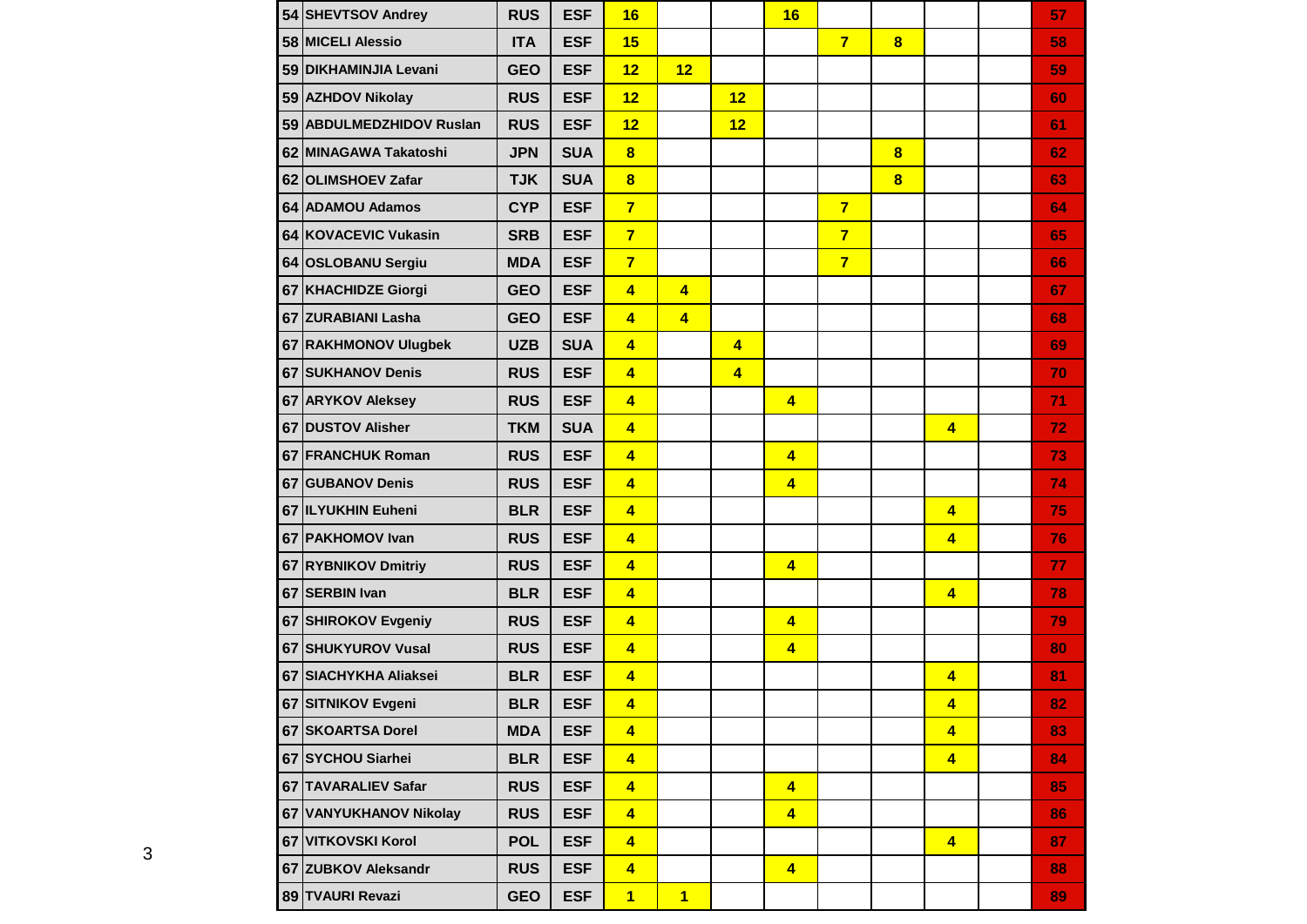|    | 89 ARISTOS Michael                  | <b>CYP</b> | <b>ESF</b> | 1              | 1 |                |  |  | 90  |
|----|-------------------------------------|------------|------------|----------------|---|----------------|--|--|-----|
|    | 89 MKRDYMIAN Gagik                  | <b>RUS</b> | <b>ESF</b> | $\blacksquare$ | 1 |                |  |  | 91  |
| 89 | <b>IKROUSSANIOTAKIS</b><br>Georgios | <b>CYP</b> | <b>ESF</b> | 1              | 1 |                |  |  | 92  |
|    | <b>89 BOTCHORISHVILI Aleksi</b>     | <b>GEO</b> | <b>ESF</b> | 1              | 1 |                |  |  | 93  |
|    | 89 DARTAEV Aydyn                    | <b>KAZ</b> | <b>SUA</b> | 1              |   | 1              |  |  | 94  |
|    | 89 AYNULLIN Ravil                   | <b>RUS</b> | <b>ESF</b> | 1              |   | 1              |  |  | 95  |
|    | 89 VODOPYANOV Mikhail               | <b>RUS</b> | <b>ESF</b> | 1              |   | 1              |  |  | 96  |
|    | 89 ZHARKYNBAEV Ruslan               | <b>KAZ</b> | <b>SUA</b> | 1              |   | $\blacksquare$ |  |  | 97  |
|    | 89 KRUGLOV Aleksandr                | <b>RUS</b> | <b>ESF</b> | 1              |   | 1              |  |  | 98  |
|    | <b>89 BIRYUKOV Vladimir</b>         | <b>RUS</b> | <b>ESF</b> | 1              |   | 1              |  |  | 99  |
|    | 89 ZAKARYAN Gagik                   | <b>RUS</b> | <b>ESF</b> | 1              |   | 1              |  |  | 100 |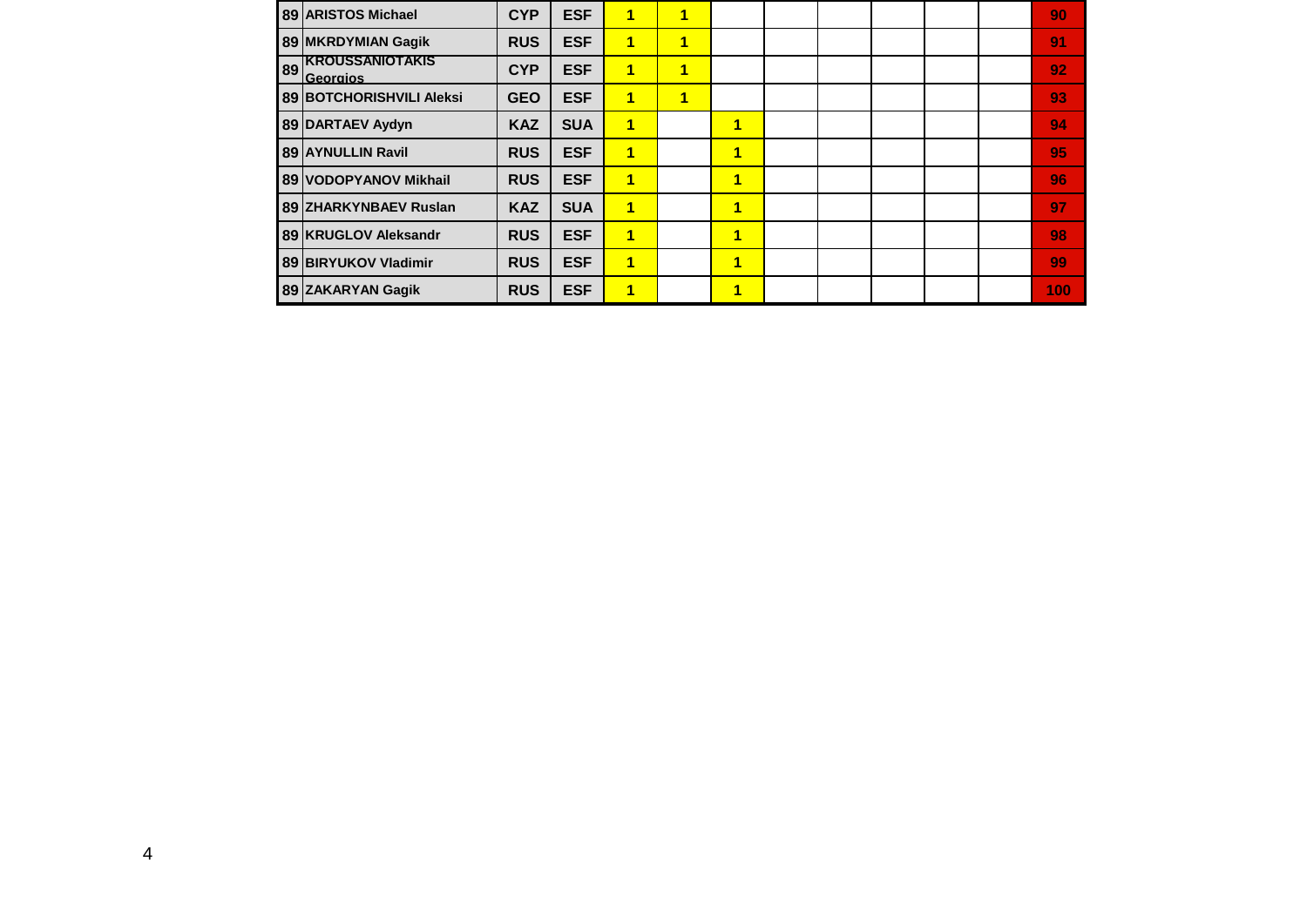|                | <b>Weight category 90 kg.</b> |                |              |                         |                                                                               |                                                                             |                                                                               |                           |                                           |                                                                           |                                                                                  |                |  |  |  |  |
|----------------|-------------------------------|----------------|--------------|-------------------------|-------------------------------------------------------------------------------|-----------------------------------------------------------------------------|-------------------------------------------------------------------------------|---------------------------|-------------------------------------------|---------------------------------------------------------------------------|----------------------------------------------------------------------------------|----------------|--|--|--|--|
|                |                               |                |              | <b>COMPETITION NAME</b> |                                                                               |                                                                             |                                                                               |                           |                                           |                                                                           |                                                                                  |                |  |  |  |  |
| <b>PLACE</b>   | <b>FAMILY AND GIVEN NAME</b>  | <b>COUNTRY</b> | CONTINENT    | TOTAL SCORE             | » Tbilisi, Georgia<br>International tournament<br>09-11.09.2016<br>category « | » Kstovo, Russia 19<br>International tournament<br>21.08.2016<br>category « | category « » Vladivostok,<br>International tournament<br>Russia 27-29.05.2016 | Continental Championships | Word cup Moscow, Russia 24-<br>27.03.2016 | category « » Minsk, Belarus 19-<br>International tournament<br>21.02.2016 | Kyrgyzstan 10-12.02.2016<br>International tournament<br>» Bishkek,<br>category « | NUMBER         |  |  |  |  |
| 1              | <b>MAXIMOV Evgeniy</b>        | <b>RUS</b>     | <b>ESF</b>   | 840                     |                                                                               | 40                                                                          |                                                                               |                           | 800                                       |                                                                           |                                                                                  | 1              |  |  |  |  |
| $\overline{2}$ | <b>OGANISYAN David</b>        | <b>RUS</b>     | <b>ESF</b>   | 700                     |                                                                               |                                                                             |                                                                               | 700                       |                                           |                                                                           |                                                                                  | $\overline{2}$ |  |  |  |  |
| $\mathbf{2}$   | <b>NGOMBE Djileh</b>          | <b>CMR</b>     | <b>CAS</b>   | 700                     |                                                                               |                                                                             |                                                                               | 700                       |                                           |                                                                           |                                                                                  | 3              |  |  |  |  |
| $\overline{2}$ | <b>ZEKENOV Alibek</b>         | <b>KAZ</b>     | <b>SUA</b>   | 700                     |                                                                               |                                                                             |                                                                               | 700                       |                                           |                                                                           |                                                                                  | 4              |  |  |  |  |
| $\overline{2}$ | <b>GERLITZ Christian</b>      | <b>USA</b>     | <b>FEPAS</b> | 700                     |                                                                               |                                                                             |                                                                               | 700                       |                                           |                                                                           |                                                                                  | 5              |  |  |  |  |
| 6              | <b>STSEPANKOU Aliaksei</b>    | <b>BLR</b>     | <b>ESF</b>   | 532                     |                                                                               | 12                                                                          |                                                                               | <b>280</b>                |                                           | 240                                                                       |                                                                                  | $6\phantom{1}$ |  |  |  |  |
| 7              | <b>OSLOBANU Sergiu</b>        | <b>MDA</b>     | <b>ESF</b>   | 480                     |                                                                               |                                                                             |                                                                               |                           | 480                                       |                                                                           |                                                                                  | 7              |  |  |  |  |
| 8              | <b>OSIPENKO Viktor</b>        | <b>RUS</b>     | <b>ESF</b>   | 460                     |                                                                               | 60                                                                          |                                                                               |                           |                                           | 400                                                                       |                                                                                  | 8              |  |  |  |  |
| 9              | <b>KAZAKBAEV Azamat</b>       | <b>KGZ</b>     | <b>SUA</b>   | 440                     |                                                                               |                                                                             |                                                                               | <b>280</b>                | <b>160</b>                                |                                                                           |                                                                                  | 9              |  |  |  |  |
| 10             | <b>GVINIASHVILI Paata</b>     | <b>GEO</b>     | <b>ESF</b>   | 436                     |                                                                               |                                                                             |                                                                               | 420                       |                                           | 16                                                                        |                                                                                  | 10             |  |  |  |  |
| 11             | <b>EL HOUCINE Chakiri</b>     | <b>MAR</b>     | <b>CAS</b>   | 420                     |                                                                               |                                                                             |                                                                               | 420                       |                                           |                                                                           |                                                                                  | 11             |  |  |  |  |
| 11             | <b>JORAEV Mergen</b>          | <b>TKM</b>     | <b>SUA</b>   | 420                     |                                                                               |                                                                             |                                                                               | 420                       |                                           |                                                                           |                                                                                  | 12             |  |  |  |  |
| 11             | <b>DOS SANTOS Wagner</b>      | <b>PAR</b>     | <b>FEPAS</b> | 420                     |                                                                               |                                                                             |                                                                               | 420                       |                                           |                                                                           |                                                                                  | 13             |  |  |  |  |
|                | 14 KARPOV Dmitriy             | <b>RUS</b>     | <b>ESF</b>   | 400                     |                                                                               |                                                                             | 400                                                                           |                           |                                           |                                                                           |                                                                                  | 14             |  |  |  |  |
| 15             | <b>PETROSYAN Edik</b>         | <b>ARM</b>     | <b>ESF</b>   | 360                     |                                                                               |                                                                             | 80                                                                            | <b>280</b>                |                                           |                                                                           |                                                                                  | 15             |  |  |  |  |
|                | 16 LESIAK Siarhei             | <b>BLR</b>     | <b>ESF</b>   | 356                     |                                                                               | 20                                                                          |                                                                               |                           | <b>320</b>                                | 16                                                                        |                                                                                  | 16             |  |  |  |  |
|                | 17 JAYNE John                 | <b>USA</b>     | <b>FEPAS</b> | <b>320</b>              |                                                                               |                                                                             |                                                                               |                           | <b>320</b>                                |                                                                           |                                                                                  | 17             |  |  |  |  |
|                | <b>18 BACHIROU Doubou</b>     | <b>NIG</b>     | <b>CAS</b>   | 280                     |                                                                               |                                                                             |                                                                               | <b>280</b>                |                                           |                                                                           |                                                                                  | 18             |  |  |  |  |
|                | <b>18 RODRIGUEZ Francisco</b> | <b>CRC</b>     | <b>FEPAS</b> | 280                     |                                                                               |                                                                             |                                                                               | 280                       |                                           |                                                                           |                                                                                  | 19             |  |  |  |  |
|                | 18 CASSELS Kasrie             | <b>JAM</b>     | <b>FEPAS</b> | 280                     |                                                                               |                                                                             |                                                                               | 280                       |                                           |                                                                           |                                                                                  | 20             |  |  |  |  |
|                | 18 QUENUM Majid               | <b>NIG</b>     | <b>CAS</b>   | 280                     |                                                                               |                                                                             |                                                                               | <b>280</b>                |                                           |                                                                           |                                                                                  | 21             |  |  |  |  |
|                | 18 YOKUBOV Nemat              | <b>UZB</b>     | <b>SUA</b>   | 280                     |                                                                               |                                                                             |                                                                               | <b>280</b>                |                                           |                                                                           |                                                                                  | 22             |  |  |  |  |
|                | 23 KONOVALOV Anton            | <b>RUS</b>     | <b>ESF</b>   | 240                     |                                                                               |                                                                             | 240                                                                           |                           |                                           |                                                                           |                                                                                  | 23             |  |  |  |  |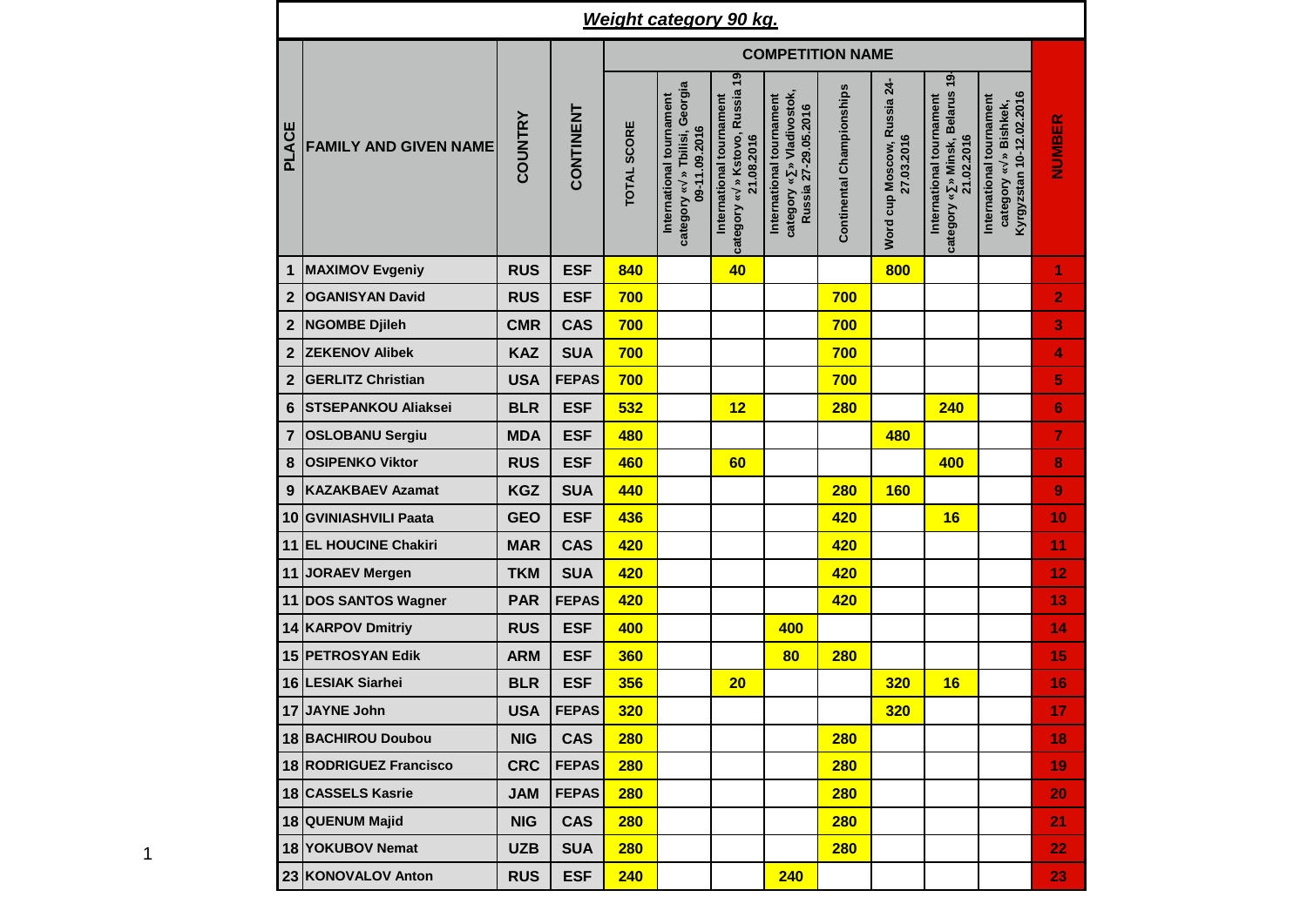| 24 VASILCHYK Aleksandr     | <b>UKR</b> | <b>ESF</b>   | 179        |     | 12  |            | $\overline{7}$ |            | <b>160</b>           |     | 24 |
|----------------------------|------------|--------------|------------|-----|-----|------------|----------------|------------|----------------------|-----|----|
| 25 GERILOVICH Semen        | <b>RUS</b> | <b>ESF</b>   | <b>160</b> |     |     | <b>160</b> |                |            |                      |     | 25 |
| 25 MANOKHIN Nikolai        | <b>RUS</b> | <b>ESF</b>   | <b>160</b> |     |     |            |                |            | <b>160</b>           |     | 26 |
| 25 NDJIMA Ehowa Raoul      | <b>CMR</b> | <b>CAS</b>   | <b>160</b> |     |     |            |                | <b>160</b> |                      |     | 27 |
| 25 USHAKOV Vladislav       | <b>RUS</b> | <b>ESF</b>   | <b>160</b> |     |     | <b>160</b> |                |            |                      |     | 28 |
| 29 CAPS Thomas             | <b>FRA</b> | <b>ESF</b>   | <b>140</b> |     |     |            | 140            |            |                      |     | 29 |
| 29 PIZZARO Bryan           | <b>CHI</b> | <b>FEPAS</b> | <b>140</b> |     |     |            | <b>140</b>     |            |                      |     | 30 |
| 29 BIZUET Rocky            | <b>MEX</b> | <b>FEPAS</b> | <b>140</b> |     |     |            | 140            |            |                      |     | 31 |
| 29 FAHIM Nadi              | <b>AFG</b> | <b>SUA</b>   | <b>140</b> |     |     |            | 140            |            |                      |     | 32 |
| 29 KARIMYAN Yosef          | <b>IRI</b> | <b>SUA</b>   | <b>140</b> |     |     |            | 140            |            |                      |     | 33 |
| 29 MOLT Khelge             | <b>GER</b> | <b>ESF</b>   | 140        |     |     |            | 140            |            |                      |     | 34 |
| 35 RUMYANTSEV Pavel        | <b>RUS</b> | <b>ESF</b>   | 120        |     | 40  |            |                |            | 80                   |     | 35 |
| 36 MARGIANI Ushangi        | <b>GEO</b> | <b>ESF</b>   | 100        | 100 |     |            |                |            |                      |     | 36 |
| 36 RYABOV Sergey           | <b>RUS</b> | <b>ESF</b>   | 100        |     | 100 |            |                |            |                      |     | 37 |
| 36 CHALABAEV Chingiz       | <b>KGZ</b> | <b>SUA</b>   | 100        |     |     |            |                |            |                      | 100 | 38 |
| 39 KITSOPOULOS Aleksandros | <b>GRE</b> | <b>ESF</b>   | 84         |     |     |            | 84             |            |                      |     | 39 |
| 39 PRUDENZANO Maximiliano  | <b>ARG</b> | <b>FEPAS</b> | 84         |     |     |            | 84             |            |                      |     | 40 |
| 39 MATAN Erhabor           | <b>ISR</b> | <b>ESF</b>   | 84         |     |     |            | 84             |            |                      |     | 41 |
| 42 GASYMOV Yusif           | <b>RUS</b> | <b>ESF</b>   | 80         |     |     | 80         |                |            |                      |     | 42 |
| 42 ZURABIANI Pridon        | <b>GEO</b> | <b>ESF</b>   | 80         |     |     |            |                |            | 80                   |     | 43 |
| 44 SIDAMONIDZE Nika        | <b>GEO</b> | <b>ESF</b>   | 60         | 60  |     |            |                |            |                      |     | 44 |
| 44 ARYKBAEV Urmat          | <b>KGZ</b> | <b>SUA</b>   | 60         |     |     |            |                |            |                      | 60  | 45 |
| 46 GOGOLASHVILI Archil     | <b>GEO</b> | <b>ESF</b>   | 48         |     |     |            |                |            | 48                   |     | 46 |
| 46   IVANOV Stepan         | <b>RUS</b> | <b>ESF</b>   | 48         |     |     | 48         |                |            |                      |     | 47 |
| 46 KOBRUSEU Viktar         | <b>BLR</b> | <b>ESF</b>   | 48         |     |     |            |                |            | 48                   |     | 48 |
| 46 SERGOYAN Arsham         | <b>RUS</b> | <b>ESF</b>   | 48         |     |     | 48         |                |            |                      |     | 49 |
| 50 OBOLASHVILI Giorgi      | <b>GEO</b> | <b>ESF</b>   | 40         | 40  |     |            |                |            |                      |     | 50 |
| 50 MAMARDASHVILI Zauri     | <b>GEO</b> | <b>ESF</b>   | 40         | 40  |     |            |                |            |                      |     | 51 |
| 50 GONCHAROV Pavel         | <b>KGZ</b> | <b>SUA</b>   | 40         |     |     |            |                |            |                      | 40  | 52 |
| 50 ERKESARIEV Eldiayr      | <b>KGZ</b> | <b>SUA</b>   | 40         |     |     |            |                |            |                      | 40  | 53 |
| 54 SMEER Remo              | <b>NED</b> | <b>ESF</b>   | 28         |     |     |            | 28             |            |                      |     | 54 |
| 55 KARBELASHVILI David     | <b>GEO</b> | <b>ESF</b>   | 24         | 20  |     |            |                |            | $\blacktriangleleft$ |     | 55 |
| 56 OGBAIDZE Valeriani      | <b>GEO</b> | <b>ESF</b>   | 20         | 20  |     |            |                |            |                      |     | 56 |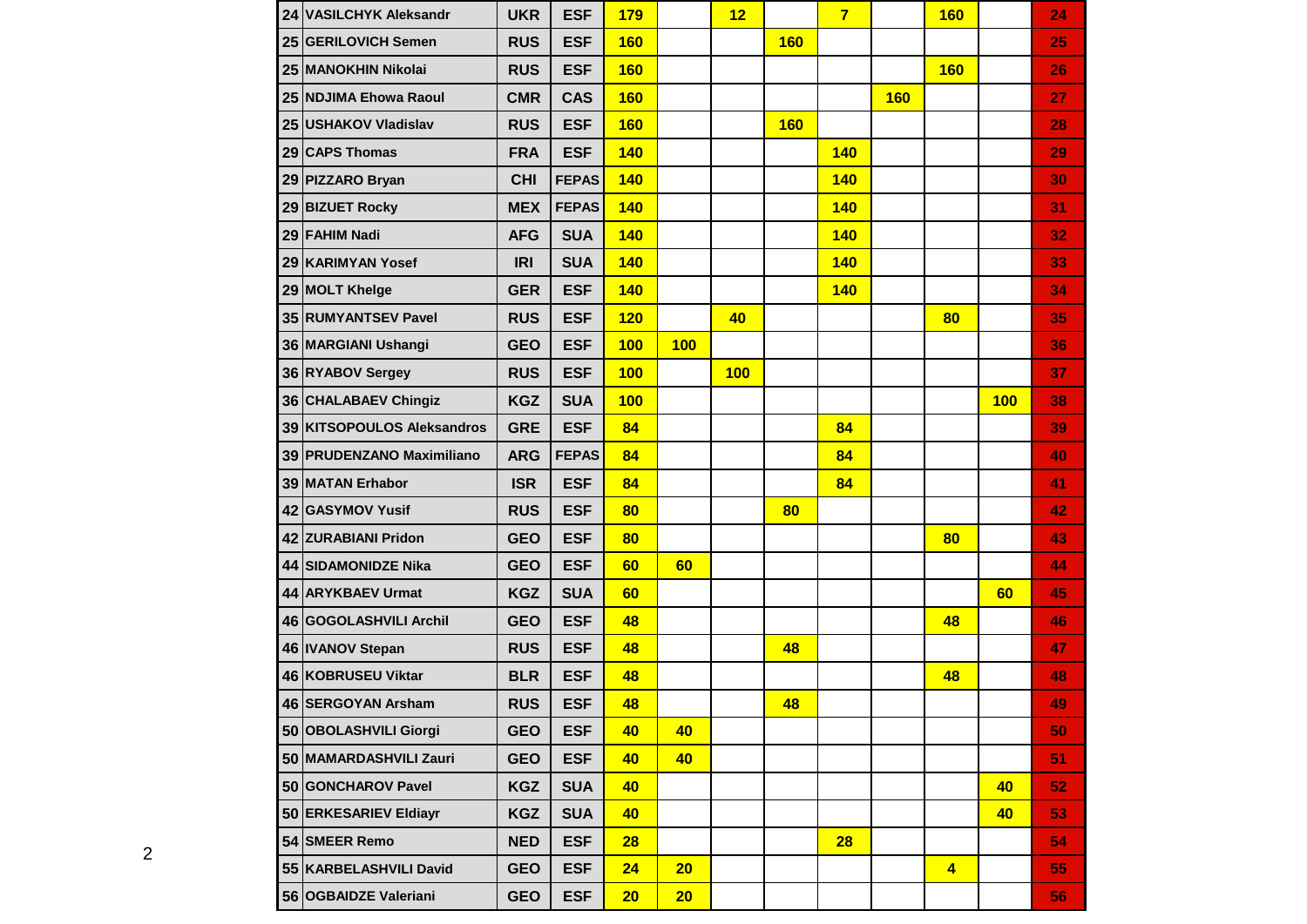| 56 SUROVTSEV Anton        | <b>RUS</b> | <b>ESF</b> | 20                      |                | 20                      |                         |                |                         |                         | 57 |
|---------------------------|------------|------------|-------------------------|----------------|-------------------------|-------------------------|----------------|-------------------------|-------------------------|----|
| 58 BARADZINOU Mikalai     | <b>BLR</b> | <b>ESF</b> | 16                      |                |                         |                         |                |                         | 16                      | 58 |
| 58 REDIN Roman            | <b>RUS</b> | <b>ESF</b> | 16                      |                |                         | 16                      |                |                         |                         | 59 |
| 60 KARAPETIANI Giorgi     | <b>GEO</b> | <b>ESF</b> | 12                      | 12             |                         |                         |                |                         |                         | 60 |
| 60 GAZASHVILI Konstantine | <b>GEO</b> | <b>ESF</b> | 12                      | 12             |                         |                         |                |                         |                         | 61 |
| 62 ADAMOU Adamos          | <b>CYP</b> | <b>ESF</b> | $\overline{\mathbf{8}}$ |                |                         |                         |                | 8                       |                         | 62 |
| 62 RAKHIMOV Rakhimmardon  | <b>TJK</b> | <b>SUA</b> | $\overline{\mathbf{8}}$ |                |                         |                         |                | $\overline{\mathbf{8}}$ |                         | 63 |
| 62 TAKITA Kentaro         | <b>JPN</b> | <b>SUA</b> | $\overline{\mathbf{8}}$ |                |                         |                         |                | $\overline{\mathbf{8}}$ |                         | 64 |
| 62 YALKAPOV Nurali        | <b>TKM</b> | <b>SUA</b> | $\overline{\mathbf{8}}$ |                |                         |                         |                | $\overline{\mathbf{8}}$ |                         | 65 |
| 66 KAMALI Furkan          | <b>TUR</b> | <b>ESF</b> | $\overline{7}$          |                |                         |                         | $\overline{7}$ |                         |                         | 66 |
| 66 STAVRIDIS Christinos   | <b>CYP</b> | <b>ESF</b> | $\overline{7}$          |                |                         |                         | $\overline{7}$ |                         |                         | 67 |
| 66 VIDAKOVICS Atilla      | <b>HUN</b> | <b>ESF</b> | $\overline{7}$          |                |                         |                         | $\overline{7}$ |                         |                         | 68 |
| 69 BEGALYEV Guvanch       | <b>TKM</b> | <b>SUA</b> | $\overline{4}$          |                |                         |                         |                |                         | $\overline{4}$          | 69 |
| 69 CHEREMISINOV Valeriy   | <b>RUS</b> | <b>ESF</b> | $\overline{\mathbf{4}}$ |                |                         | $\overline{\mathbf{4}}$ |                |                         |                         | 70 |
| 69 DANIELYAN Ashot        | <b>ARM</b> | <b>ESF</b> | $\overline{\mathbf{4}}$ |                |                         |                         |                |                         | 4                       | 71 |
| 69 GOLOMOZ Alersandr      | <b>MDA</b> | <b>ESF</b> | $\overline{4}$          |                |                         |                         |                |                         | $\overline{4}$          | 72 |
| 69 KLIUSHIN Evgenei       | <b>ISR</b> | <b>ESF</b> | $\overline{4}$          |                |                         |                         |                |                         | $\overline{4}$          | 73 |
| 69 KONTAROVSKIY Roman     | <b>UKR</b> | <b>ESF</b> | $\overline{4}$          |                |                         | $\overline{\mathbf{4}}$ |                |                         |                         | 74 |
| 69 KURILO Nikita          | <b>RUS</b> | <b>ESF</b> | $\overline{\mathbf{4}}$ |                |                         | $\overline{\mathbf{4}}$ |                |                         |                         | 75 |
| 69 KURLOVICH Valery       | <b>BLR</b> | <b>ESF</b> | $\overline{4}$          |                |                         |                         |                |                         | $\overline{4}$          | 76 |
| 69 LAZOVSKI Aleksandr     | <b>BLR</b> | <b>ESF</b> | $\overline{4}$          |                |                         |                         |                |                         | $\overline{\mathbf{4}}$ | 77 |
| 69 ZHIGAR Yuri            | <b>BLR</b> | <b>ESF</b> | $\overline{\mathbf{4}}$ |                |                         |                         |                |                         | $\overline{\mathbf{4}}$ | 78 |
| 79 BERIANI Nodari         | <b>GEO</b> | <b>ESF</b> | $\overline{1}$          | $\overline{1}$ |                         |                         |                |                         |                         | 79 |
| 79 MAMMADLI Orkhan        | <b>AZE</b> | <b>ESF</b> | $\overline{1}$          | $\overline{1}$ |                         |                         |                |                         |                         | 80 |
| 79 ZURABIANI Fridoni      | <b>GEO</b> | <b>ESF</b> | $\overline{1}$          | $\overline{1}$ |                         |                         |                |                         |                         | 81 |
| 79 KATSIASHVILI Otari     | <b>GEO</b> | <b>ESF</b> | $\overline{1}$          | $\overline{1}$ |                         |                         |                |                         |                         | 82 |
| 79 SADKOVOY Pavel         | <b>RUS</b> | <b>ESF</b> | $\overline{\mathbf{1}}$ |                | $\overline{\mathbf{1}}$ |                         |                |                         |                         | 83 |
| 79 STENNIKOV Vyacheslav   | <b>RUS</b> | <b>ESF</b> | $\overline{\mathbf{1}}$ |                | $\overline{\mathbf{1}}$ |                         |                |                         |                         | 84 |
| <b>79 LAPUTIN Mikhail</b> | <b>RUS</b> | <b>ESF</b> | $\overline{\mathbf{1}}$ |                | $\overline{\mathbf{1}}$ |                         |                |                         |                         | 85 |
|                           |            |            |                         |                |                         |                         |                |                         |                         |    |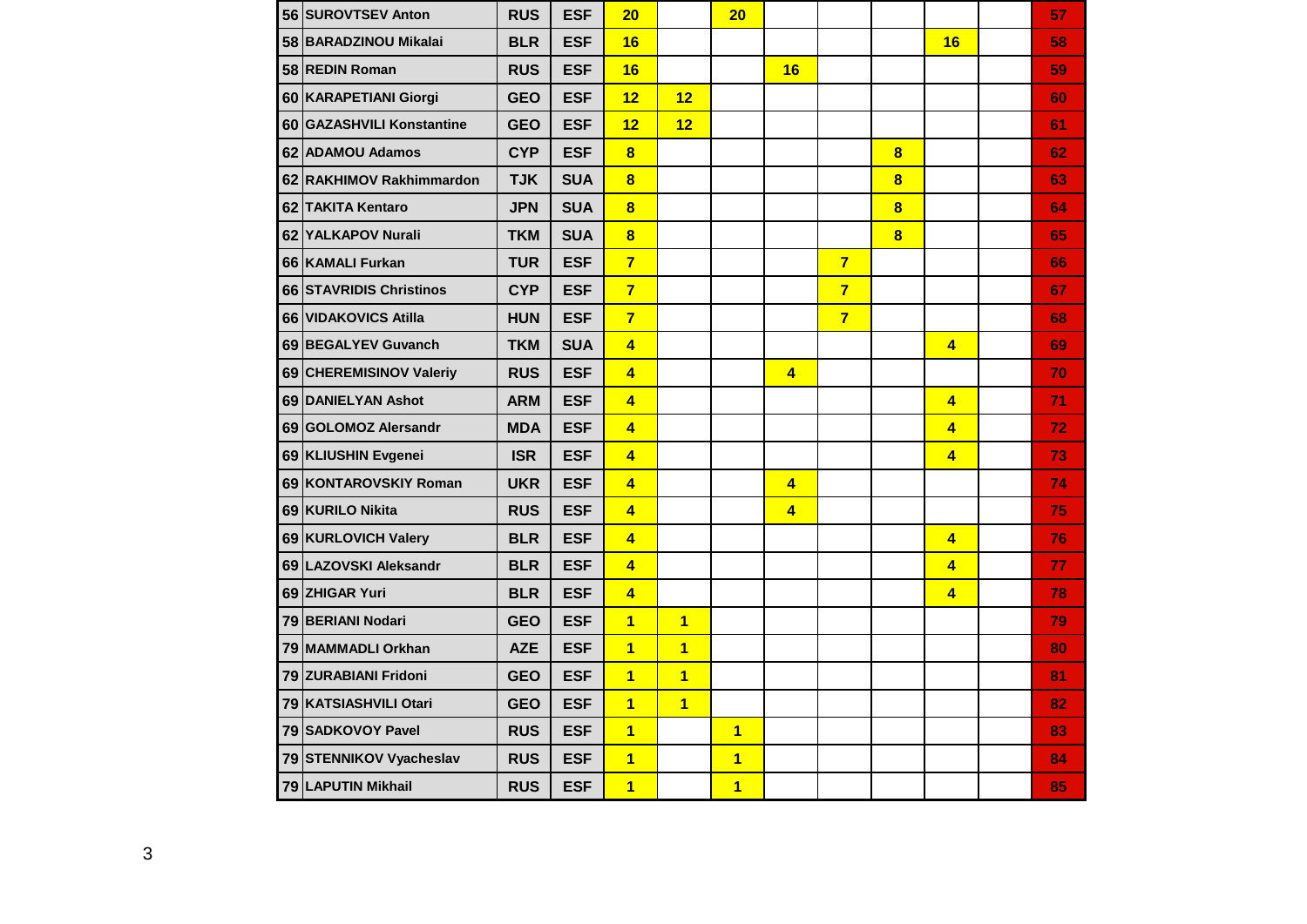|                  | <b>Weight category 100 kg.</b> |                |              |                         |                                                                            |                                                                          |                                                                               |                           |                                           |                                                                           |                                                                                  |                |  |  |  |
|------------------|--------------------------------|----------------|--------------|-------------------------|----------------------------------------------------------------------------|--------------------------------------------------------------------------|-------------------------------------------------------------------------------|---------------------------|-------------------------------------------|---------------------------------------------------------------------------|----------------------------------------------------------------------------------|----------------|--|--|--|
|                  |                                |                |              | <b>COMPETITION NAME</b> |                                                                            |                                                                          |                                                                               |                           |                                           |                                                                           |                                                                                  |                |  |  |  |
| PLACE            | <b>FAMILY AND GIVEN NAME</b>   | <b>COUNTRY</b> | CONTINENT    | <b>TOTAL SCORE</b>      | category « » Tbilisi, Georgia<br>International tournament<br>09-11.09.2016 | category « » Kstovo, Russia 19<br>International tournament<br>21.08.2016 | category « » Vladivostok,<br>International tournament<br>Russia 27-29.05.2016 | Continental Championships | Word cup Moscow, Russia 24-<br>27.03.2016 | category « » Minsk, Belarus 19-<br>International tournament<br>21.02.2016 | Kyrgyzstan 10-12.02.2016<br>International tournament<br>» Bishkek,<br>category « | NUMBER         |  |  |  |
| $\mathbf{1}$     | <b>KAZUSIONAK Andrei</b>       | <b>BLR</b>     | <b>ESF</b>   | <b>1200</b>             |                                                                            | 100                                                                      |                                                                               | 700                       |                                           | 400                                                                       |                                                                                  | 1              |  |  |  |
| $\mathbf{2}$     | <b>KURGINYAN Eduard</b>        | <b>RUS</b>     | <b>ESF</b>   | 800                     |                                                                            |                                                                          |                                                                               |                           | 800                                       |                                                                           |                                                                                  | 2              |  |  |  |
| $\mathbf{3}$     | <b>ISSAGABYLOV Maksat</b>      | <b>KAZ</b>     | <b>SUA</b>   | 700                     |                                                                            |                                                                          |                                                                               | 700                       |                                           |                                                                           |                                                                                  | 3              |  |  |  |
| $\mathbf{3}$     | <b>KADRI Issaka</b>            | <b>NIG</b>     | <b>CAS</b>   | 700                     |                                                                            |                                                                          |                                                                               | 700                       |                                           |                                                                           |                                                                                  | 4              |  |  |  |
| $\mathbf{3}$     | <b>GILVA Ernesto</b>           | <b>CUB</b>     | <b>FEPAS</b> | 700                     |                                                                            |                                                                          |                                                                               | 700                       |                                           |                                                                           |                                                                                  | 5              |  |  |  |
| $6\phantom{1}6$  | <b>TAKHIY Denis</b>            | <b>MDA</b>     | <b>ESF</b>   | 644                     |                                                                            |                                                                          |                                                                               | 84                        | 480                                       | 80                                                                        |                                                                                  | 6              |  |  |  |
| $\overline{7}$   | <b>MINAKOV Dmitrii</b>         | <b>RUS</b>     | <b>ESF</b>   | 480                     |                                                                            | 60                                                                       |                                                                               | 420                       |                                           |                                                                           |                                                                                  | $\overline{7}$ |  |  |  |
| 8                | <b>RYTKO Yaroslav</b>          | <b>UKR</b>     | <b>ESF</b>   | 440                     |                                                                            |                                                                          |                                                                               | <b>280</b>                |                                           | <b>160</b>                                                                |                                                                                  | 8              |  |  |  |
| $\boldsymbol{9}$ | <b>LOUZIR Khalid</b>           | <b>MAR</b>     | <b>CAS</b>   | 420                     |                                                                            |                                                                          |                                                                               | 420                       |                                           |                                                                           |                                                                                  | 9              |  |  |  |
| $\boldsymbol{9}$ | <b>KANALBEK Uulu Ilgiz</b>     | <b>KGZ</b>     | <b>SUA</b>   | 420                     |                                                                            |                                                                          |                                                                               | 420                       |                                           |                                                                           |                                                                                  | 10             |  |  |  |
| $\boldsymbol{9}$ | <b>SOZIN Kyrylo</b>            | <b>CAN</b>     | <b>FEPAS</b> | 420                     |                                                                            |                                                                          |                                                                               | 420                       |                                           |                                                                           |                                                                                  | 11             |  |  |  |
| 12               | <b>SHTYRKOV Ivan</b>           | <b>RUS</b>     | <b>ESF</b>   | 400                     |                                                                            |                                                                          | 400                                                                           |                           |                                           |                                                                           |                                                                                  | 12             |  |  |  |
| 13               | <b>RESHKO Viktors</b>          | <b>LAT</b>     | <b>ESF</b>   | 375                     |                                                                            |                                                                          |                                                                               | $\overline{7}$            | 320                                       | 48                                                                        |                                                                                  | 13             |  |  |  |
|                  | 14 LORIASHVILI Davit           | <b>GEO</b>     | <b>ESF</b>   | 340                     | 60                                                                         |                                                                          |                                                                               | <b>280</b>                |                                           |                                                                           |                                                                                  | 14             |  |  |  |
|                  | 15 SHOKPUTOV Chingis           | <b>KAZ</b>     | <b>SUA</b>   | <b>320</b>              |                                                                            |                                                                          |                                                                               |                           | <b>320</b>                                |                                                                           |                                                                                  | 15             |  |  |  |
|                  | 16 NIJI Mouluh Seidou          | <b>CMR</b>     | <b>CAS</b>   | <b>280</b>              |                                                                            |                                                                          |                                                                               | <b>280</b>                |                                           |                                                                           |                                                                                  | 16             |  |  |  |
|                  | 16 HABIBOU Hassane             | <b>NIG</b>     | <b>CAS</b>   | <b>280</b>              |                                                                            |                                                                          |                                                                               | <b>280</b>                |                                           |                                                                           |                                                                                  | 17             |  |  |  |
|                  | 16 AMIRKHANI Iraj              | <b>IRI</b>     | <b>SUA</b>   | 280                     |                                                                            |                                                                          |                                                                               | 280                       |                                           |                                                                           |                                                                                  | 18             |  |  |  |
|                  | 16 YALKAPOV Nurali             | <b>TKM</b>     | <b>SUA</b>   | 280                     |                                                                            |                                                                          |                                                                               | 280                       |                                           |                                                                           |                                                                                  | 19             |  |  |  |
|                  | 16 BATTILANA Manuel            | <b>PAR</b>     | <b>FEPAS</b> | <b>280</b>              |                                                                            |                                                                          |                                                                               | 280                       |                                           |                                                                           |                                                                                  | 20             |  |  |  |
|                  | 16 BORDONAVE Angel             | <b>MEX</b>     | <b>FEPAS</b> | <b>280</b>              |                                                                            |                                                                          |                                                                               | 280                       |                                           |                                                                           |                                                                                  | 21             |  |  |  |
|                  | 22 GURULI Lasha                | <b>GEO</b>     | <b>ESF</b>   | 240                     |                                                                            |                                                                          |                                                                               |                           |                                           | 240                                                                       |                                                                                  | 22             |  |  |  |
|                  | 22 VOLIN Aleksey               | <b>ISR</b>     | <b>ESF</b>   | 240                     |                                                                            |                                                                          | 240                                                                           |                           |                                           |                                                                           |                                                                                  | 23             |  |  |  |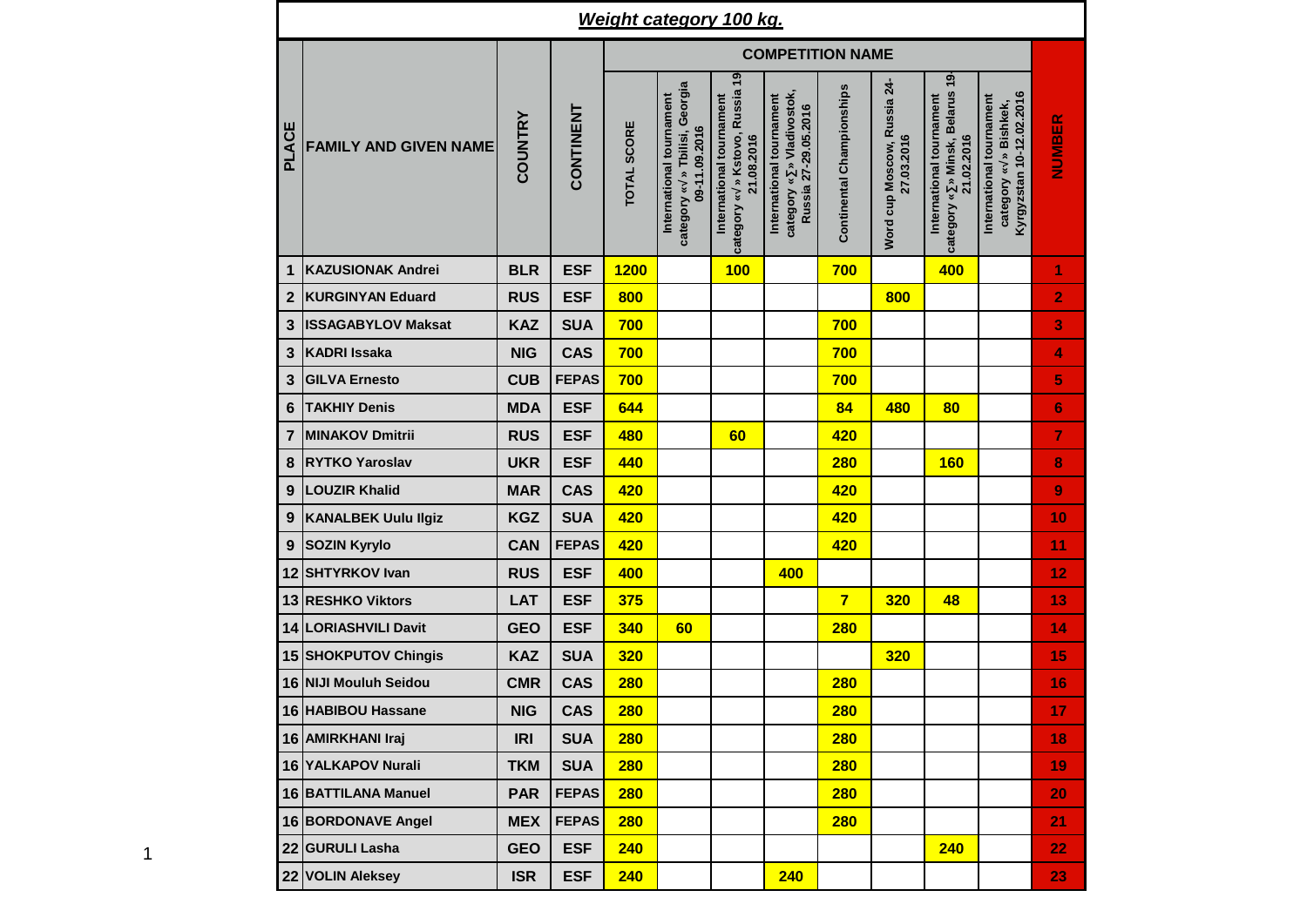| 24 RENEV Dmitri              | <b>RUS</b> | <b>ESF</b>   | 200                     |     | 40 |            |                |            | <b>160</b>              |     | 24 |
|------------------------------|------------|--------------|-------------------------|-----|----|------------|----------------|------------|-------------------------|-----|----|
| 25 ASANALIEV Tilek           | <b>KGZ</b> | <b>SUA</b>   | <b>160</b>              |     |    |            |                | <b>160</b> |                         |     | 25 |
| 25 LIZA Joshua               | <b>USA</b> | <b>FEPAS</b> | <b>160</b>              |     |    |            |                | <b>160</b> |                         |     | 26 |
| 25 SHELEG Vladimir           | <b>RUS</b> | <b>ESF</b>   | <b>160</b>              |     |    | <b>160</b> |                |            |                         |     | 27 |
| 28 ADULLAEV Alijon           | <b>UZB</b> | <b>SUA</b>   | 140                     |     |    |            | <b>140</b>     |            |                         |     | 28 |
| 28 VARGAS Pablo              | <b>ARG</b> | <b>FEPAS</b> | <b>140</b>              |     |    |            | <b>140</b>     |            |                         |     | 29 |
| 28 MCCORMICK Matthew         | <b>USA</b> | <b>FEPAS</b> | <b>140</b>              |     |    |            | 140            |            |                         |     | 30 |
| 28 JAUCERAS Ginas            | LTU        | <b>ESF</b>   | <b>140</b>              |     |    |            | <b>140</b>     |            |                         |     | 31 |
| 28 SEGARD Anthony            | <b>FRA</b> | <b>ESF</b>   | <b>140</b>              |     |    |            | <b>140</b>     |            |                         |     | 32 |
| 28 WIJESINGHE Asantha kumara | <b>SRI</b> | <b>SUA</b>   | <b>140</b>              |     |    |            | <b>140</b>     |            |                         |     | 33 |
| 34 ELISEEV Dmitriy           | <b>RUS</b> | <b>ESF</b>   | 100                     | 100 |    |            |                |            |                         |     | 34 |
| 34 KURALOV Tilek             | <b>KGZ</b> | <b>SUA</b>   | 100                     |     |    |            |                |            |                         | 100 | 35 |
| 36 RUZIEV Anvarjon           | <b>UZB</b> | <b>SUA</b>   | 96                      |     |    |            |                | 96         |                         |     | 36 |
| 37 MATSKO Mikalai            | <b>BLR</b> | <b>ESF</b>   | 80                      |     |    |            |                |            | 80                      |     | 37 |
| 38 SAPIN Madi                | <b>KAZ</b> | <b>SUA</b>   | 60                      |     |    |            |                |            |                         | 60  | 38 |
| 39 KOBAIDZE Georgi           | <b>GEO</b> | <b>ESF</b>   | 48                      |     |    |            |                |            | 48                      |     | 39 |
| 40 PETROSYAN Edik            | <b>ARM</b> | <b>ESF</b>   | 40                      | 40  |    |            |                |            |                         |     | 40 |
| 40 KOBAIDZE Giorgi           | <b>GEO</b> | <b>ESF</b>   | 40                      | 40  |    |            |                |            |                         |     | 41 |
| 40 TOKEY Batyrkhan           | <b>KAZ</b> | <b>SUA</b>   | 40                      |     |    |            |                |            |                         | 40  | 42 |
| 40 GORBAL Aleksandr          | <b>RUS</b> | <b>ESF</b>   | 40                      |     | 40 |            |                |            |                         |     | 43 |
| 40 UMIRZHANOV Erkhan         | <b>KAZ</b> | <b>SUA</b>   | 40                      |     |    |            |                |            |                         | 40  | 44 |
| <b>45 SHARIKADZE Pridoni</b> | <b>GEO</b> | <b>ESF</b>   | 20                      | 20  |    |            |                |            |                         |     | 45 |
| 45 VERKHOVYKH Roman          | <b>RUS</b> | <b>ESF</b>   | 20                      |     | 20 |            |                |            |                         |     | 46 |
| 45 OBUKHOV Vasiliy           | <b>RUS</b> | <b>ESF</b>   | 20                      |     | 20 |            |                |            |                         |     | 47 |
| 48 GAIBAEV Artem             | <b>RUS</b> | <b>ESF</b>   | 16                      |     |    |            |                |            | 16                      |     | 48 |
| 48 HNIDASH Kiryl             | <b>BLR</b> | <b>ESF</b>   | 16                      |     |    |            |                |            | 16                      |     | 49 |
| 50 NEMSADZE Iasoni           | <b>GEO</b> | <b>ESF</b>   | 12                      | 12  |    |            |                |            |                         |     | 50 |
| 50 SPANDERASHVILI Joni       | <b>GEO</b> | <b>ESF</b>   | 12                      | 12  |    |            |                |            |                         |     | 51 |
| 52 ANGELIDIS Theofylatos     | <b>GRE</b> | <b>ESF</b>   | $\overline{7}$          |     |    |            | $\overline{7}$ |            |                         |     | 52 |
| 52 BUNIATYAN Artur           | <b>ARM</b> | <b>ESF</b>   | $\overline{7}$          |     |    |            | $\overline{7}$ |            |                         |     | 53 |
| 54 EFREMOV Aleksandr         | <b>RUS</b> | <b>ESF</b>   | $\overline{\mathbf{4}}$ |     |    |            |                |            | $\overline{4}$          |     | 54 |
| 54 KAZACHENOK Maksim         | <b>BLR</b> | <b>ESF</b>   | $\overline{\mathbf{4}}$ |     |    |            |                |            | $\overline{4}$          |     | 55 |
| 54 KYDRMANOV Chengiz         | <b>KAZ</b> | <b>SUA</b>   | $\overline{\mathbf{4}}$ |     |    |            |                |            | $\overline{\mathbf{4}}$ |     | 56 |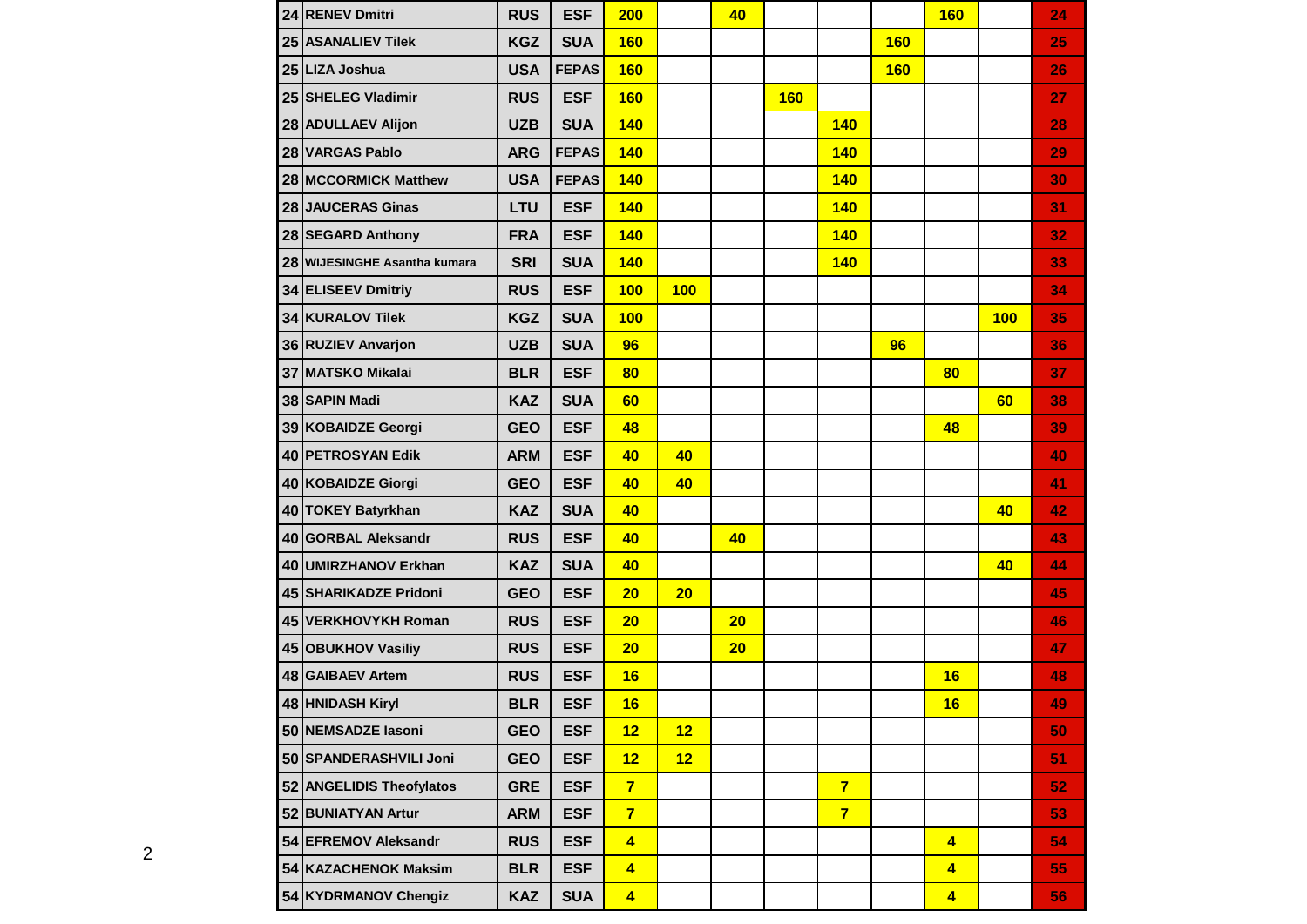| 54 MOLT Khelge      | <b>GER</b> | <b>ESF</b> | 4 |  |  |  | 87 |
|---------------------|------------|------------|---|--|--|--|----|
| 54 RASSOKHA Ihar    | <b>BLR</b> | <b>ESF</b> | 4 |  |  |  | 58 |
| 54 RUSTAMOV Diyar   | <b>TKM</b> | <b>SUA</b> | 4 |  |  |  | 59 |
| 54 TSVIRKO Aleksei  | <b>BLR</b> | <b>ESF</b> | 4 |  |  |  | 60 |
| 54 ZHOLUDZEU Mikita | <b>BLR</b> | <b>ESF</b> | 4 |  |  |  | 6. |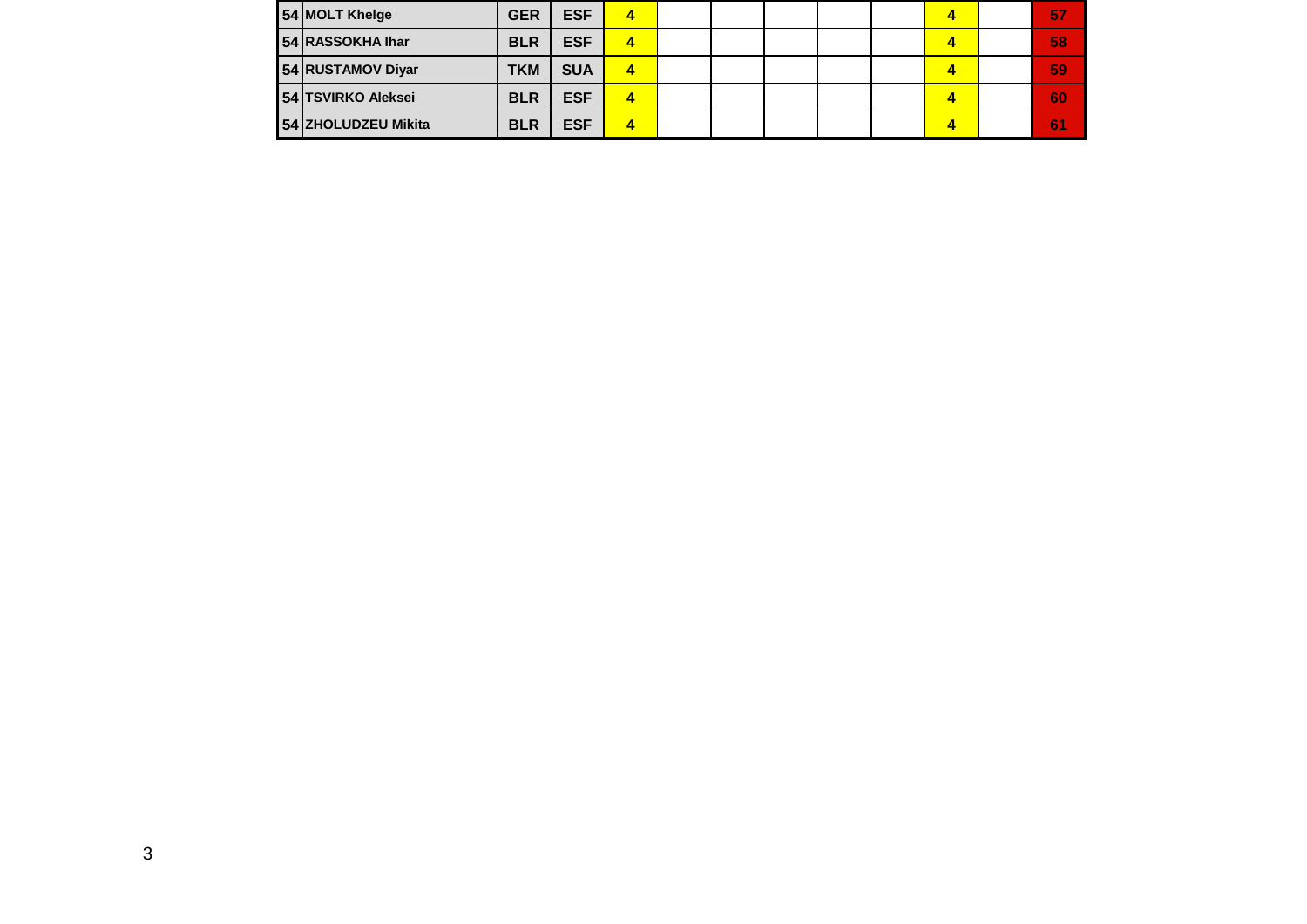| <u>Weight category over 100 kg.</u> |                               |            |              |                         |                                                                            |                                                                          |                                                                               |                           |                                           |                                                                             |                                                                                  |                |  |  |  |
|-------------------------------------|-------------------------------|------------|--------------|-------------------------|----------------------------------------------------------------------------|--------------------------------------------------------------------------|-------------------------------------------------------------------------------|---------------------------|-------------------------------------------|-----------------------------------------------------------------------------|----------------------------------------------------------------------------------|----------------|--|--|--|
|                                     |                               |            |              | <b>COMPETITION NAME</b> |                                                                            |                                                                          |                                                                               |                           |                                           |                                                                             |                                                                                  |                |  |  |  |
| PLACE                               | <b>FAMILY AND GIVEN NAME</b>  | COUNTRY    | CONTINENT    | <b>TOTAL SCORE</b>      | category « » Tbilisi, Georgia<br>International tournament<br>09-11.09.2016 | category « » Kstovo, Russia 19<br>International tournament<br>21.08.2016 | category « » Vladivostok,<br>International tournament<br>Russia 27-29.05.2016 | Continental Championships | Word cup Moscow, Russia 24-<br>27.03.2016 | » Minsk, Belarus 19<br>International tournament<br>21.02.2016<br>category « | Kyrgyzstan 10-12.02.2016<br>International tournament<br>» Bishkek,<br>category « | NUMBER         |  |  |  |
| 1                                   | <b>BERDZENISHVILI Beka</b>    | <b>GEO</b> | <b>ESF</b>   | 1660                    |                                                                            |                                                                          |                                                                               | 700                       | 800                                       | <b>160</b>                                                                  |                                                                                  | 1              |  |  |  |
| $\mathbf 2$                         | <b>RYBAK Yury</b>             | <b>BLR</b> | <b>ESF</b>   | 740                     |                                                                            | 60                                                                       |                                                                               | 280                       |                                           | 400                                                                         |                                                                                  | $\overline{2}$ |  |  |  |
| 3                                   | <b>HODHODI Abkenar Behnam</b> | <b>IRI</b> | <b>SUA</b>   | 700                     |                                                                            |                                                                          |                                                                               | 700                       |                                           |                                                                             |                                                                                  | 3              |  |  |  |
| 3                                   | <b>KOUAMEN Claude</b>         | <b>CMR</b> | <b>CAS</b>   | 700                     |                                                                            |                                                                          |                                                                               | 700                       |                                           |                                                                             |                                                                                  | 4              |  |  |  |
| 5                                   | <b>MANCUSO Vincent</b>        | <b>USA</b> | <b>FEPAS</b> | 700                     |                                                                            |                                                                          |                                                                               | 700                       |                                           |                                                                             |                                                                                  | 5              |  |  |  |
| 6                                   | <b>MIKHALCHENKO Roman</b>     | <b>RUS</b> | <b>ESF</b>   | 548                     |                                                                            | 20                                                                       |                                                                               |                           | 480                                       | 48                                                                          |                                                                                  | 6              |  |  |  |
| 6                                   | <b>HAWACHI Sofien</b>         | <b>TUN</b> | <b>CAS</b>   | 420                     |                                                                            |                                                                          |                                                                               | 420                       |                                           |                                                                             |                                                                                  | 7              |  |  |  |
| 6                                   | <b>GAJIC Vladimir</b>         | <b>SRB</b> | <b>ESF</b>   | 420                     |                                                                            |                                                                          |                                                                               | 420                       |                                           |                                                                             |                                                                                  | 8              |  |  |  |
| 9                                   | <b>KHUDAYKULOV Olim</b>       | <b>UZB</b> | <b>SUA</b>   | 420                     |                                                                            |                                                                          |                                                                               | 420                       |                                           |                                                                             |                                                                                  | 9              |  |  |  |
| 10                                  | <b>NIZZOLA Maximo</b>         | <b>ARG</b> | <b>FEPAS</b> | 420                     |                                                                            |                                                                          |                                                                               | 420                       |                                           |                                                                             |                                                                                  | 10             |  |  |  |
| 11                                  | <b>EFREMOV Aleksandr</b>      | <b>RUS</b> | <b>ESF</b>   | 400                     |                                                                            |                                                                          | 400                                                                           |                           |                                           |                                                                             |                                                                                  | 11             |  |  |  |
| 11                                  | <b>OSIPENKO Artem</b>         | <b>RUS</b> | <b>ESF</b>   | 340                     |                                                                            | 100                                                                      |                                                                               |                           |                                           | 240                                                                         |                                                                                  | 12             |  |  |  |
| 13                                  | <b>KHUSENOV Akhtam</b>        | <b>TJK</b> | <b>SUA</b>   | 320                     |                                                                            |                                                                          |                                                                               |                           | 320                                       |                                                                             |                                                                                  | 13             |  |  |  |
|                                     | 13 KAZHYBAYEV Erasyl          | <b>KAZ</b> | <b>SUA</b>   | 320                     |                                                                            | 40                                                                       |                                                                               | <b>280</b>                |                                           |                                                                             |                                                                                  | 14             |  |  |  |
| 13                                  | <b>BARAGE Ide</b>             | <b>NIG</b> | <b>CAS</b>   | <b>280</b>              |                                                                            |                                                                          |                                                                               | <b>280</b>                |                                           |                                                                             |                                                                                  | 15             |  |  |  |
|                                     | 13 DJIBRILLA Sidibe           | <b>NIG</b> | <b>CAS</b>   | <b>280</b>              |                                                                            |                                                                          |                                                                               | <b>280</b>                |                                           |                                                                             |                                                                                  | 16             |  |  |  |
|                                     | 13 DURDYYEW Nazar             | <b>TKM</b> | <b>SUA</b>   | <b>280</b>              |                                                                            |                                                                          |                                                                               | <b>280</b>                |                                           |                                                                             |                                                                                  | 17             |  |  |  |
|                                     | 13 MAROZAS Mantas             | LTU        | <b>ESF</b>   | 280                     |                                                                            |                                                                          |                                                                               | 280                       |                                           |                                                                             |                                                                                  | 18             |  |  |  |
|                                     | 13 RODULFO Jeremy             | <b>TTO</b> | <b>FEPAS</b> | 280                     |                                                                            |                                                                          |                                                                               | <b>280</b>                |                                           |                                                                             |                                                                                  | 19             |  |  |  |
|                                     | 20 ROZHIN Grigoriy            | <b>RUS</b> | <b>ESF</b>   | 240                     |                                                                            |                                                                          | 240                                                                           |                           |                                           |                                                                             |                                                                                  | 20             |  |  |  |
|                                     | 21 KOLMAGOROV Igor            | <b>RUS</b> | <b>ESF</b>   | 160                     |                                                                            |                                                                          | <b>160</b>                                                                    |                           |                                           |                                                                             |                                                                                  | 21             |  |  |  |
|                                     | 21 SATSIELI Georgi            | <b>GEO</b> | <b>ESF</b>   | 160                     |                                                                            |                                                                          |                                                                               |                           |                                           | <b>160</b>                                                                  |                                                                                  | 22             |  |  |  |
|                                     | 21 USOV Aleksey               | <b>RUS</b> | <b>ESF</b>   | 160                     |                                                                            |                                                                          | <b>160</b>                                                                    |                           |                                           |                                                                             |                                                                                  | 23             |  |  |  |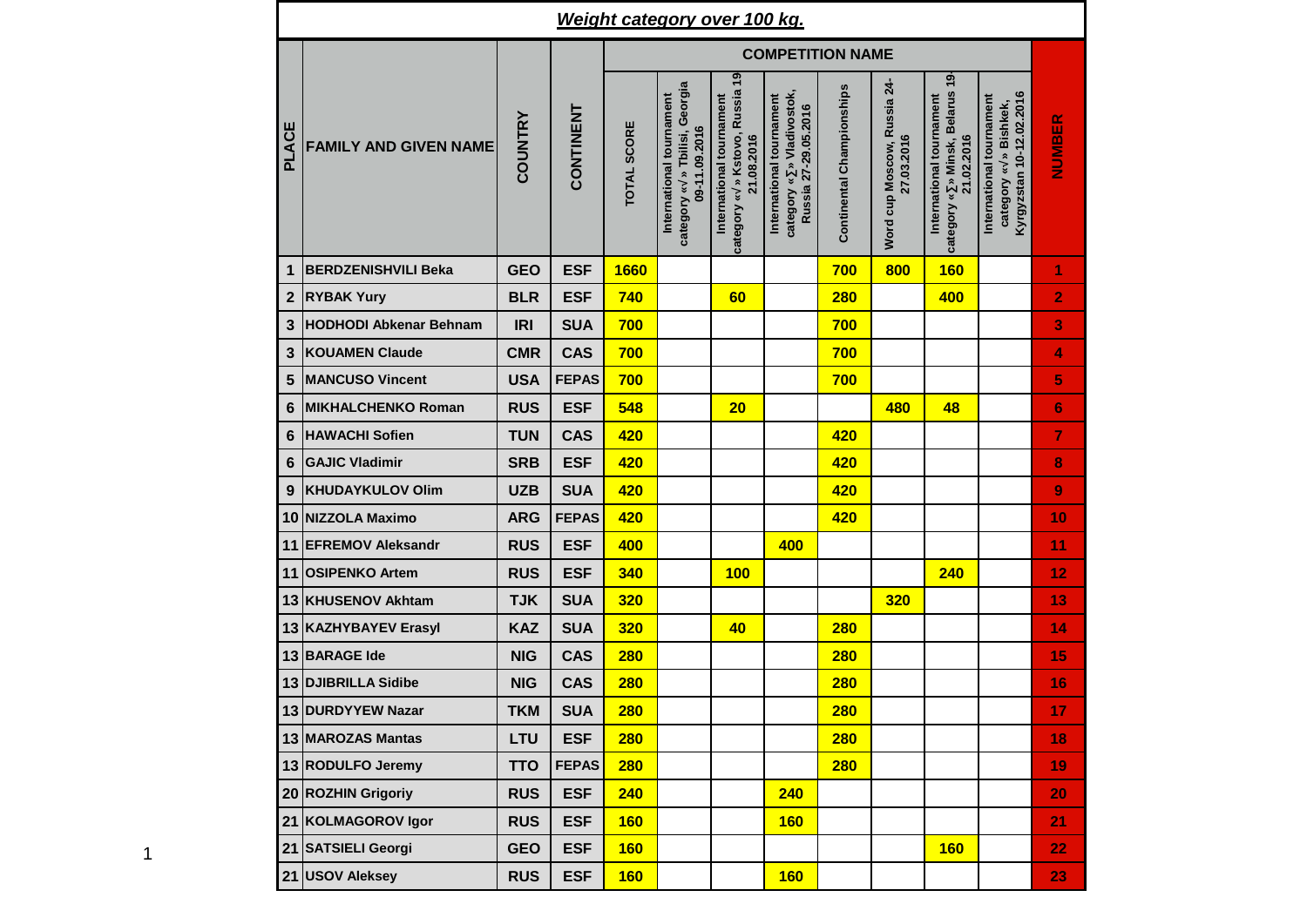|    | 24 KOKUMOV Kubanychbek     | <b>KGZ</b> | <b>SUA</b> | 140                     |     |                |                         | <b>140</b>     |    |     | 24 |
|----|----------------------------|------------|------------|-------------------------|-----|----------------|-------------------------|----------------|----|-----|----|
|    | 24 RAHMATZADA Zabinulla    | <b>AFG</b> | <b>SUA</b> | 140                     |     |                |                         | 140            |    |     | 25 |
|    | 24 TOIVOLA Tuure           | <b>FIN</b> | <b>ESF</b> | 140                     |     |                |                         | <b>140</b>     |    |     | 26 |
|    | 24 ZVIERIEV Sergii         | <b>UKR</b> | <b>ESF</b> | <b>140</b>              |     |                |                         | <b>140</b>     |    |     | 27 |
|    | 28 REZESIDZE Slavik        | <b>GEO</b> | <b>ESF</b> | 120                     | 40  |                |                         |                | 80 |     | 28 |
|    | 29 BUGADZE Onise           | <b>GEO</b> | <b>ESF</b> | 100                     | 100 |                |                         |                |    |     | 29 |
|    | 29 ABYKEEV Bakyt           | <b>KGZ</b> | <b>SUA</b> | 100                     |     |                |                         |                |    | 100 | 30 |
| 31 | <b>ROMANOV Akeksandr</b>   | <b>MDA</b> | <b>ESF</b> | 84                      |     |                |                         | 84             |    |     | 31 |
|    | 32 DAVIDCHIK Ignat         | <b>BLR</b> | <b>ESF</b> | 80                      |     |                |                         |                | 80 |     | 32 |
|    | 32 IVANOV Aleksey          | <b>RUS</b> | <b>ESF</b> | 80                      |     |                | 80                      |                |    |     | 33 |
|    | 32 PASHUK Vasiliy          | <b>RUS</b> | <b>ESF</b> | 80                      |     |                | 80                      |                |    |     | 34 |
|    | 35 TUNAKOV Aleksandr       | <b>RUS</b> | <b>ESF</b> | 72                      | 60  | 12             |                         |                |    |     | 35 |
|    | 36 OROZALIEV Aybek         | <b>KGZ</b> | <b>SUA</b> | 60                      |     |                |                         |                |    | 60  | 36 |
|    | 37 MEDVEDEV Viktor         | <b>RUS</b> | <b>ESF</b> | 48                      |     |                |                         |                | 48 |     | 37 |
| 37 | <b>OTINASHVILI Arkadiy</b> | <b>RUS</b> | <b>ESF</b> | 48                      |     |                | 48                      |                |    |     | 38 |
|    | 39 GURULI Lasha            | <b>GEO</b> | <b>ESF</b> | 40                      | 40  |                |                         |                |    |     | 39 |
|    | 39 TACHKOV Ivan            | <b>RUS</b> | <b>ESF</b> | 40                      |     | 40             |                         |                |    |     | 40 |
|    | 39 NURMANOV Erlan          | <b>KAZ</b> | <b>SUA</b> | 40                      |     |                |                         |                |    | 40  | 41 |
|    | 39 IMIYANOV Kanat          | <b>KGZ</b> | <b>SUA</b> | 40                      |     |                |                         |                |    | 40  | 42 |
|    | 43 BOTCHORISHVILI Davit    | <b>GEO</b> | <b>ESF</b> | 20                      | 20  |                |                         |                |    |     | 43 |
|    | 43 SETIELI Giorgi          | <b>GEO</b> | <b>ESF</b> | 20                      | 20  |                |                         |                |    |     | 44 |
|    | 43 LATUSHKIN Nikita        | <b>RUS</b> | <b>ESF</b> | 20                      |     | 20             |                         |                |    |     | 45 |
|    | 46 CHOY Zhaedo             | <b>KOR</b> | <b>SUA</b> | 16                      |     |                | 16                      |                |    |     | 46 |
|    | 46 GVOZDKOV Pavel          | <b>RUS</b> | <b>ESF</b> | 16                      |     |                | 16                      |                |    |     | 47 |
|    | 48 SAFARBAYOV Vasif        | <b>AZE</b> | <b>ESF</b> | 12                      | 12  |                |                         |                |    |     | 48 |
|    | 48 ALXASOV Parvin          | <b>AZE</b> | <b>ESF</b> | 12                      | 12  |                |                         |                |    |     | 49 |
|    | 48 GAGRIN Yuriy            | <b>RUS</b> | <b>ESF</b> | 12                      |     | 12             |                         |                |    |     | 50 |
|    | 51 ARAKELYAN Hakob         | <b>ARM</b> | <b>ESF</b> | $\overline{7}$          |     |                |                         | $\overline{7}$ |    |     | 51 |
|    | 51 ARSLANOV Rustem         | <b>RUS</b> | <b>ESF</b> | $\overline{7}$          |     |                |                         | $7\phantom{.}$ |    |     | 52 |
|    | 51 DEBRELIEV Miroslav      | <b>BUL</b> | <b>ESF</b> | $\overline{7}$          |     |                |                         | $\overline{7}$ |    |     | 53 |
|    | 51 HERBRETEAU Gabriel      | <b>FRA</b> | <b>ESF</b> | $\overline{7}$          |     |                |                         | $\overline{7}$ |    |     | 54 |
|    | 55 BEKARYSTANOV Nurzhan    | <b>KAZ</b> | <b>SUA</b> | 5 <sub>5</sub>          |     | $\overline{1}$ | $\overline{4}$          |                |    |     | 55 |
|    | 56 SPASENNIKOV Oleg        | <b>RUS</b> | <b>ESF</b> | $\overline{\mathbf{4}}$ |     |                | $\overline{\mathbf{4}}$ |                |    |     | 56 |